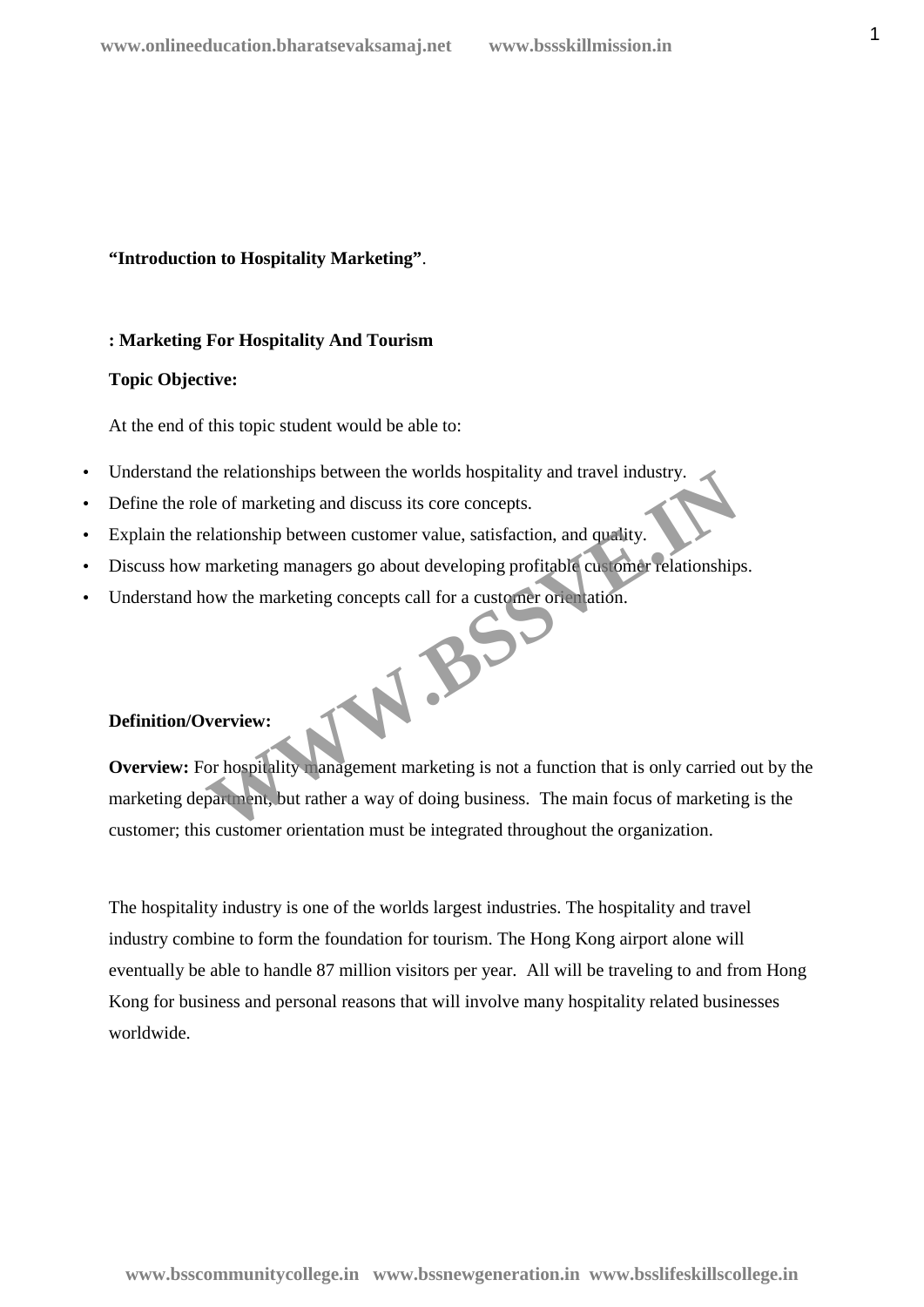#### **Key Points:**

#### **1. Customer Orientation**:

The purpose of a business is to create and maintain profitable customers. Customer satisfaction leading to profit is the central goal of hospitality and tourism marketing. The long-term value of the customer must be assessed in order to take appropriate actions and ensure a customers longterm support. Statistical evidence supports the idea that it is much more efficient to maintain customer relationships than to create new customers. Indeed, it is difficult to regain a customer which has been lost to the competition. This is a fundamental idea in marketing today.

#### **2. Marketing in the Hospitality Industry**

# **2.1. Importance of Marketing**

Only those companies that understand their customers can survive in the highly competitive environment. The entrances of corporate giants into the hospitality industry and the marketing skills these companies bring with them have produced a much higher level of competition. There are some who predict that the hotel industry will consolidate in much the same way as the airline industry has with five or six major chains dominating the market. If true, this will produce a highly competitive industry with only those companies that understand their customers, surviving. With this increase in competitive pressure, the marketing director is becoming of great importance. It is the marketing director who will focus the company and its employees on the customers and appropriate priorities. WWW.BSSV

#### **2.2. Travel Industry (Tourism) Marketing**

Hospitality and travel marketing is very interdependent, cooperative, and complex in nature. The success of the hospitality marketing industry is highly dependent on the entire travel industry. It is very interdependent, cooperative, and complex in nature.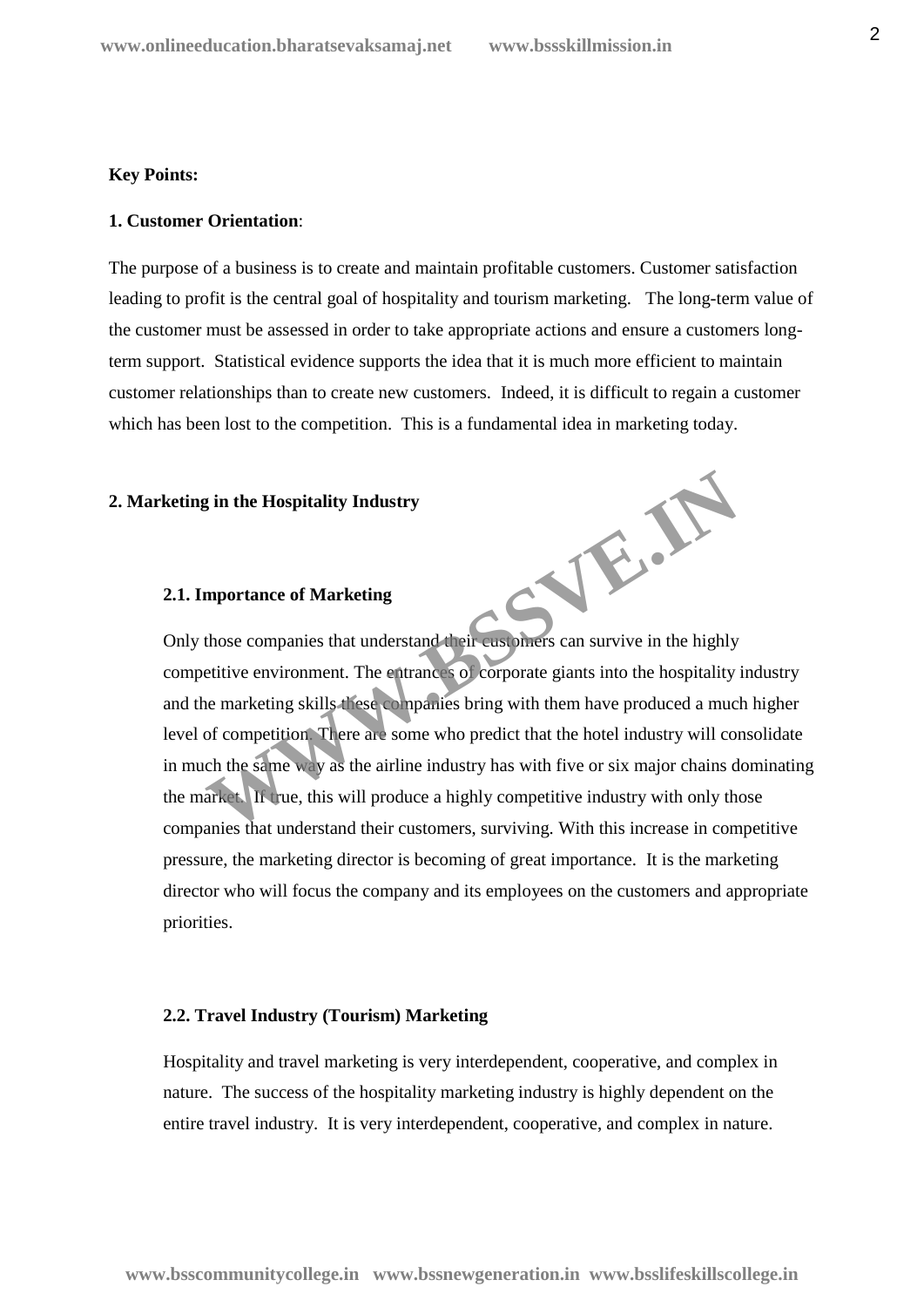Government or quasi-government agencies play an important role in travel industry marketing through legislation aimed at enhancing the industry and through promotion of regions, states, and nations. The Marketing Mix is the set of tools that work together to produce satisfied customers, providing that the appropriate target markets and their needs are identified.

#### **3. Important Factors of Marketing in Hotel Management**

As marketing is a social and managerial process by which individual and groups obtain what they need and want through creating and exchanging products and value with others. Following elements play a major role in formulating marketing plan for hotel industry:

#### **3.1. Needs**

Human needs are complex; we classify them into categories: basic physical needs such as food and housing; social needs for belonging, affection, fun, and relaxation; esteem needs for prestige, recognition, and fame; and individual needs for knowledge and self expression. When a need is not satisfied, a void exists. We a major role in formulating marketing plan for hotel industry:<br> **Needs**<br>
In needs are complex; we classify them into categories: basic physical need<br>
and housing; social needs for be or ging affection, fun, and relaxati

#### **3.2. Wan**

Human wants are how people communicate their needs and are shaped by culture and personality. A hungry Aboriginal wants witchery grubs, lizard eggs, and bush onions. A hungry person in the United States may want a hamburger, French fries, and a Diet Coke. Wants are described in terms of objects (or actions) that satisfy needs. See: Macaroni Grill having jug wine on the tables.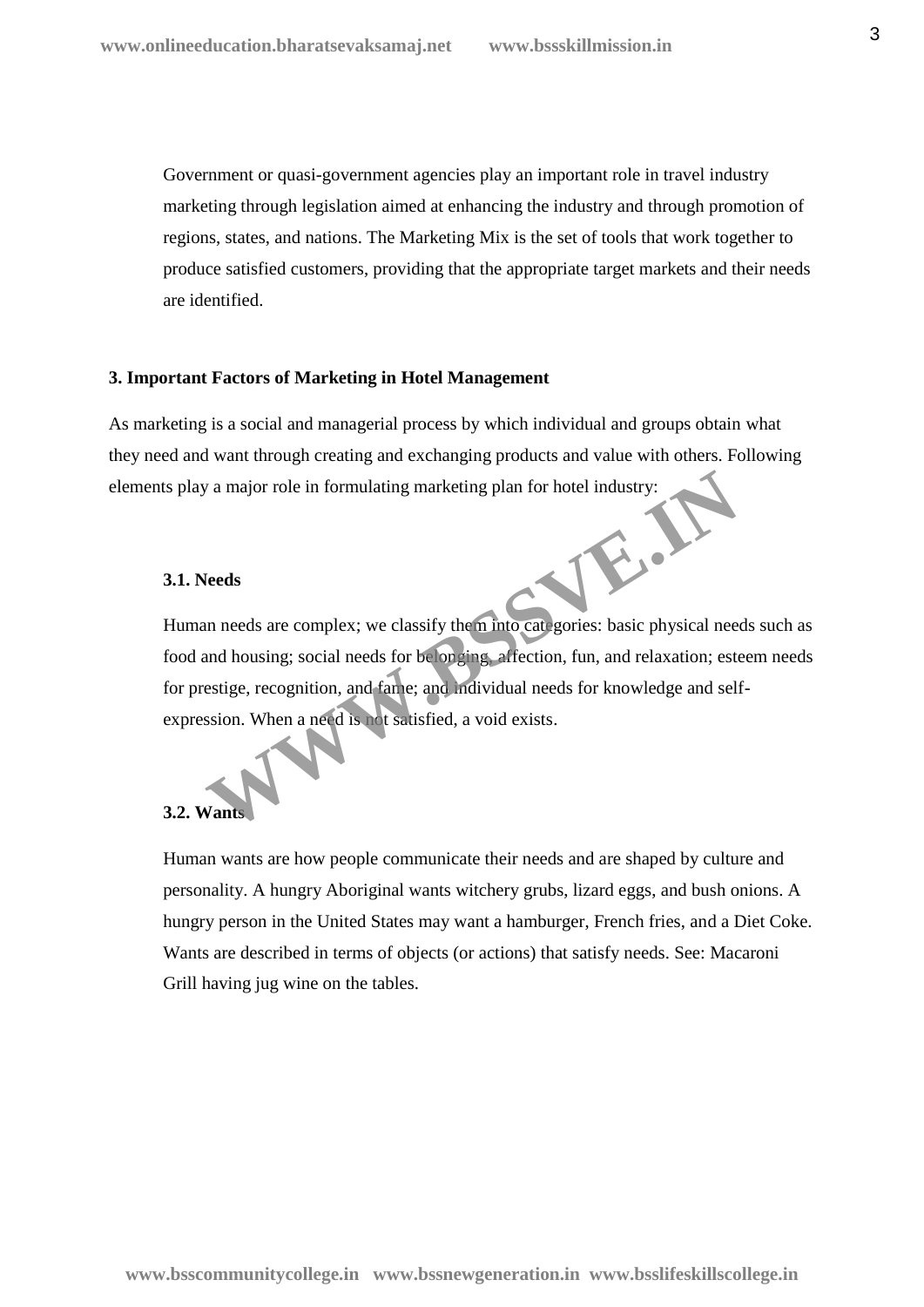#### **3.3. Demands**

Demands are wants backed by buying power. People have almost unlimited wants, but limited resources. They choose product that produces the most benefit for their money. In times of recession or higher gas prices, people still travel but may shorten their stay or substitute destinations that are closer and therefore, more cost effective.

#### **3.4. Products**

A product is anything that can be offered to a market for attention, acquisition, use, or consumption and that might satisfy a need or want. As in the case of Colorado Preservation, Inc. historical sites can be restored in such a way that an area can become a destination attraction. **WWW.BSSVER.IN** 

#### **3.5. Value**

Value is the consumers perception of the products overall capacity to satisfy his or her needs. Value is different things to different people. For example, value can be the best price, or what I get for what I give, or how fast and conveniently the product is delivered, or what I want, regardless of cost.

# **3.6. Satisfaction**

Satisfaction is determined by how well the product meets the customers expectations for that product. Satisfaction is often a measure of the consumers perception of that product. A customer centered company must generate customer satisfaction while meeting company objectives both profitability and image.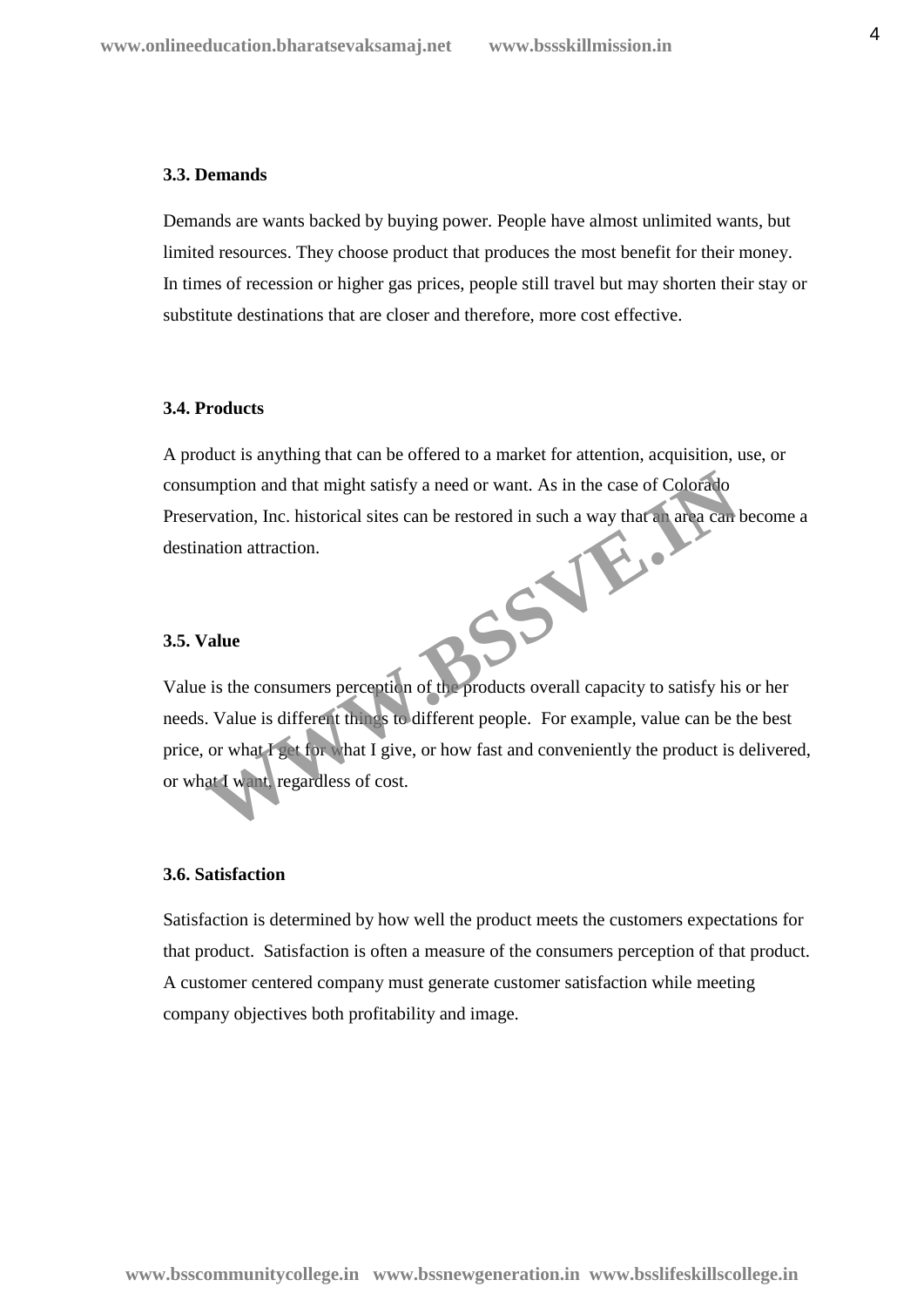#### **3.7 Quality**

Quality is the totality of features and characteristics of a product that bear on its ability to meet customer needs. Many companies seek to maximize ROQ (Return on Quality). When they offer the quality the customer wants, they often enjoy improved sales and profitability.

#### **3.8 Exchanges**

Exchange is the act of obtaining a desired object from someone by offering something in return; it has legal overtones. An exchange requires two willing parties, with free capacity to accept or reject the others offer. **WWW.BSSVE.IN**

#### **3.9. Transactions**

Transactions are marketings unit of measurement consisting of a trade of values between two parties. Not all transactions involve money. For example, restaurants may trade meals for advertising.

# **4. Relationship Marketing**

Relationship marketing focuses on building a relationship with a companys profitable customers. Usually, repeat customers provide a company with more profitable business with less expense than new customers who require a courtship of sorts to purchase. Relationships include customers, distributors and suppliers.

#### **5. Marketing Management**

Marketing management is the analysis, planning, implementation, and control of programs designed to create, build, and maintain beneficial exchanges with target buyers for the purpose of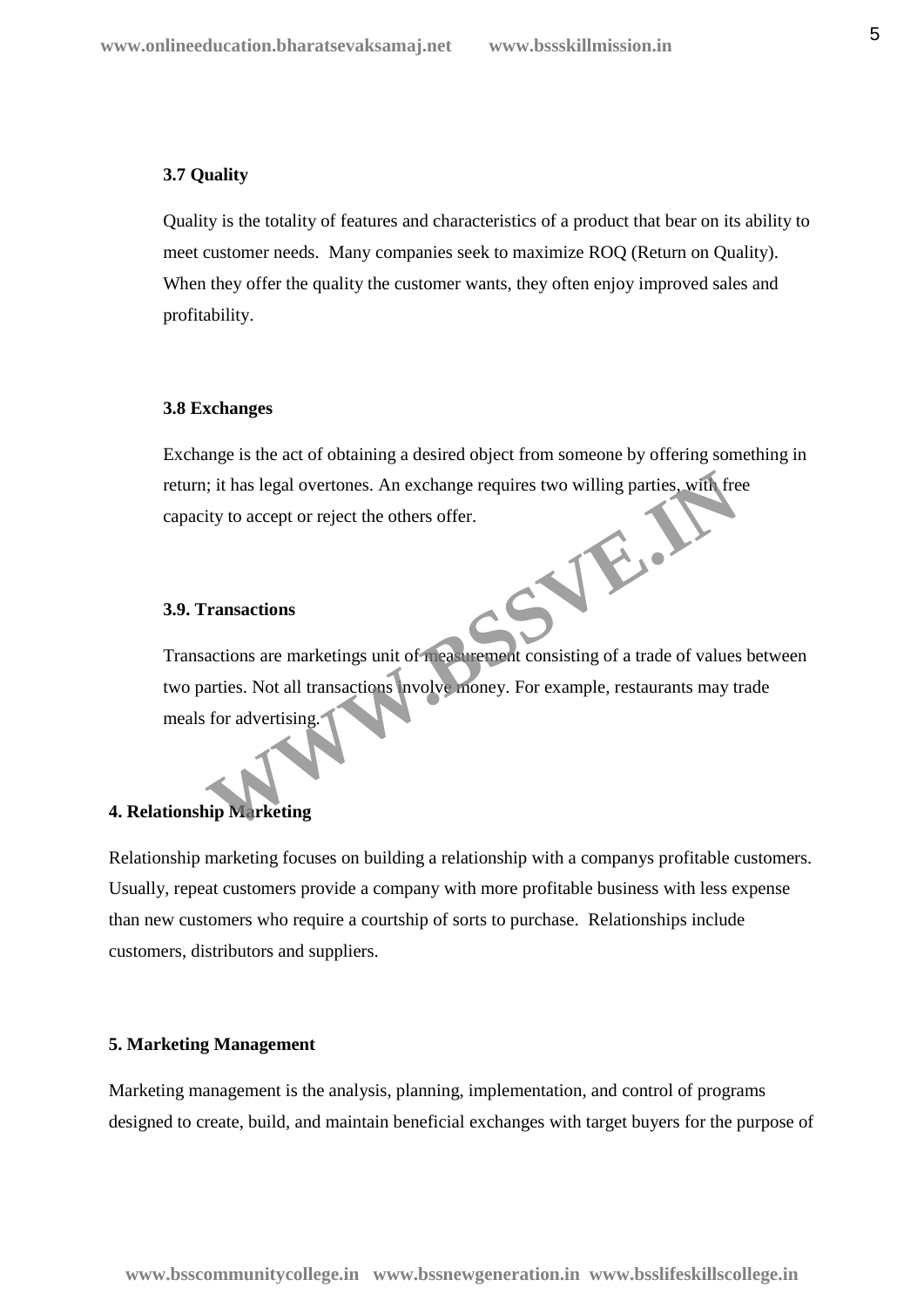achieving organizational objectives. The effective marketing manager is interested in shaping the level, timing and composition of demand for his/her companys products.

#### **5.1 Five Marketing Management Philosophies**

**5.1.1 Manufacturing Concept:** This concept holds that customers will favor products simply because they are affordable, encouraging management to focus on creating efficiencies in production and distribution. As mentioned in the text, this approach often leads to neglect of the customers.

**Examples:** Swiss Alps.

**5.1.2 Product Concept:** The product concept holds that customers prefer existing products and product forms, and the job of management is to develop good versions of these products. The fault here is that without environmental scanning and trend analysis, the company will miss crucial changes in the markets perceptions and expectations. Indeed, the customer will always know what s/he needs, but not necessarily how the product or service can fulfill the need. This is the business of the marketer. **WASSER** 

**Example:** Victoria Station.

**5.1.3 Selling Concept:** This concept holds that the consumer will respond only to the efforts of the company to market and sell the products. Here, the focus of the company is to sell, sell, and sell. Again, the missing element in this approach is the customer and his or her satisfaction with the product or service. Rather than find the true cause for a slowing of business, firms often advertise to reverse a sales decline or fill gaps created by overcapacity.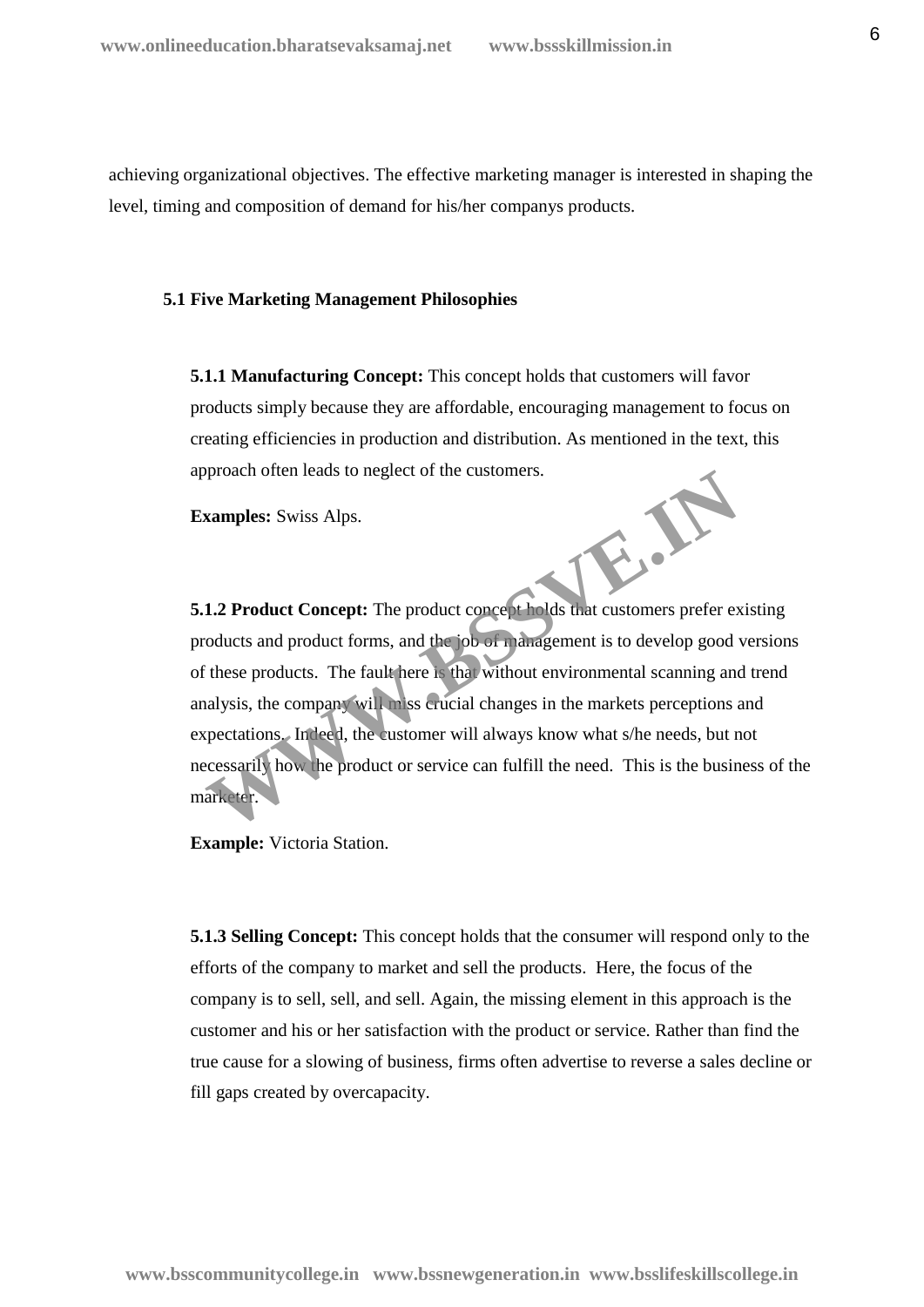**5.1.4 Marketing Concept:** This concept holds that achieving organizational goals depends on determining the needs and wants of target markets and delivering the desired satisfaction more effectively and efficiently than competitors. The concept of relationship marketing is clearly prevalent in this approach. The company makes it profits by creating and maintaining customer satisfaction.

**Examples**: Four Seasons, Accor, McDonalds and Southwest Airlines.

**5.1.5 Societal Marketing Concept:** The underlying concept of the societal marketing approach is responsibility. There is growing faction of corporate America that is recognizing the necessity to operate in an environmentally and ethically responsible manner. **1.5 Societal Marketing Concept:** The underlying concept of the societal pproach is responsibility. There is growing faction of corporate America d cognizing the necessity to operate in an environmental **y** and ethically r

**Examples:** Fast-food restaurants provide food with more nutritional value, resort developers consider the disposal of waste products and use of water. Hotels consider energy conservation, landscaping, preventive maintenance, water-saving plumbing fixtures, and responsible alcohol service training for employees.

### **: Service Characteristics Of Hospitality And Tourism Marketing**

#### **Topic Objective:**

At the end of this topic student would be able to:

- Describe a service culture.
- Identify four service characteristics that affect the marketing of a hospitality or travel product.
- Explain marketing strategies that are useful in the hospitality and travel industries.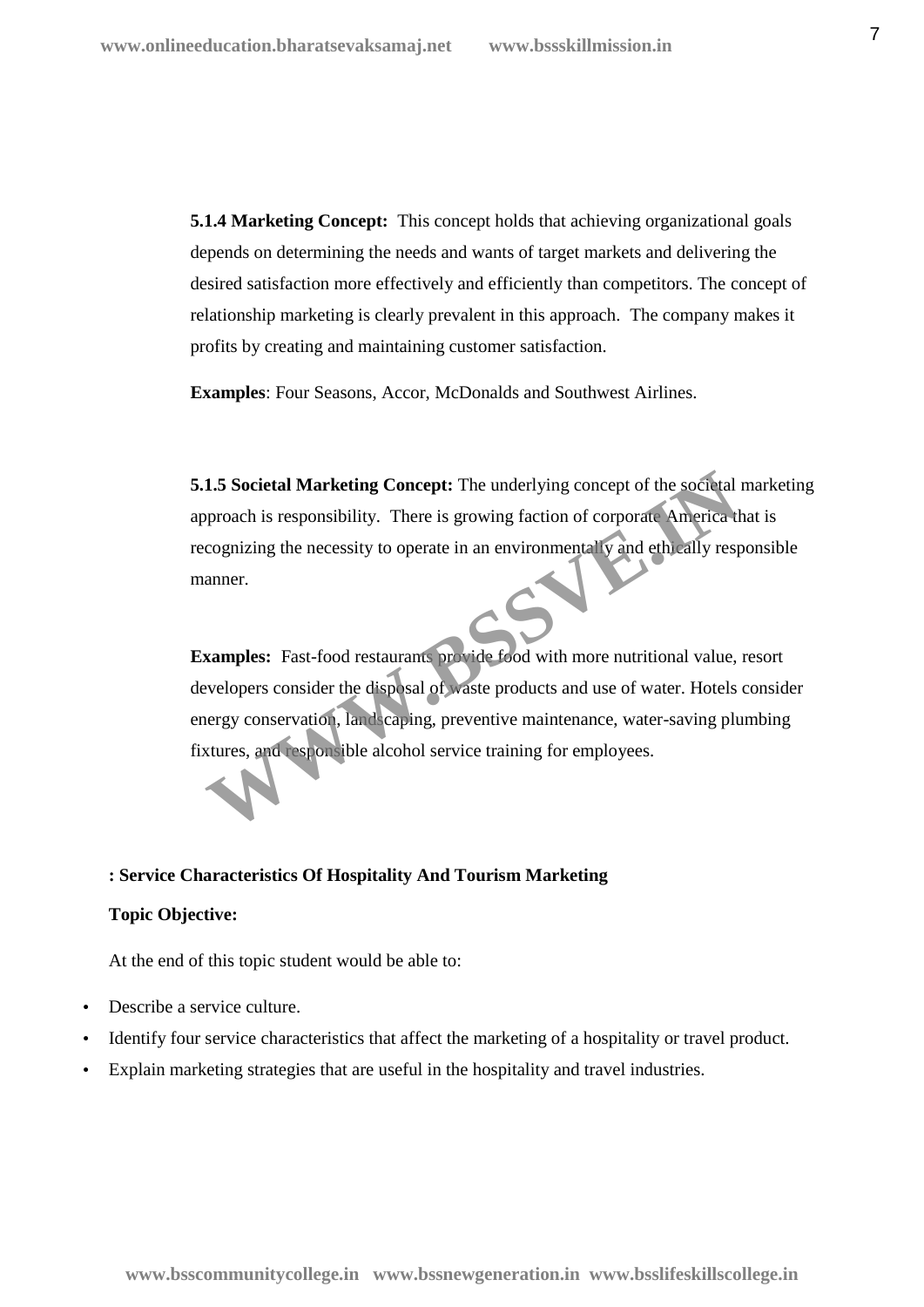#### **Definition/Overview:**

**The service management strategies:** The service management strategies include tangiblizing the product, managing employees, managing perceived risk, managing capacity and demand, and managing consistency. Management of service increases the effectiveness of their business.

#### **Key Points:**

#### **1. Service Culture**

The service culture focuses on serving the customer and satisfying their needs. The service culture must begin with top management and flow down. W.BSC

**Example:** Four Seasons Hotel.

# **2. Four service characteristics**

**2.1. Intangibility:** Purchasers of hospitality and tourism product usually have nothing physical to show at the end of their experience. Because the product is not tangible it is difficult to evaluate the product before purchase. You can discuss that most products are a mix of tangible products and intangible products. In a restaurant, the meal is tangible. In a fast food restaurant, it is a large portion of the overall product. In an upscale restaurant, the service of the food or intangible portion of the service becomes more important.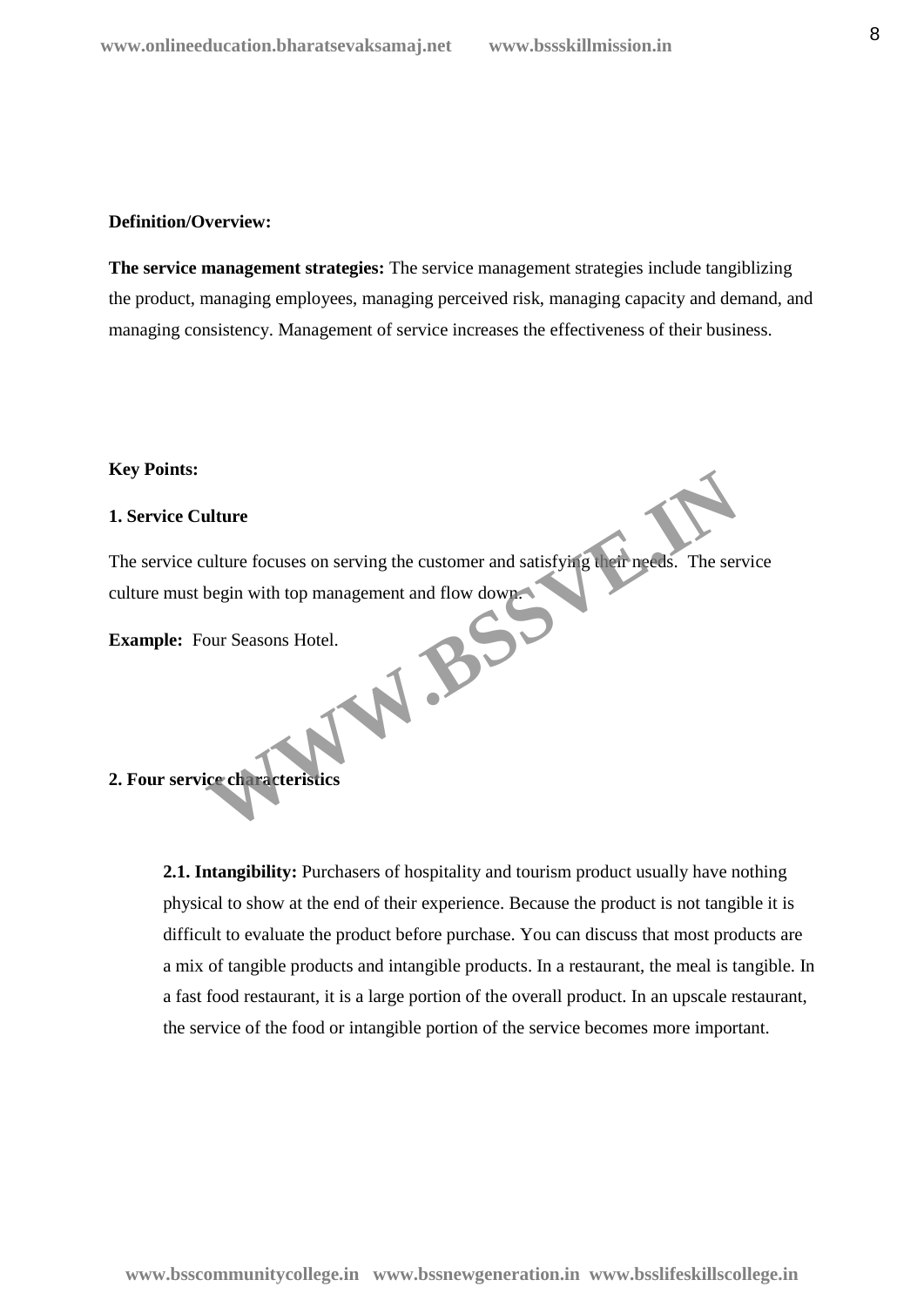**2.2. Inseparability:** Inseparability means all customer-contact employees become part of the product. It also means customers become part of the product and we have to manage our customer. You can ask students to give examples of when customers influenced the satisfaction of other customers. For example, drunken conventioneers in a romantic restaurant, or someone smoking next to a non-smoker, influence the satisfaction of other guests.

**2.3. Variability:** Lack of consistency. Ask students how many think McDonalds makes an excellent hamburger. Then ask them how many have been to McDonalds in the last year. More hands will pop up for the second question. One of the reasons for McDonalds success is they have been able to master variability. When you stop at McDonalds you know what you will receive.

**2.4. Perishability:** A restaurant which has a capacity of serving 400 customers and only serves 100 on Monday night has lost the ability to serve those customers. They cannot inventory the unserved 300 covers. A manufacturing company producing tangible goods can inventory goods, thus they do not have to match capacity and demand in the short term. Most students understand perishability in a hotel or airplane, but some do not understand it in a restaurant. More hands will pop up for the second question. One of the reasons for M<br>ss is they have been able to master variability. When you stop a McDonal<br>what you will receive.<br>Perishability: A restaurant which has a earliery of s

# **3. The Service Culture**

The service culture focuses on serving the customer and satisfying their needs. Creation of a service culture must begin with top management and flow down.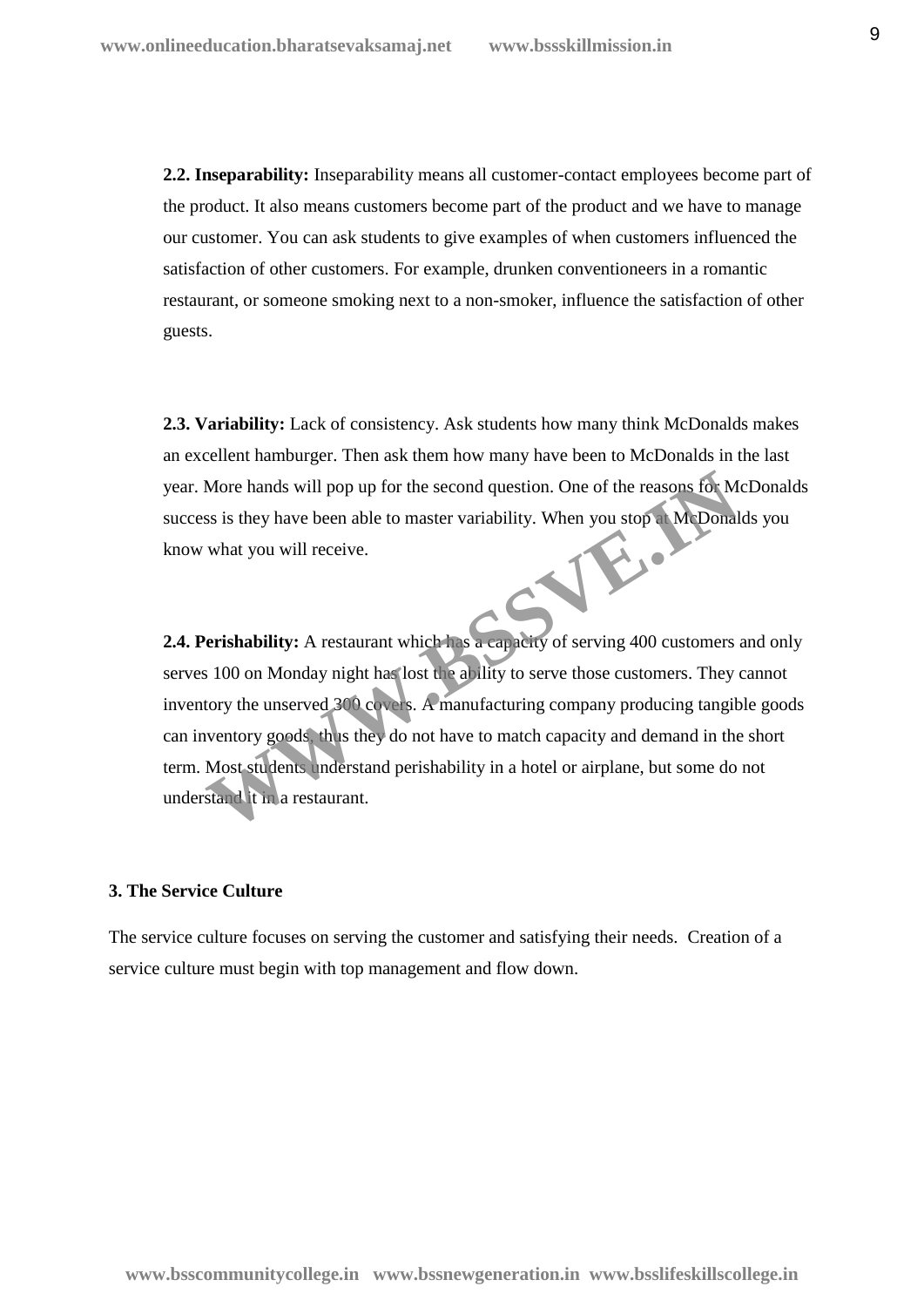#### **4. Management Strategies for Service Businesses**

- Positioning strongly in chosen target market: strong position can increase service effectiveness. For example, Southwest Airlines positions itself as Just Plane Smart for commuter flyersas a nofrills, short-haul airline charging very low fares. Ritz-Carlton Hotel positions itself as offering a memorable experience that enlivens the senses, instills well-being, and fulfills even the unexpressed wishes and needs of our guests.
- Effective interaction between customers and employees: customers judge service quality on both the service deliverer and the quality of the delivery. ARAMARK example illustrates how to satisfy customers on both technical quality (the quality of the food) and functional quality (the service provided in the restaurant).
- Managing differentiation: The solution to price competition is to develop a differentiated offer, delivery, and image. They can differentiate their service delivery through people, the physical environment and the process. For example, British Airways offers international travelers a sleeping compartment, hot showers, and cooked-to-order breakfast. McDonald differentiates its image through the golden arches symbol.
- Managing service quality: Service firm can differentiate itself by delivering consistently higher quality than its competitors do. The key is to exceed the customers service-quality expectations. Promise only what you can deliver and deliver more than you promise! For example, Marriott authorized its employees to do whatever it takes, on the spot, to keep guests happy. Marriott, Disney and McDonalds look not only at financial performance, but also at service performance. A service providers goal is zero customer defections. Many destinations promote tourism through the Chambers of Commerce and often tax supported visitor bureaus. They often need to take a proactive approach to insuring a high level of quality of services offered. dea in the restaurant).<br>
Terentiation: The solution to price competition is to develop a differentiate<br>
image. They can differentiate their service delivery through people, the p<br>
and the process. For example, British Airw
- Managing the Physical Surroundings: The front-desk staff in a luxury hotel should dress in professional apparel The atmosphere and physical surroundings of McDonalds are just as acceptable but entirely different. In each of these environments a different approach is used to convey the quality of the product/service/price.
- Managing Employees is part of the product: In a well-run hospitality organization, there are two customers, the paying customers and the employees. Internal marketing is the process of training and motivating employees to provide good customer service. This element cannot be overly stressed. Employees, who are happy at their job, do a better job and create happy customers.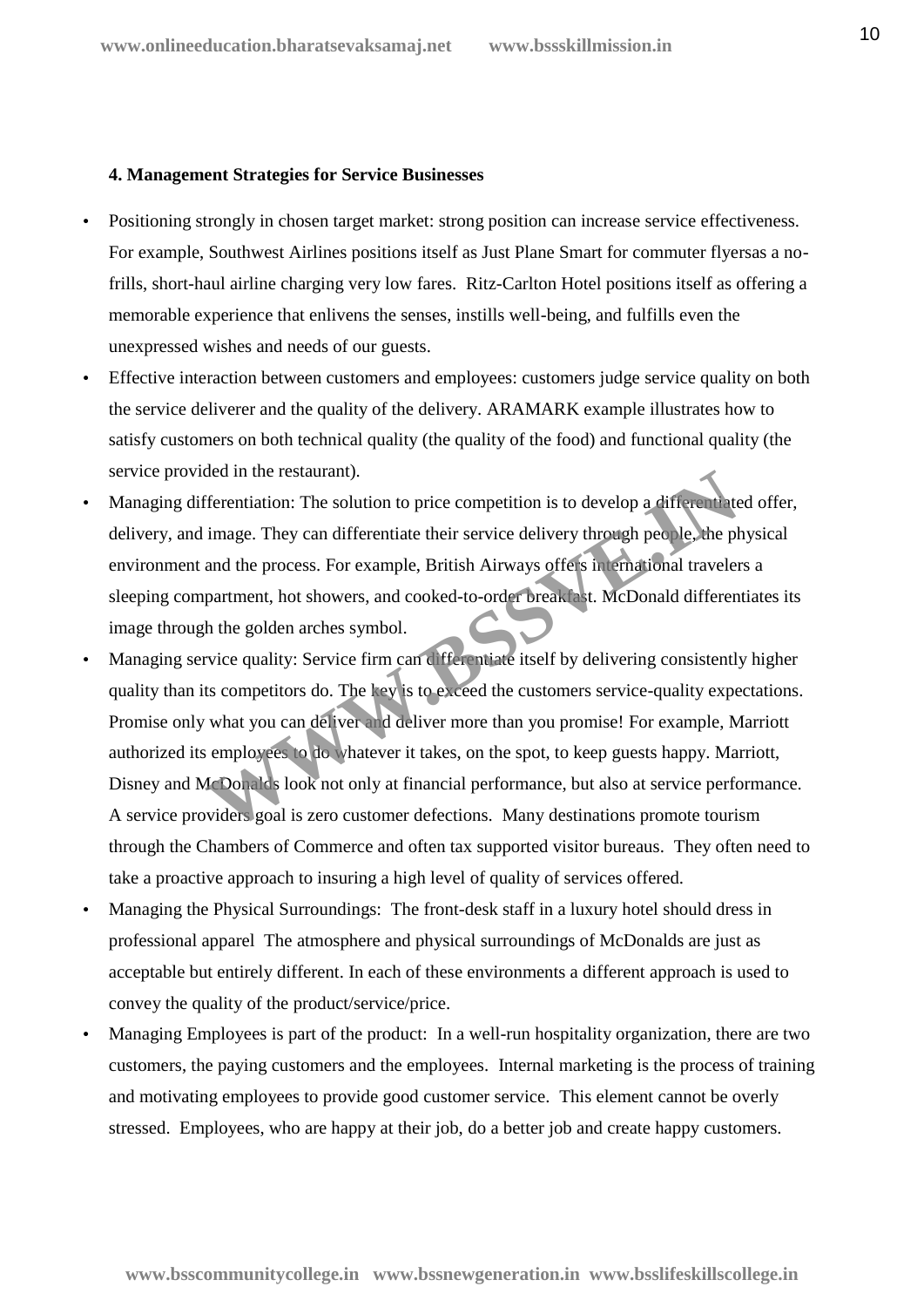- Managing Perceived Risk: The nature of the hospitality service industry inevitably leads to perceived risk on the part of the customer. Nevertheless, it does give rise to higher loyalty among customers when service is consistent over time. Customers are less likely to change to service providers with which they have less or no experience if they are happy with service they are currently receiving. One way of combating concern is to encourage the client to try the hotel or restaurant in a low-risk situation. For example, hotels and resorts offer familiarization (FAM) trips to meeting planners and travel agents. FAM trips reduce a products intangibility by letting the intermediary customer experience the hotel beforehand. Meeting planners sometimes select a higher rated property feeling there is less personal risk in that recommendation (IBM phenomena).
- Managing Capacity and Demand: From the perishable nature of services, managing capacity and demand becomes a more important aspect of managing. A hotel, for instance, cannot just add or delete rooms for upcoming high or low demand periods. Services must adjust their operating systems to enable the business to operate at maximum capacity. For example, restaurants offer buffet to increase capacity. Customers provide their own service, with the service staff providing the beverage and check, which frees the staff to wait on more customers. Furthermore, food is available when customers arrive, allowing them to start eating almost immediately. This increases turnover of tables, further increasing the capacity. pacity and Demand: From the perishable nature of services, managing care as a more important aspect of managing. A hotel, for instance cannot ju<br>for upcoming high or low demand periods. Services must adjust their operable
- Managing Consistency: Consistency means that customers will receive the expected product or level of service without unwanted surprises.
- Managing the Customer Relationship (CRM): CRM is a managerial philosophy and practice that combines marketing, business strategy and information technology to better understand customers. CRM calls for developing unique and lasting relationships with customers. Not common to many hospitality companies, companies like the Ritz-Carlton make intensive use of their customer database.
- Service Failure: Despite the best efforts of management, sometimes service efforts fail. Studies show that the best way to deal with customers is to provide forthright and timely information regarding service failures.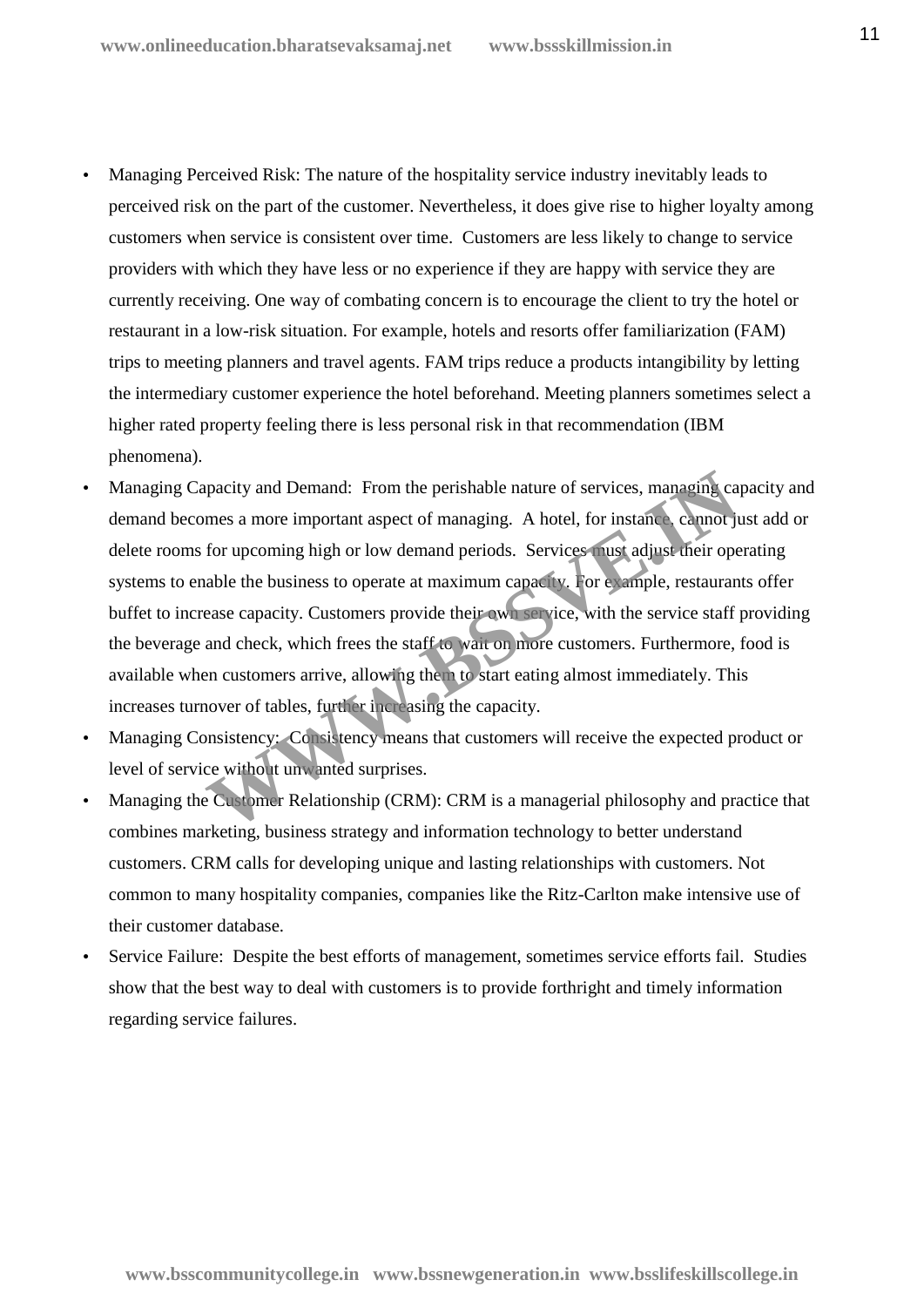#### **The Role Of Marketing In Strategic Planning**

#### **Topic Objective:**

At the end of this topic student would be able to:

- Explain companywide strategic planning.
- Understand the concepts of stakeholders, processes, resources, and organization as they relate to a high-performing business.
- Explain the four planning activities of corporate strategic planning.
- Understand the processes involved in defining a company mission and setting goals and objectives.
- Discuss how to design business portfolios and growth strategies.
- Explain the steps involved in the business strategy planning process. **WWW.BSSVE.IN**

#### **Definition/Overview:**

**Strategic Planning:** The aim of strategic planning is to help a company select and organize its business in a way that keeps the company healthy despite unexpected upsets occurring in any of its specific businesses or product lines. . The strategy of going after the leisure traveler may be profitable but it is not compatible with the corporate strategy.

#### **Key Points:**

#### **1. Strategic Planning**

The three ideas for strategic planning are: managing a companys business as an investment portfolio, assessing the future profit potential for each business by considering the markets growth rate and the companys position and fit, and developing a game plan for achieving a companys long-run objectives.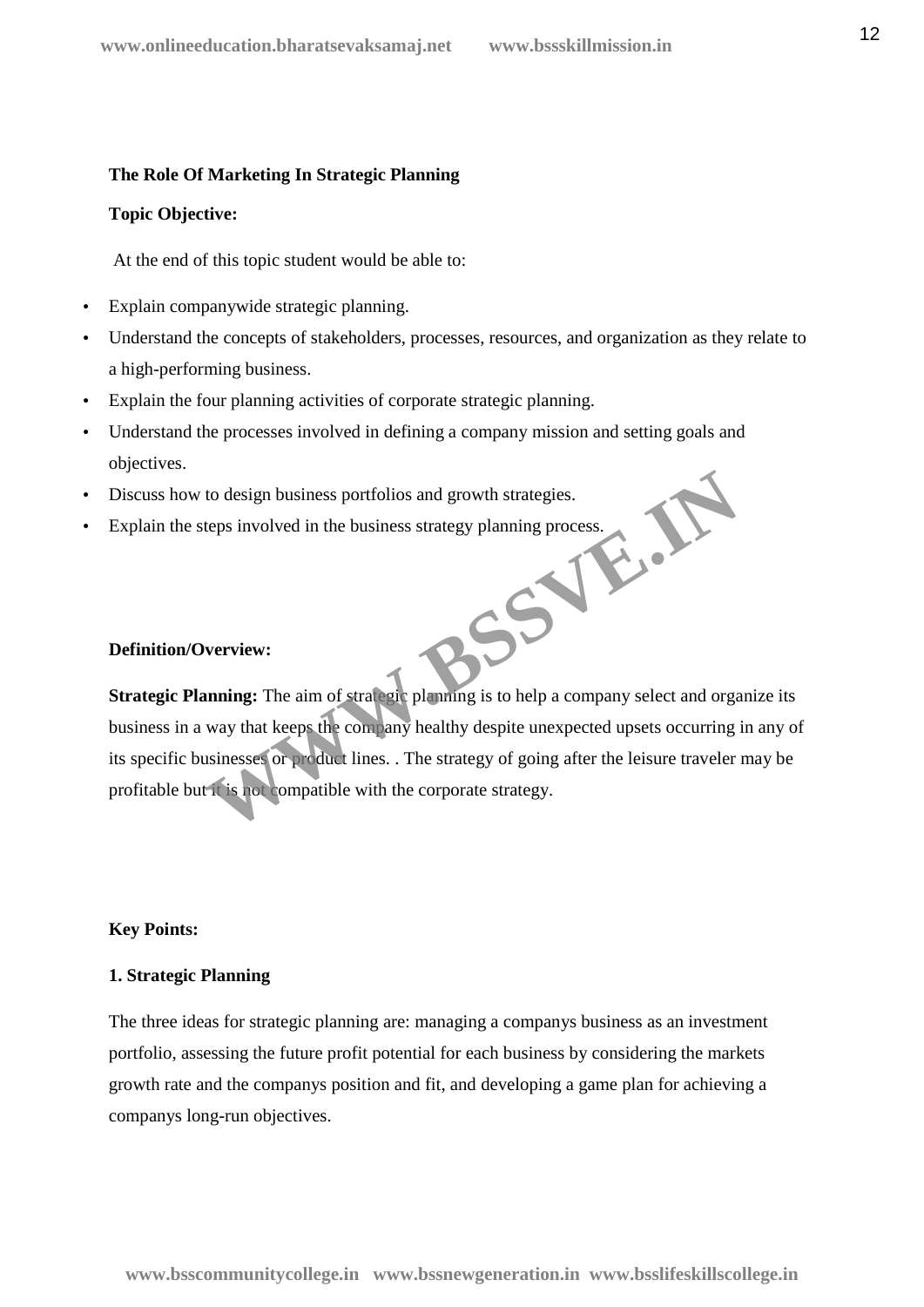#### **2. Stakeholders**

Stakeholders include stockholders, customers, employees, suppliers, and distributors. Processes: Companies are increasingly refocusing their attention on the need to manage processes even more than department. Companies build cross-functional teams that manage core business processes to be superior to competitors. Companies are commonly deciding to out-source less critical resources. They identify their core competencies and use them as the basis for their strategic planning. Organization: Companies align their organization's structure, policies, and culture to the changing requirements of business strategy.

#### **3. Defining a Company Mission**

A mission should define competitive scopes within which the company will operate. A companys mission should be clear at the beginning and should be motivating. Good mission statements embody a number of characteristics. They should focus on a limited number of goals. The following six scopes should be considered by managers when defining missions, goals, and objectives: Company Mission<br>
ould define competitive scopes within which the company will operate. A<br>
ssion should be clear at the beginning and should be motivating. Good mis<br>
mbody a number of characteristics They should focus on a

- Industry scope
- Products and applications scope
- Competencies scope
- Market-segment scope
- Vertical scope
- Geographical scope

#### **4. Business Portfolios and Growth Strategies**

Boston Consulting Group model is normally applied to design business portfolios. The BCG matrix is divided into four cells, each indicating a different type of business. They are question marks, stars, cash cows, and dogs. There are four recommended strategies for the mentioned four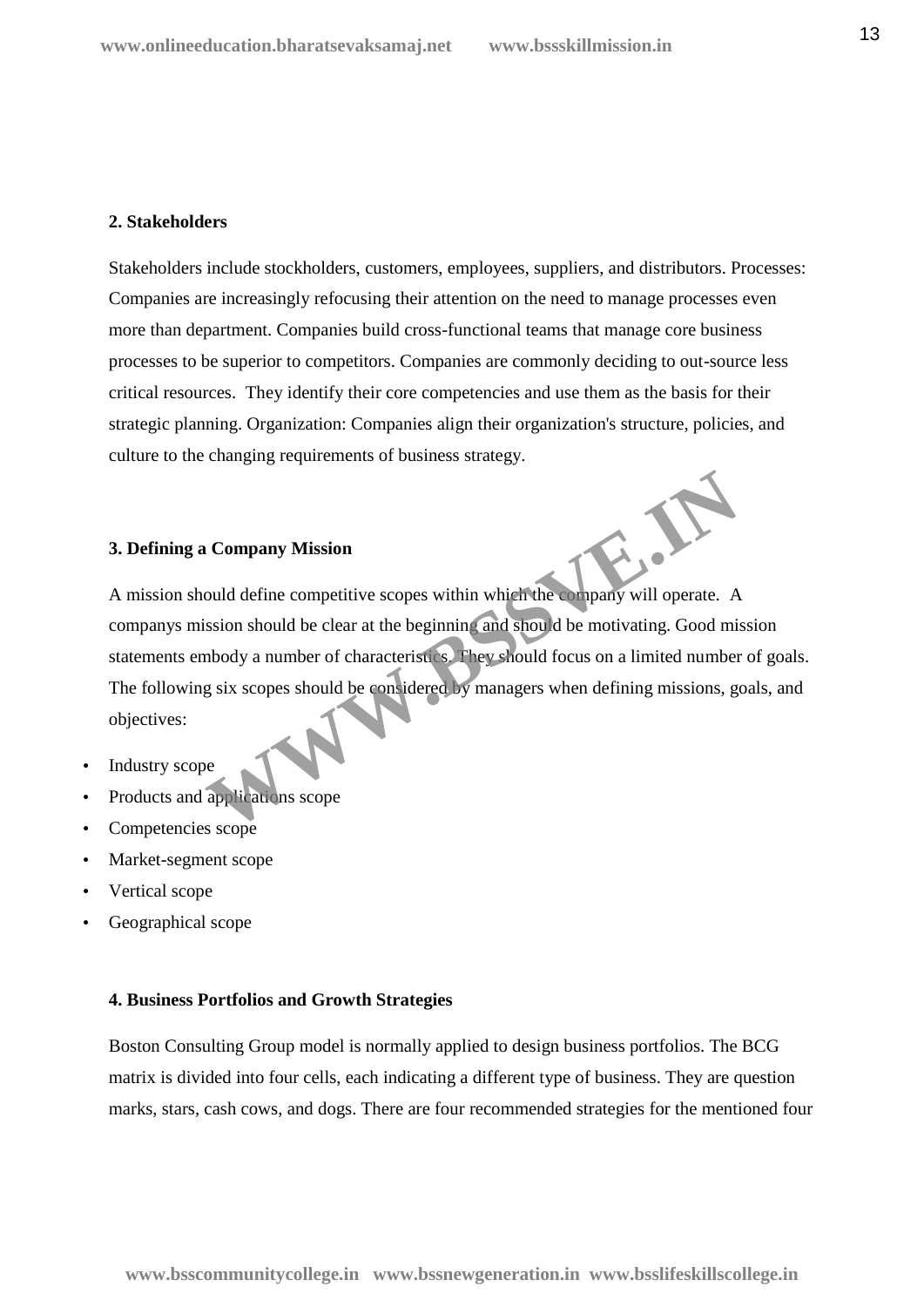types of businesses. They are build, hold, harvest, and divest. The Boston Consulting Group matrix is useful in explaining how companies allocate resources. They will cut back on dogs and maintain cash cows. The bulk of the money will go into the stars and making question marks into stars.

This has employment implications for college students. If they go with the star there will be more chances for growth as the chain expands. This is a good way to get across the concept. The BCG matrix was also adapted and utilized in menu engineering. Programs with an emphasis on food and beverage might want to show the similarities between the two matrixes. This provides an example of how the material presented in this chapter has been used as a tool in restaurants.

Three major growth strategies are intensive growth (market penetration, market development, and product development strategy), diversification growth (concentric diversification, horizontal diversification, and conglomerate diversification strategy), and integrative growth (backward integration, forward integration, horizontal integration). From the material presented in this chapter has been used as a tool in rest.<br>
From the strategies are intensive growth (market penetration, market develop<br>
Hevelopment strategy), diversification growth (concentric diversif

# **5. Steps Involved in the Business Strategy Planning Process**

Business strategy planning is planning at the SBU (Standard Business Unit) level. Each SBU must define its specific goals and policies as a separate business, defining in the process its various scopes. This includes: products, applications, competence, market segments, vertical positioning, and geography. The steps involved are: business mission, SWOT analysis (external environmental analysis and internal environmental analysis), Goal Formulation, Strategy Formulation, Strategic Alliances, Program Formulation, Implementation, and Feedback and Control.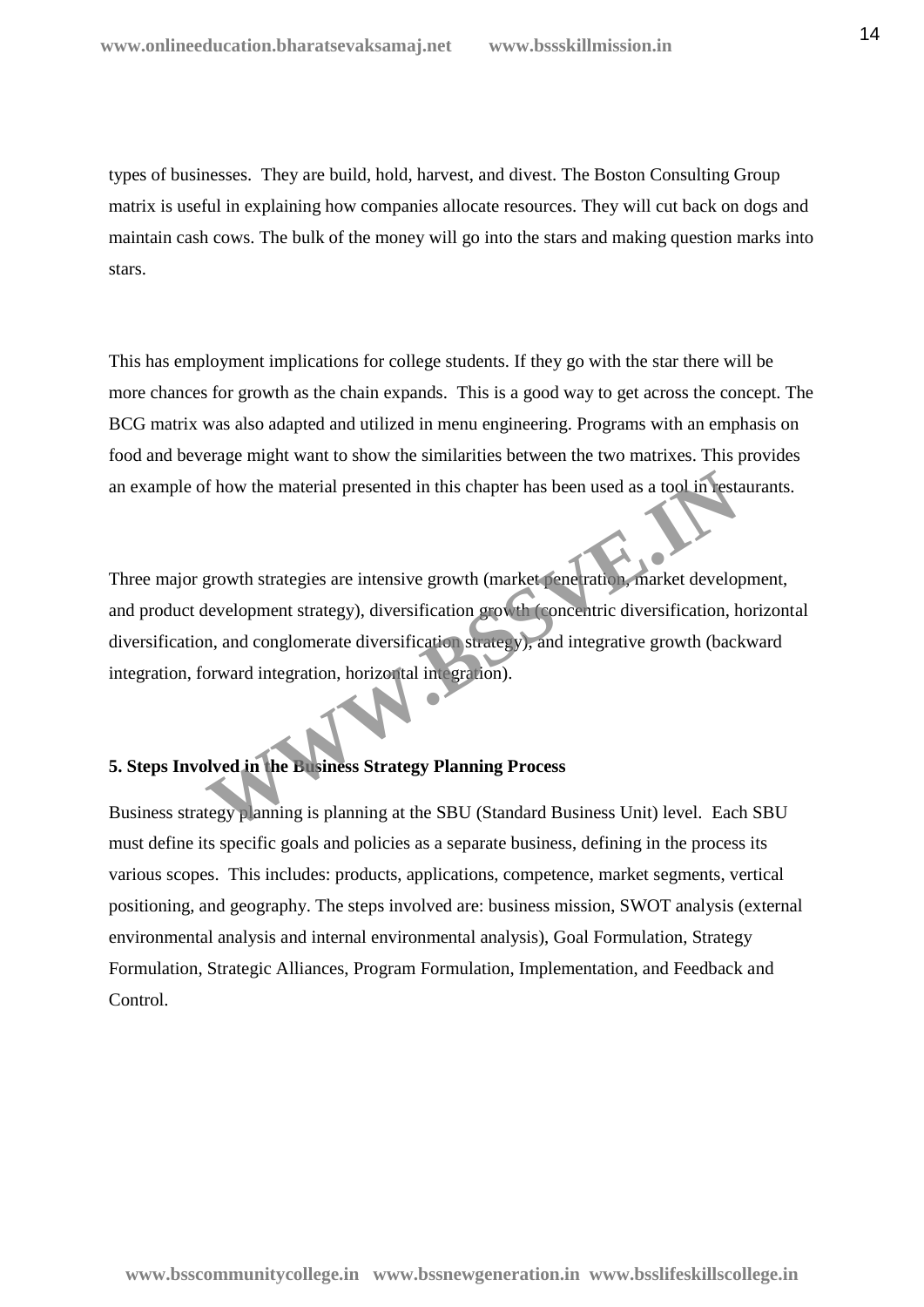# **6. The Aim of Strategic Planning**

The aim of a strategic planning is to help a company select and organize its business in a way that keeps the company healthy in spite of unexpected occurrences. It is the process of developing and maintaining a strategic fit between the organizations goals and capabilities and its changing marketing opportunities. It is defined by three ideas:

- Managing a companys business as an investment portfolio, from which it will be decided which business entities deserve to be built, maintained, phased down, or terminated.
- Assessing the future profit potential of each business by considering the markets growth rate and the companys position and fit. For example, Hyatt, Marriott, and Holiday Inns offer a diverse portfolio of brand name lodging.
- Developing a game plan for achieving a companys long-run objectives. For example, American Airlines is pressing for cost reduction as a full-service airline and a strong global market share. Southwest continues to strive for low-cost, limited domestic service airlines.

# **7. Nature of Strategic Planning of High Performance Business**

- **Stakeholder:** The principle that a business must at least strive to please the minimum expectations of each stakeholder group to produce sufficient revenue. Stakeholders include customers, employees, suppliers, and distributors. An often-overlooked critical group is that of owners of hotels managed by a hotel management company. Figure 3-3 shows the dynamic relationship connecting the stakeholder groups and why each must be sufficiently satisfied in order for the operation to remain viable. France parameters and the stateholder around an anti-<br>
For example, A<br>
Sessing for cost reduction as a full-service airline and a strong global marke<br>
Intinues to strive for low-cost, limited domestic service at lines.<br>
St
- **Processes:** Companies build cross-functional teams that manage core business processes to be superior to competitors. This alleviates common inter-departmental conflicts inhibiting cooperation. For example, the Las Vegas Hilton hotel incorporated marketing and strategic planning into accounting rather than viewing them as separate stand-alone areas and philosophies.
- **Resources:** Companies are commonly deciding to out-source less critical resources. They identify their core competencies and use them as the basis for their strategic planning. See table 3-1 Strategic Analysis: Questions that Generate Creative Ideas.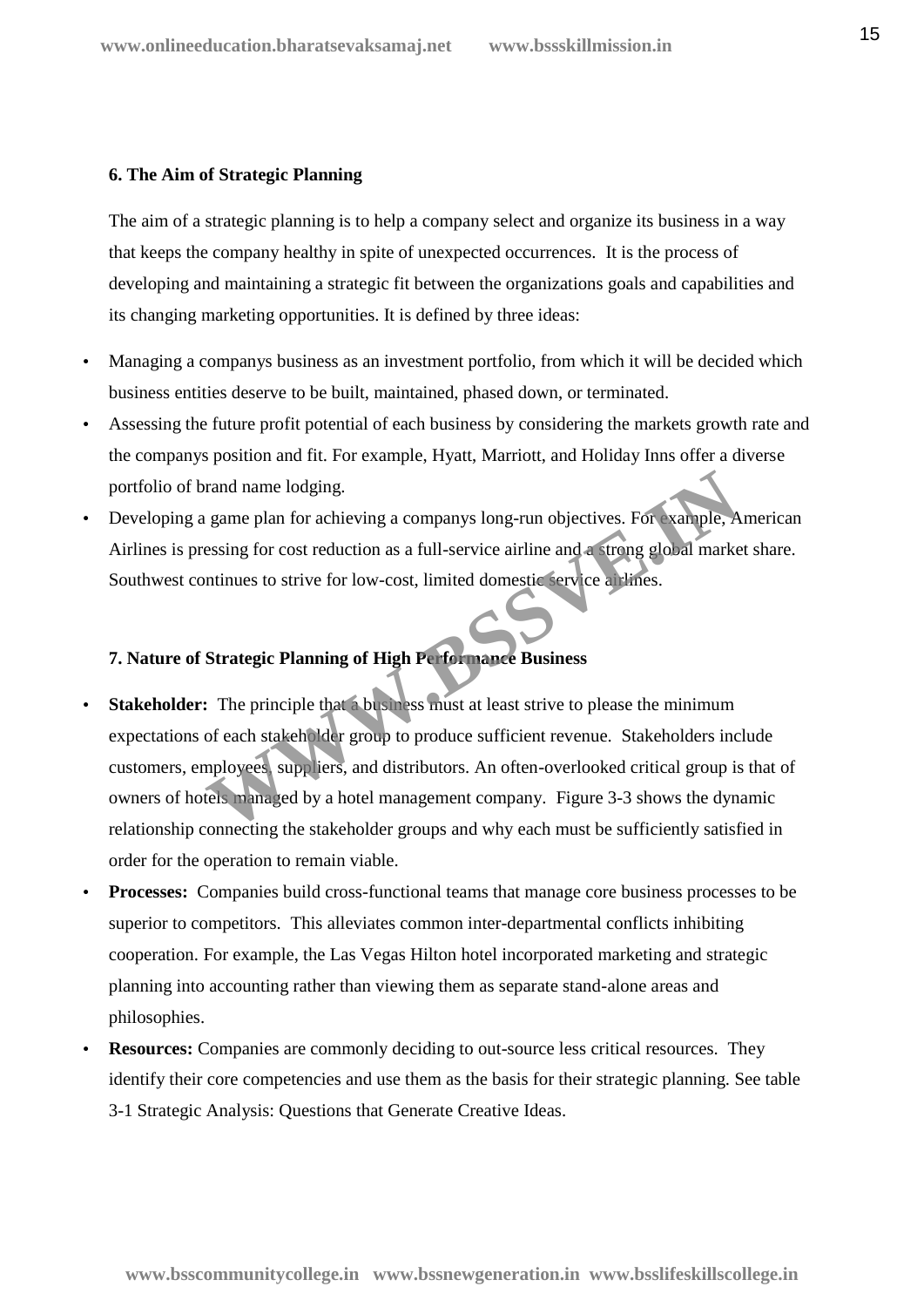**Organization:** Companies align their organization's structure, policies, and culture to the changing requirements of business strategy. For example, the corporate culture of Rock resorts had been changed from product driven to customer oriented

#### **The Marketing Environment**

#### **Topic Objective:**

At the end of this topic student would be able to:

- List and discuss the importance of the elements of the companys microenvironment, including the company, suppliers, marketing intermediaries, customers, and public.
- List the macro-environmental forces that affect the companys ability to serve its customers and describe the levels of competition. Suppliers, marketing intermediaries, customers, and public.<br>
Co-environmental forces that affect the companys ability to serve its subsequently evels of competition.<br>
changes in the demographic and economic environments af
- Explain how changes in the demographic and economic environments affect marketing.
- Identify the major trends in the firms natural and technological environments.
- Explain the key changes that occur in the political and cultural environments.
- Discuss how companies can be proactive rather than reactive when responding to environmental trends.

# **Definition/Overview:**

**Marketing Environment:** A companys marketing environment consists of the outside actors and forces that affect marketing managements ability to develop and maintain successful transactions with its target customers. The marketing environment is made up of microenvironments and macro environments. The microenvironment consists of forces close to the company that can affect its ability to serve its customers. The company itself, marketing channel firms, customer markets, competitors, and a broad range of publics are all classified under the microenvironment. The macro environment consists of the larger societal forces that affect the whole microenvironment. Demographic, economic, natural,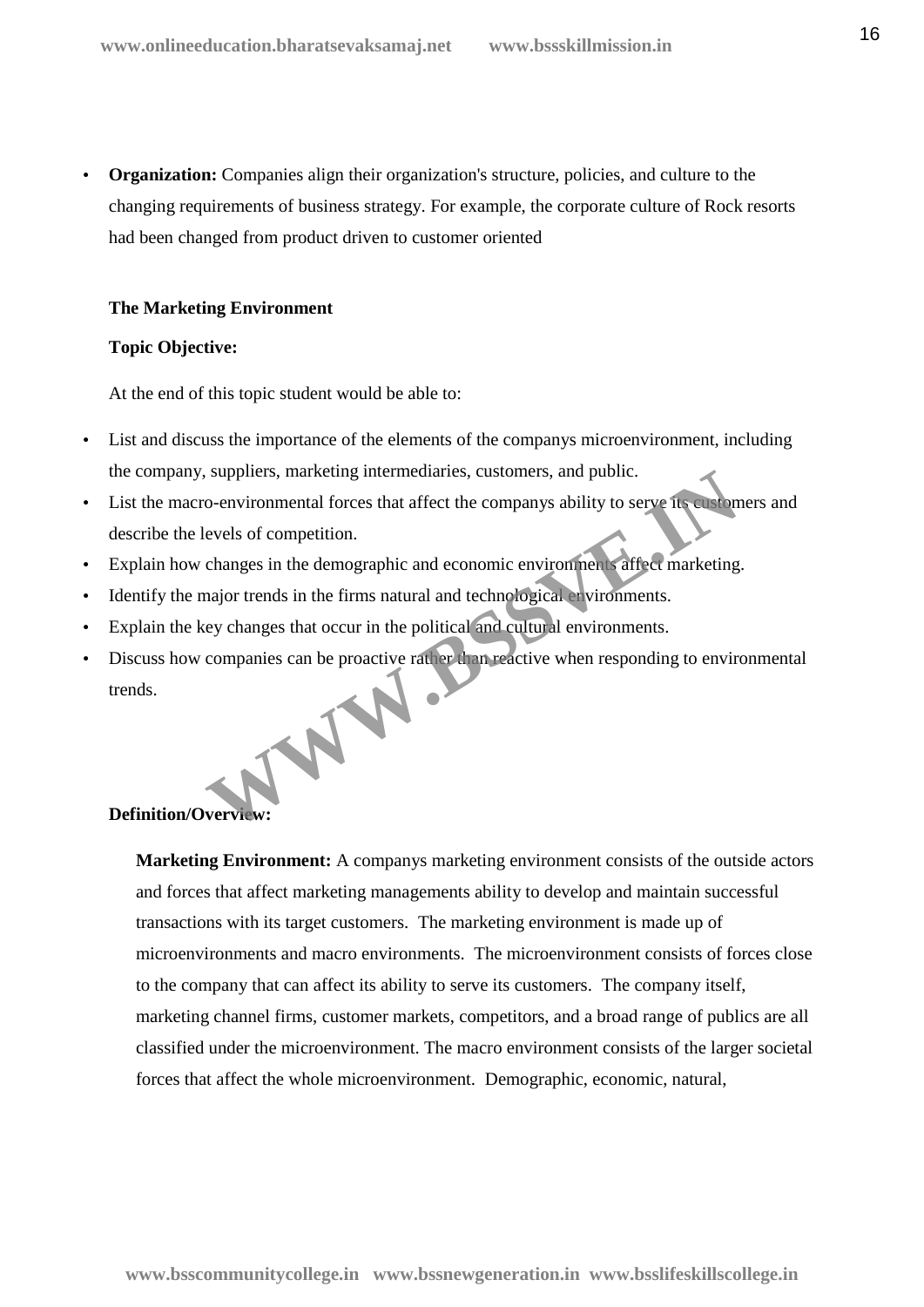technological, political, competitor and cultural forces are examples of macro environmental forces.

# **Key Points:**

#### **1. Micro-Environmental Forces**

Elements of the companys microenvironment, include, suppliers, marketing intermediaries, customers, and public. Marketing managers must work closely with top management and the various company departments. All company departments will have some impact on the success of marketing plans. Suppliers are firms and individuals that provide the resources needed by the company to produce its goods and services. Many departments. All company departments will have some impact on the<br>plans. Suppliers are firms and individuals that provide the resources need<br>produce its goods and services.<br>termediaries are a specialized group of supp

Marketing intermediaries are a specialized group of suppliers that help the company promote, sell, and distribute its goods to the final buyers. Additionally, transportation systems, marketing services agencies, financial intermediaries also impact the hospitality marketing environment.

# **2. Macro-Environmental Forces**

Macro environments: competitive, demographic, economic, natural, technological, political, and cultural. There are four levels of competition:

(1) A company can view its competitors as other companies that offer similar products and services to the same customers at a similar price.

(2) A company can see its competitors as all companies making the same product or class of products.

(3) A company can see its competitors more broadly as all companies supplying the same service.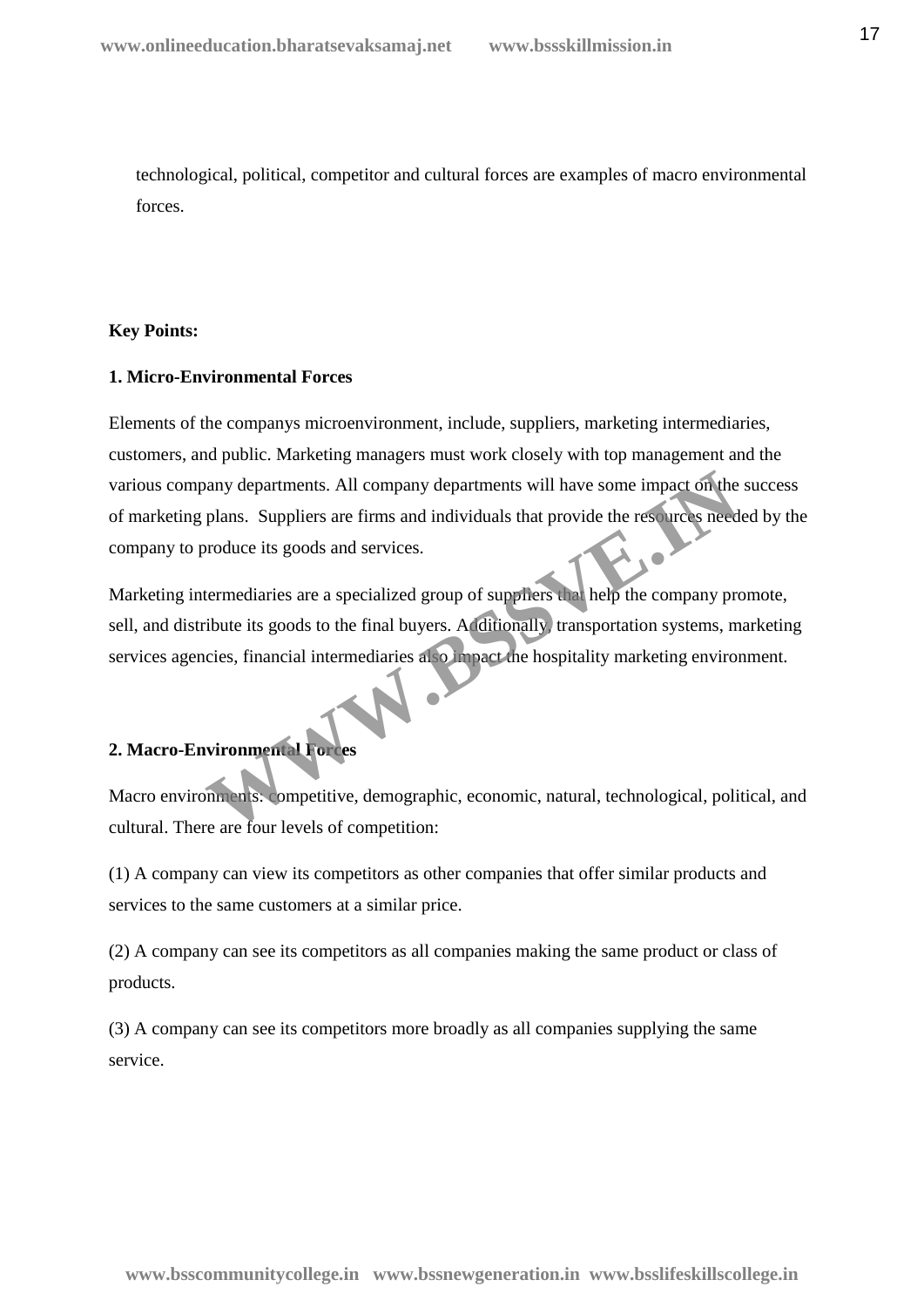(4) A company can see its competition even more broadly as all companies that compete for the same consumer dollars.

#### **3. Demographic and Economic Environments Affect Marketing**

Changes in income and consumer spending pattern make customers more financially cautious and thus marketers need to offer buyers greater value, the combination of product quality and good service at a fair price. Global economic patterns influence the hospitality industry, for example, the expansion of Choice Hotel International, U.S. Franchise Systems, and McDonalds. The Baby Boomers, Generation X, The Echo Boomers can be quoted as examples.

#### **4. Environmental Trends**

Companies should take an environmental management perspective. Rather than simply watching and reacting, these firms take aggressive action to affect the publics and forces in their marketing environment. In addition, companies should also use an environmental scanning plan to be proactive. Furthermore, companies should acquire reliable and timely information for their decision-making. France Comparison A, the Echo Boomers can be quoted as examples<br> **Examples**<br>
Mould take an environmental management perspective. Rather than simply<br>
these firms take aggressive action to affect the publics and forces in th

#### **5. The Environmental Factors Are Linked**

The following example shows how the elements of environment are linked.

Economic forces result in families with both heads of the household working. This is a demographic statistic that can be tracked over time. Women are also able to build careers and take management positions once reserved for men. The working heads of the household no longer have time to cook. Culturally, 30 to 40 years ago women were expected to stay home and cook. That is no longer the case. Thus we have seen a cultural change where men now participate in home duties and no one member of the household is expected to prepare all meals. Technology has also made it easier to reconstitute food and to warm prepared meals at home.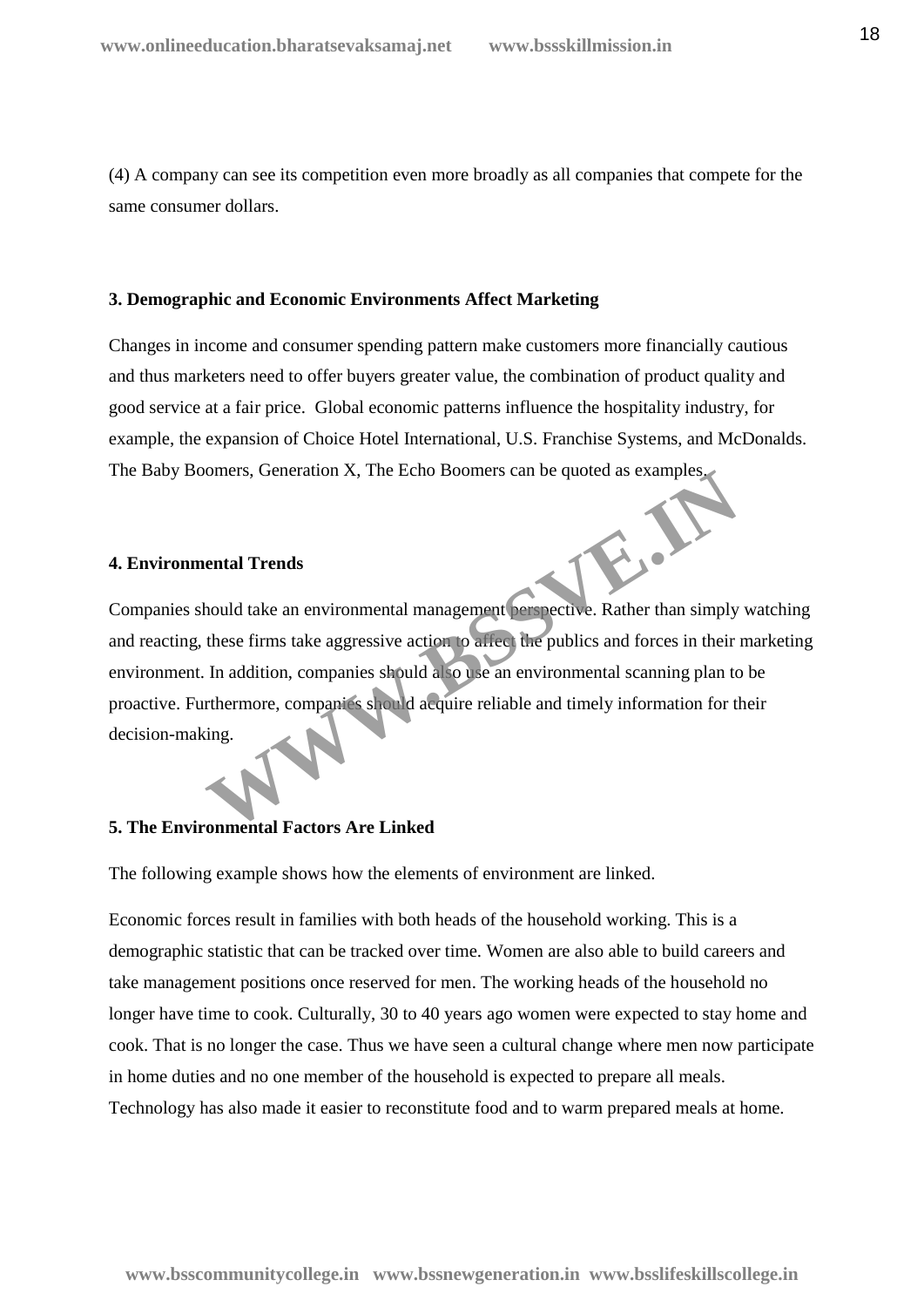Finally, the competitive environment between grocery stores and quick-service restaurants is expected to heat up.

#### **6. Responding to the Marketing Environment**

An environmental management perspective suggests an aggressive approach to affect the publics and forces in the marketing environment. By shaping opinion and influencing legislation, these types of companies attempt to control their industrys opportunities better. Environmental scanning is an integral part of any marketing environment. The use proves beneficial to track the changes in all environments concerning the marketing of an organization. Using information about the marketing environment is critical to any marketing strategy. Simply collecting and analyzing the data is insufficient. The marketer must translate the data into information and implement it in the strategic planning of the firm.

Environmental trends have affected nearly every area of hotel design. You may want to focus on a few of the areas covered. For instance, within the microenvironment, the hotels have realized the necessity of establishing strong and trustworthy relationships between departments, intermediaries and suppliers. In the macro environment, the hotels have addressed the natural environment by setting up recycle options like trash bins and treated water. Technologically, the hotels are increasingly addressing the computer literate with express check-in and check-out, computerized ticketing, and fax machines and computer lines within the hotel rooms. Fraction environments concerning the marketing of an organization. Using inform<br>
Retting environment is critical to any marketing strategy. Simply collecting<br>
data is insufficient. The marketer must translate the data into

#### **7. Control of Macro Environment**

Even though companies have little control over the macro environment, companies should still be concerned with the macro environment. Furthermore, smart marketing managers take a proactive rather than a reactive approach to the publics and forces in their marketing environment. Companies which take an environmental management perspective analyze environmental forces and design strategies that will help the company avoid the threats and take

**www.bsscommunitycollege.in www.bssnewgeneration.in www.bsslifeskillscollege.in**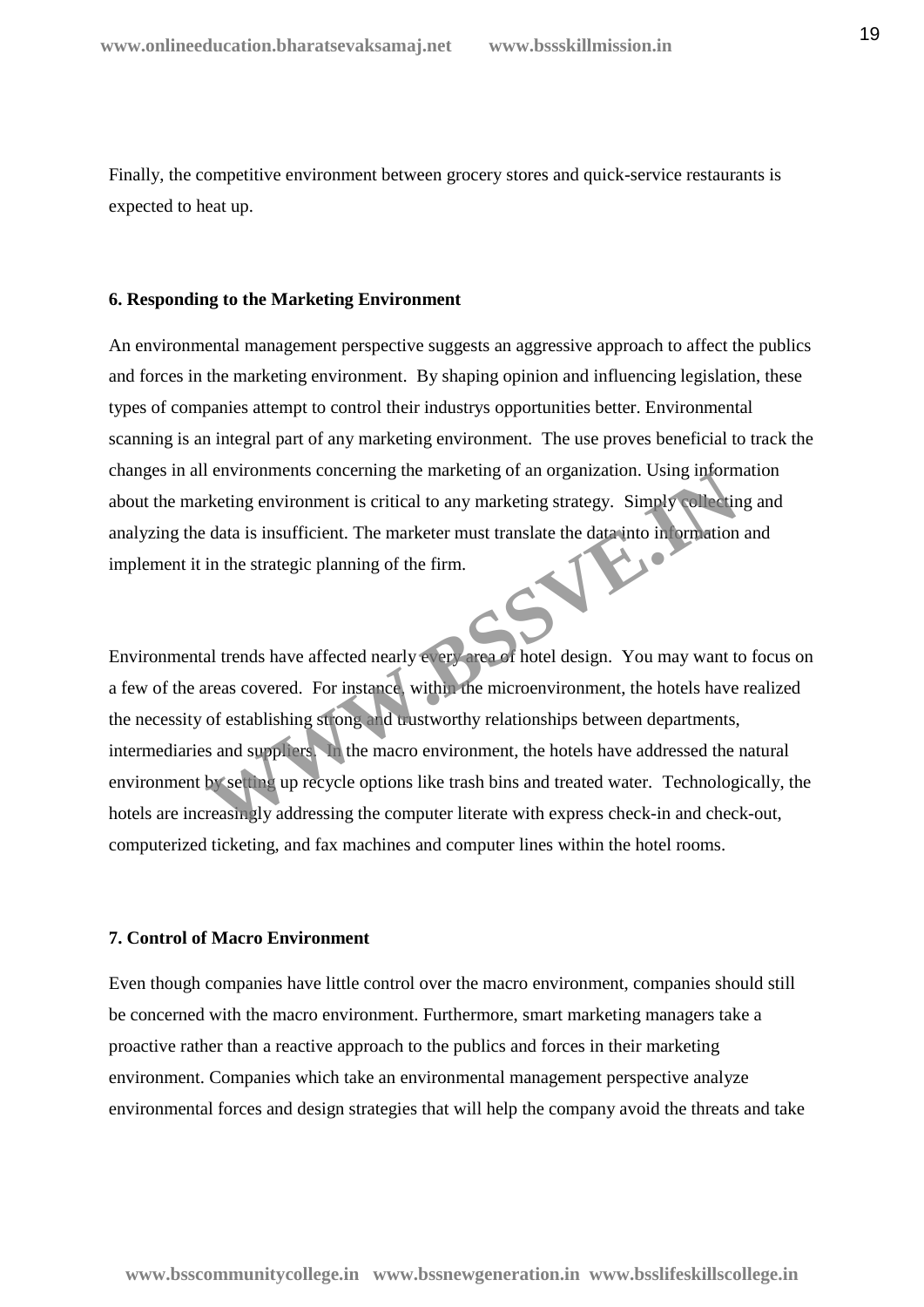advantage of the opportunities that the environment provides. Rather than simply watching and reacting, the proactive firms take aggressive action to affect the publics and forces in their marketing environment.

At the same time, astute marketers will be able to assess and address any potential opportunities and threats that may arise. While control may be limited, one must still certainly be aware of and participate in ones that are relevant and available. There is also some measure of responsibility that accompanies any business endeavor. The ethical responsibility and political responsibilities are somewhat more intangible but still absolutely necessary to monitor.

Likewise, cultural trends offer the same responsibilities and opportunities that are available in the other arenas. Marketers help shape the values and trends that are affected by its presence. Advertising dollars, public relations, media exposure, natural resource use and political associations all contribute to the image of a service firm. Having little control over them should not dissuade it from being concerned with these issues. Hural trends offer the same responsibilities and opport mities that are avail.<br>
Marketers help shape the values and trends that are affected by its present<br>
Hollars, public relations, media exposure natural resource use an

- In Section 2 of this course you will cover these topics:
	- Marketing Information Systems And Marketing Research
	- Consumer Markets And Consumer Buying Behavior
	- Organizational Buyer Behavior And Group Markets
- You may take as much time as you want to complete the topic coverd in section 2. There is no time limit to finish any Section, However you must finish All Sections before semester end date.

If you want to continue remaining courses later, you may save the course and leave. You can continue later as per your convenience and this course will be avalible in your area to save and continue later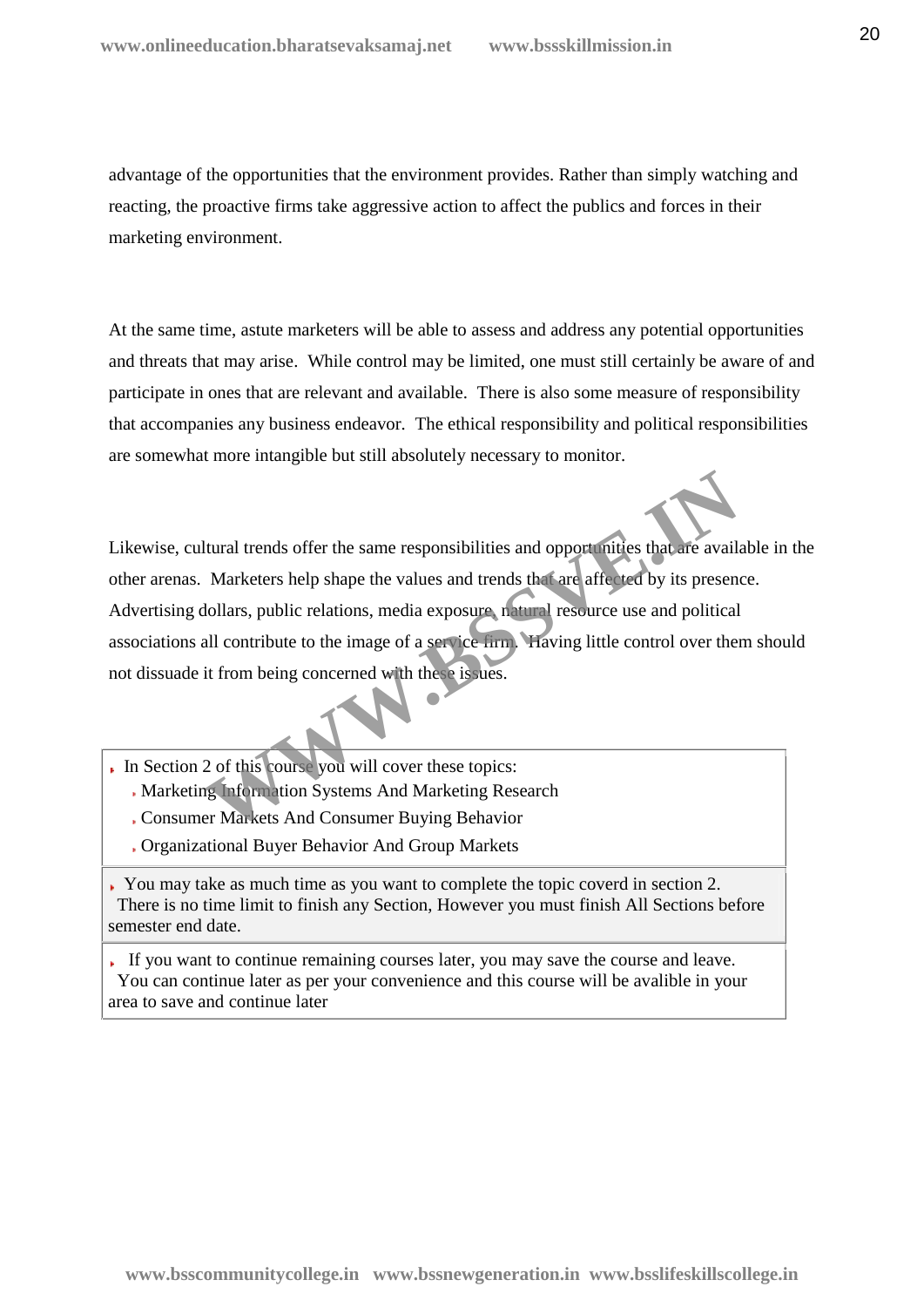#### **Marketing Information Systems And Marketing Research**

#### **Topic Objective:**

At the end of this topic student would be able to:

- Explain the concept of the marketing information system.
- Identify the different kinds of information the company might use.
- Planning of research objectives, developing the research plan, implementing the research plan, and interpreting and reporting the findings.

# **Definition/Overview:**

**Marketing Information System:** In todays rapidly changing travel marketplace, managers need accurate information quickly. New technologies allow analysis of large quantities of data. MIS consists of people, equipment, and procedures to gather, sort, analyze, evaluate, and distribute needed, timely, and accurate information to marketing decision makers. The three stages in the system are as following: **Information System:** In todays rapidly changing travel warketplace, manarmation quickly. New technologies allow analysis of large quantities of datople, equipment, and procedures to gather sort, analyze, evaluate, and dis

- The MIS interacts with managers to assess their information needs.
- It develops needed information from internal company records, marketing intelligence activities, and the marketing research process. Information analysts then research and process information to make it useful and applicable
- It distributes information to managers in the most appropriate form and timely manner to facilitate and enhance marketing planning, implementation, and control.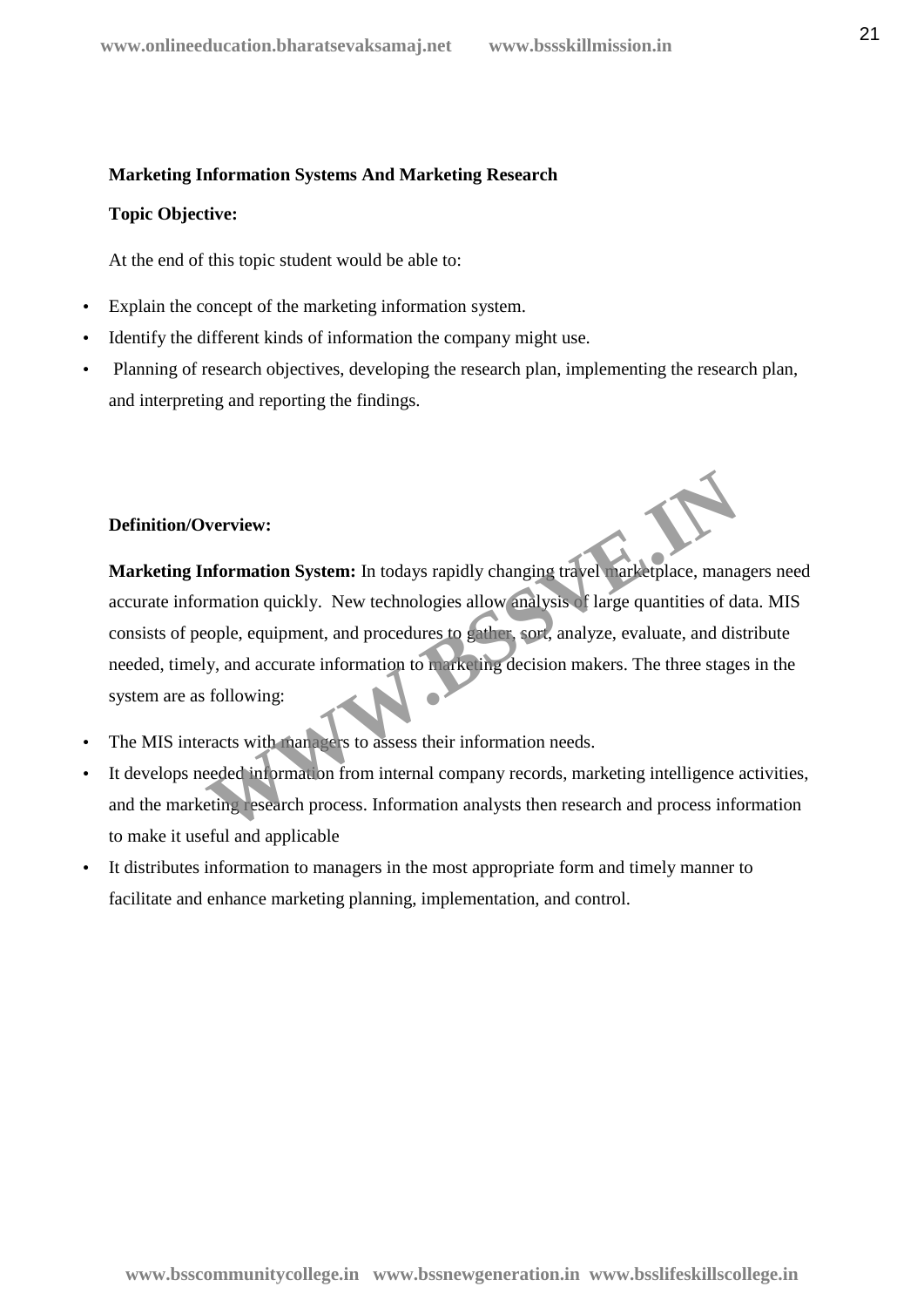#### **Key Points:**

# **1. Components of a Marketing Information System**

A marketing information system consists of people, equipment, and procedures to gather, sort, analyze, evaluate, and distribute needed, timely, and accurate information to marketing decision makers. Keep in mind that there are three stages in the system:

- The MIS interacts with managers to assess their information needs.
- It develops needed information from internal company records, marketing intelligence activities, and the marketing research process. Information analysts, then research and process information to make it useful and applicable.
- The MIS distributes information to managers in the most appropriate form and timely manner to facilitate and enhance marketing planning, implementation, and control.

# **2. Assessing Information Needs**

A good MIS will balance information that managers would like to have against that which they really need and is feasible to obtain. For example, Mrs. Fields Cookies provides their managers with sales forecasts with updates each hour. Managers need to anticipate new competitive product offerings. However, competitors withhold information to prevent their competition from knowing about the product. During KFCs development of their Chicken Little sandwich, only a few corporate managers knew of the project. KFC had developed ingredient specifications for the making of the sandwich, and its suppliers had to sign secrecy agreements. KFC did not want competitors to learn about the new product offering before its test marketing. Yet a competitor with a good MIS system might have picked up clues in advance about KFCs plans. eting research process. Information analysts, then research and process infeful and applicable.<br>
Fibutes information to managers in the most appropriate form and timely n<br>
enhance marketing planning, implementation, and co

The costs of obtaining, processing, storing, and delivering information can add up quickly. Companies must estimate the value of having an item of information against the costs of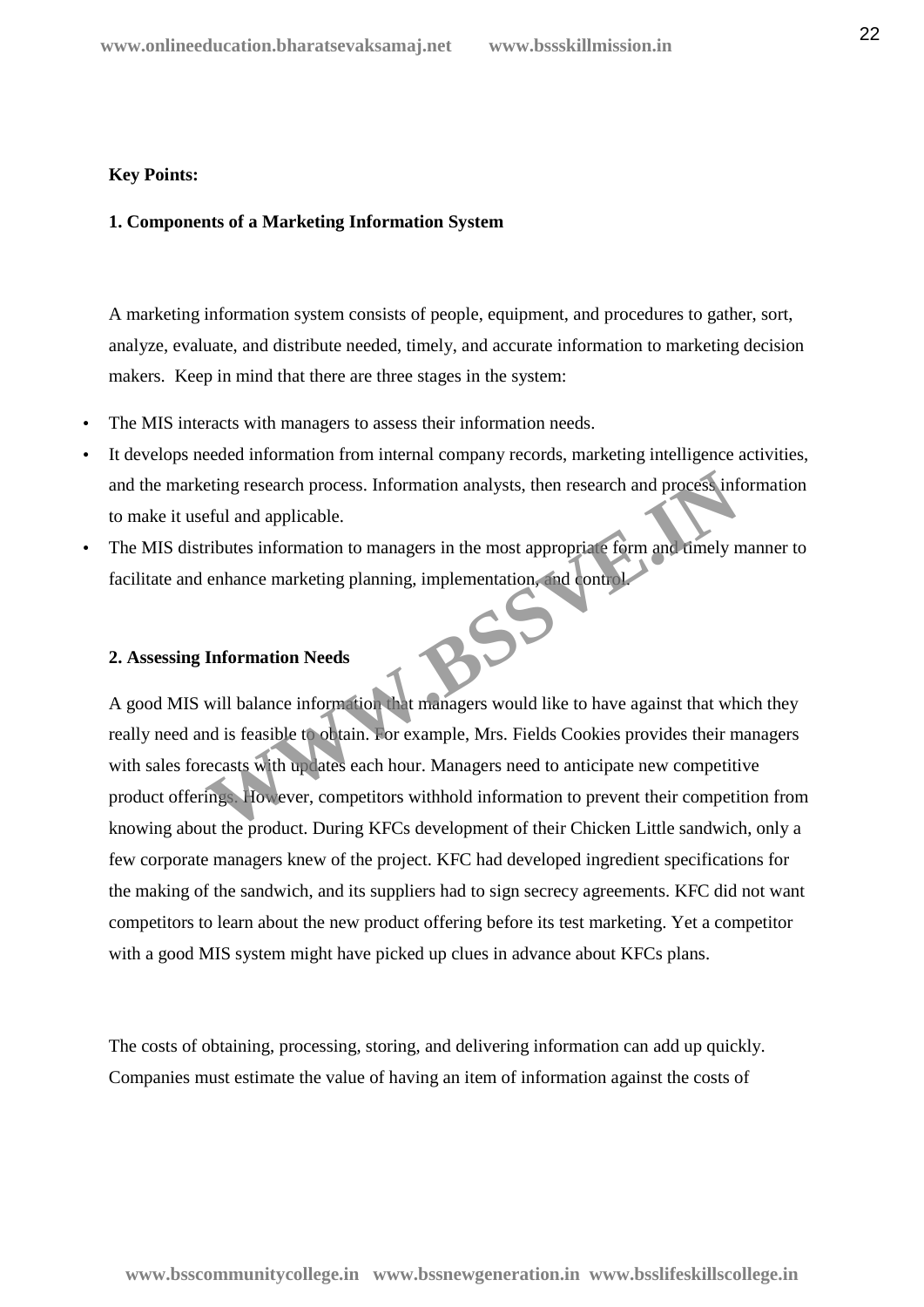obtaining it. This value depends on essential but subjective estimates of how it will be used and the costs of obtaining it.

#### **3. Developing Information**

Information needed by marketing managers can be obtained from internal company records, marketing intelligence, and marketing research. The information analysis system processes this information and presents it in a form that is useful to managers.

#### **3.1. Internal Records:**

Internal records information consists of information gathered from sources within the company to evaluate marketing performance and to detect marketing problems and opportunities; it is essentially raw data. Many companies use internal records to build extensive internal databases, computerized collections of information obtained from data sources within the company. Marketing managers can readily access and work with information in the database to identify marketing opportunities and problems, plan programs, and evaluate performance. nternal Records:<br>
all records information consists of information gathers (from sources with<br>
any to evaluate marketing performance and to detect marketing problems<br>
itunities; it is essentially raw data. Many companies us

Increasingly, companies are creating data warehouses to house their customer data in a single, more accessible location. Then, using powerful data mining techniques, they search for meaningful patterns in the data and communicate them to managers. The single most important element in any hospitality marketing information system is to have a process for capturing and using information concerning guests. Guest information is vital to improving service, creating effective advertising and sales promotion programs, developing new products, improving existing products, and developing marketing and sales plans and to the development and use of an effective revenue management program.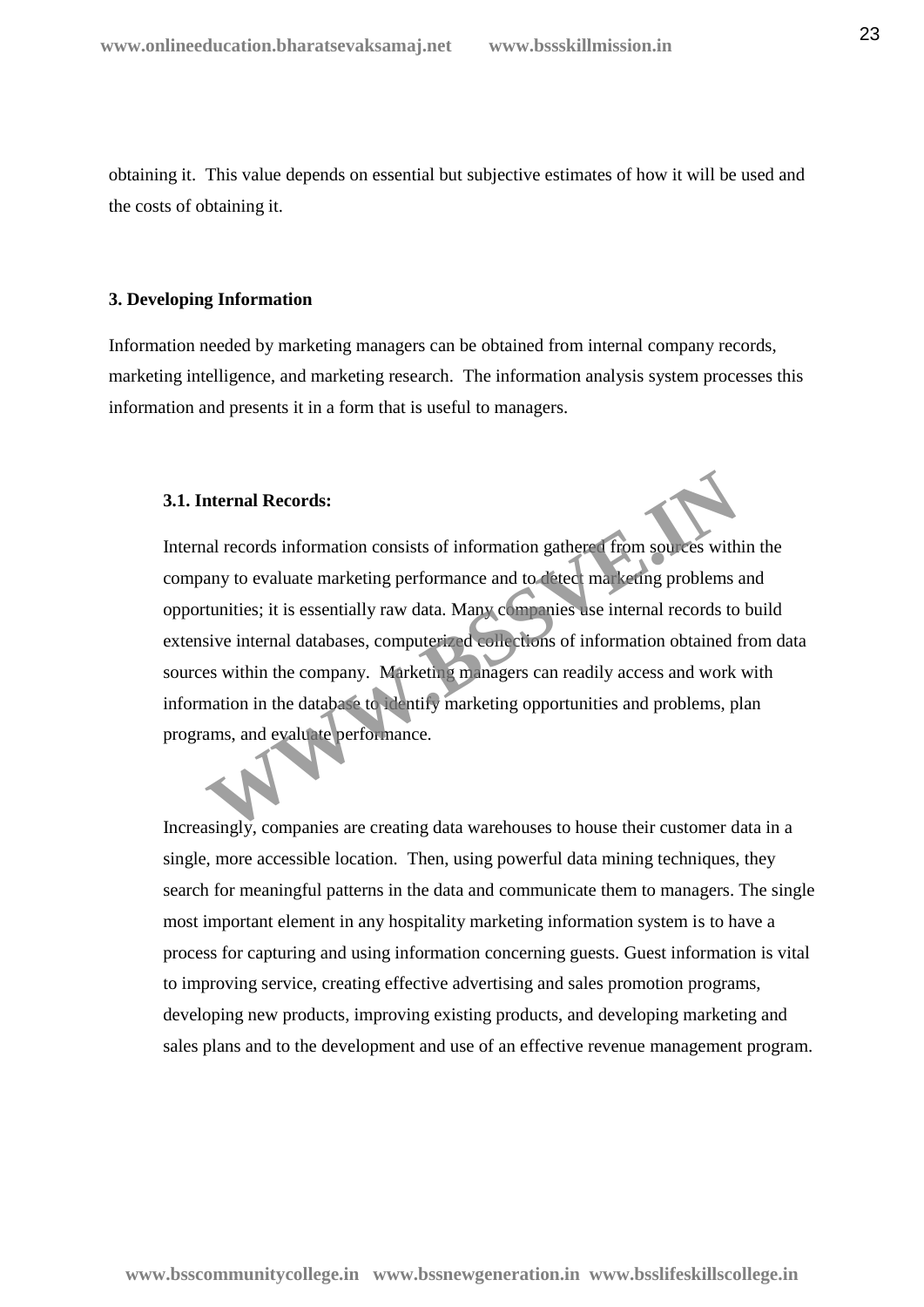Guest information trends are vital to the planning and revenue/yield processes. Guest Information Management includes acquisition of this critical information cannot be left to chance or the whims of department managers. Corporate Customer and Marketing Intermediary Information: A database of customers/prospects is of great value to a professional sales force. The marketing information concerning the prospect can be obtained from annual reports, financial analyses of public companies, and articles on the company, and by talking with company employees. For example, the sales force of Benchmark Hospitality Conference Resorts is trained to go beyond demographic studies and to target prospects by geography and industry segment. Benchmarks salespeople monitor the health of specific industries and qualify prospects.

Marketing Intelligence includes everyday information about developments in the marketing environment that helps managers prepare and adjust marketing plans and short-run tactics. Internal sources of marketing intelligence include the companys executives, front-desk staff, service staff, purchasing agents and sales force. This information can be gathered from internal databases, data warehouses, guest history information, guest information trends, guest comment cards, listening to and speaking with guests, automated systems, mystery shoppers, company records, point-of-sale information, corporate customer and marketing intermediary information. External sources of marketing intelligence include macro market information, competitive information, and new innovation and trends. Sources of Competitive Information: competitive intelligence is available from competitors annual reports, trade magazine articles, speeches, press releases, brochures, and advertisements. Example Intelligence includes everyday information about developments in the end action environment that helps managers prepare and adjust marketing plans<br>run tactics. Internal sources of marketing intelligence include the

#### **4. Commercial sources of marketing information**

Companies can purchase information from outside suppliers or from on-line database of information services. Good examples include: Dialog Dow Jones News Retrieval, UMI ProQuest, and Dun & Bradstreets Online Access.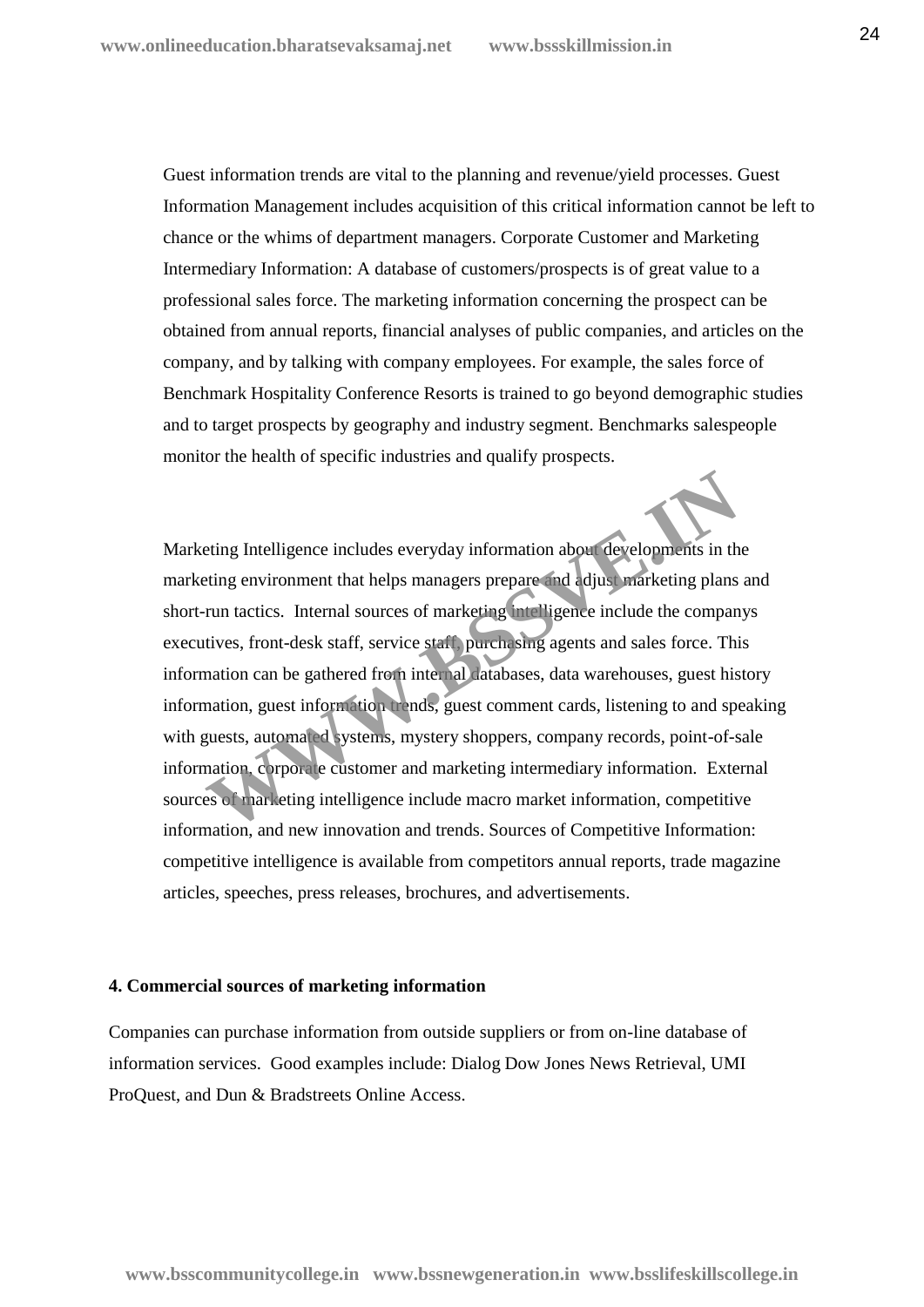Marketing Research is a process that identifies and defines marketing opportunities and problems, monitors and evaluates marketing actions and performance, and communicates the findings and implication to management. For example, when McDonalds decided to add salads to its menu, its planners needed to research customers preferences for types of vegetables and dressings.

#### **5. Measuring Market Potential**

The 10 most common activities are measurement of market potentials, market-share analysis, the determination of market characteristics, sales analysis, studies of business trends, short-range forecasting, competitive product studies, long-range forecasting, marketing information systems studies, and testing of existing products.<br> **6. Sources of Compatible 10 and 200 and 200 and 200 and 200 and 200 and 200 and 200 and 200 and 200 and 200 and 200 and 200 and 200 and 200 and 200 and 200 and 200 and 200 and 2** common activities are measurement of market potentials, market-share and<br>
1 of market characteristics, sales analysis, studies of business useds, short-<br>
competitive product studies, long-range forecasting, marketing in or

# **6. Sources of Competitive Information**

A great deal of information is readily available about your competitors. Information can be gathered from competitors annual reports, trade magazines, speeches, press releases, brochures and advertisements as well as site visits. Search engines can look through thousands of databases online.

#### **Consumer Markets And Consumer Buying Behavior**

#### **Topic Objective:**

At the end of this topic student would be able to:

- Name the elements of the stimulusresponse model of consumer behavior.
- Outline the major characteristics affecting consumer behavior, and list some of the specific cultural, social, personal, and psychological factors that influence consumers.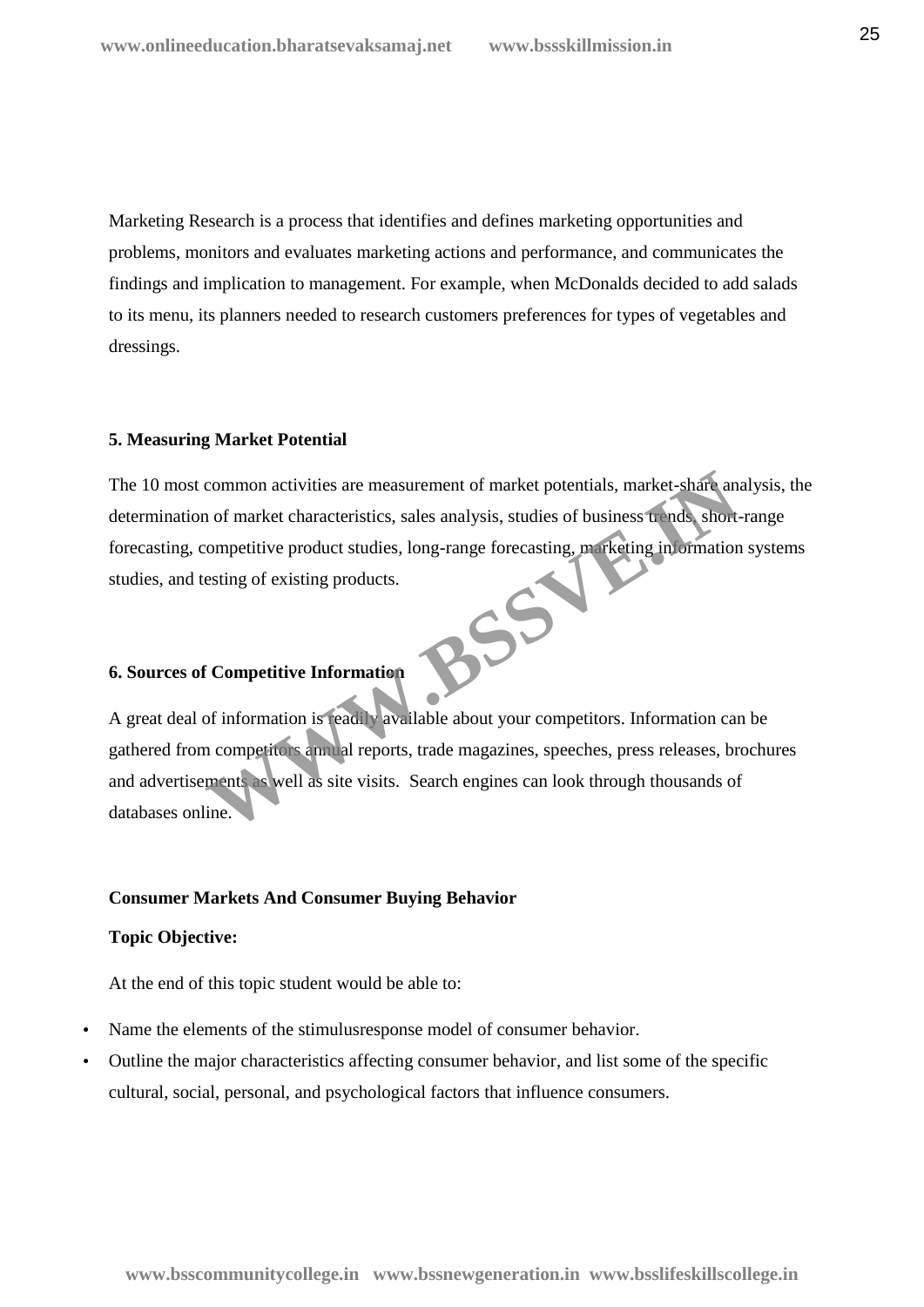Explain the buyer decision process and discuss need recognition, information search, evaluation of alternatives, the purchase decision, and post purchase behavior.

#### **Definition/Overview:**

**Consumer behavior:** Consumer behavior is the study on when, why, how, where and what people do or do not buy products. It blends elements from psychology, sociology, anthropology and economics. It attempts to understand the buyer decision processes/buyer decision making process, both individually and in groups. It studies characteristics of individual consumers such as demographics, psychographics, and behavioral variables in an attempt to understand people's wants. It also tries to assess influences on the consumer from groups such as family, friends, reference groups, and society in general. Belch and Belch define consumer behavior as 'the process and activities people engage in when searching for, selecting, purchasing, using, evaluating, and disposing of products and services so as to satisfy their needs and desires'. WWW.BS

# **Key Points:**

# *1. Black box model*

The black box model shows the interaction of stimuli, consumer characteristics, decision process and consumer responses. It can be distinguished between interpersonal stimuli (between people) or intrapersonal stimuli (within people). The black box model is related to the black box theory of behaviorism, where the focus is not set on the processes inside a consumer, but the relation between the stimuli and the response of the consumer. The marketing stimuli is planned and processed by the companies, whereas the environmental stimulis are given by social factors, based on the economical, political and cultural circumstances of a society. The buyer\s black box contains the buyer characteristics and the decision process, which determines the buyers response. The black box model considers the buyers response as a result of a consciousness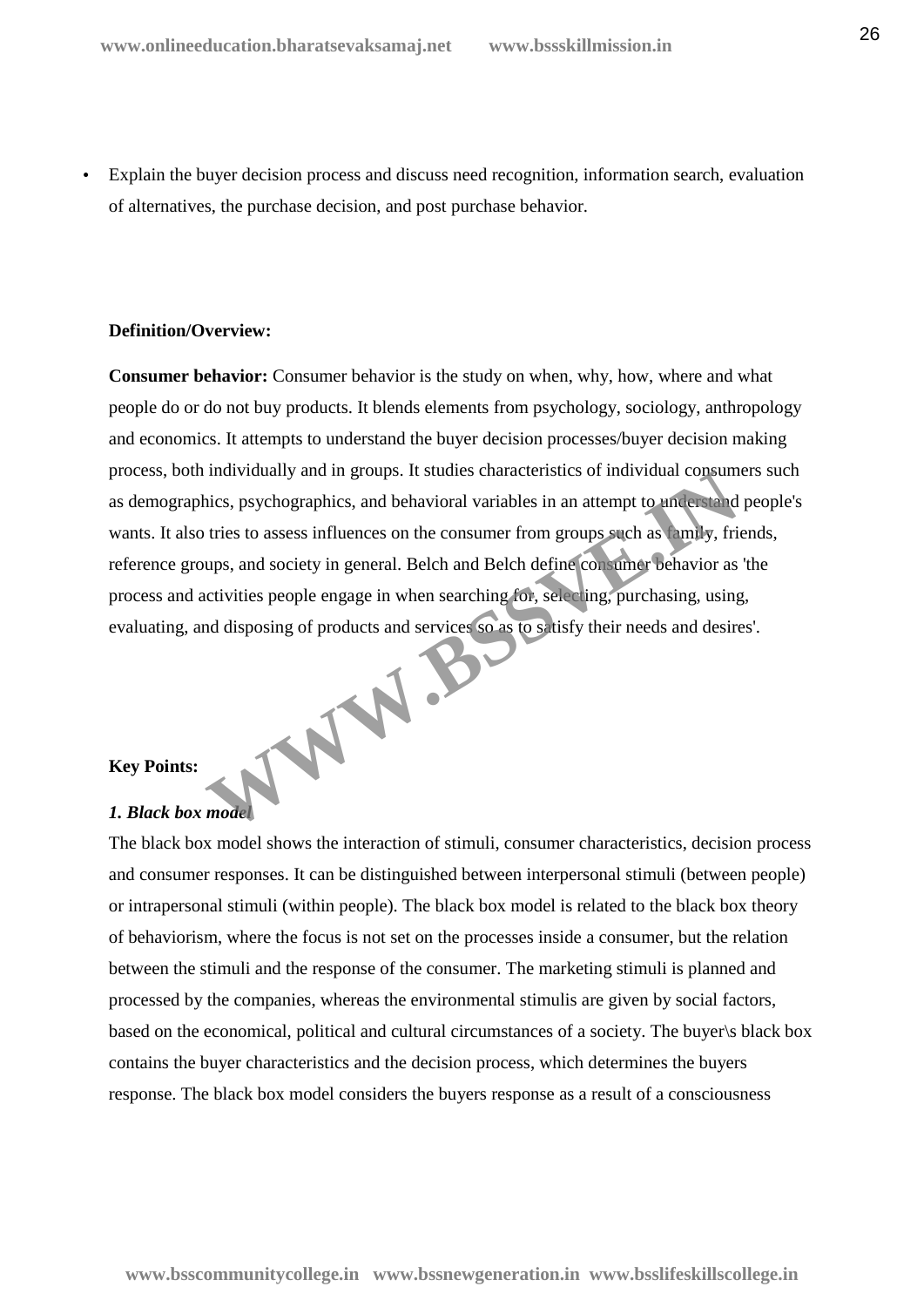decision process, in which it is assumed that the buyer has recognized the problem. However, in reality many decisions are not made in awareness of a determined problem by the consumer.

#### *2. Information search*

Once the consumer has recognized a problem, they search for information on products and services that can solve that problem. Belch and Belch (2007) explain that consumers undertake both an internal (memory) and an external search.

Sources of information include:

- Personal sources
- Commercial sources
- Public sources
- Personal experience

The relevant internal psychological process that is associated with information search is perception. Perception is defined as 'the process by which an individual receives, selects, organizes, and interprets information to create a meaningful picture of the world' The selective perception process Stage Description Selective exposure consumers select which promotional messages they will expose themselves to. Selective attention consumers select which promotional messages they will pay attention to Selective comprehension consumer interpret messages in line with their beliefs, attitudes, motives and experiences Selective retention consumers remember messages that are more meaningful or important to them internal psychological process that is associated with injournation search is<br>erception is defined as 'the process by which an individual receives, select<br>d interprets information to create a meaningful picture of the worl

You should consider the implications of this process on the development of an effective promotional strategy. First, which sources of information are more effective for the brand and second, what type of message and media strategy will increase the likelihood that consumers are exposed to our message, that they will pay attention to the message, that they will understand the message, and remember our message.

The buying process starts when the buyer recognizes a problem or need. The buyer senses a difference between his or her actual state and a desired state. An aroused consumer may or may not search for more information. If the consumers drive is strong and a satisfying product is near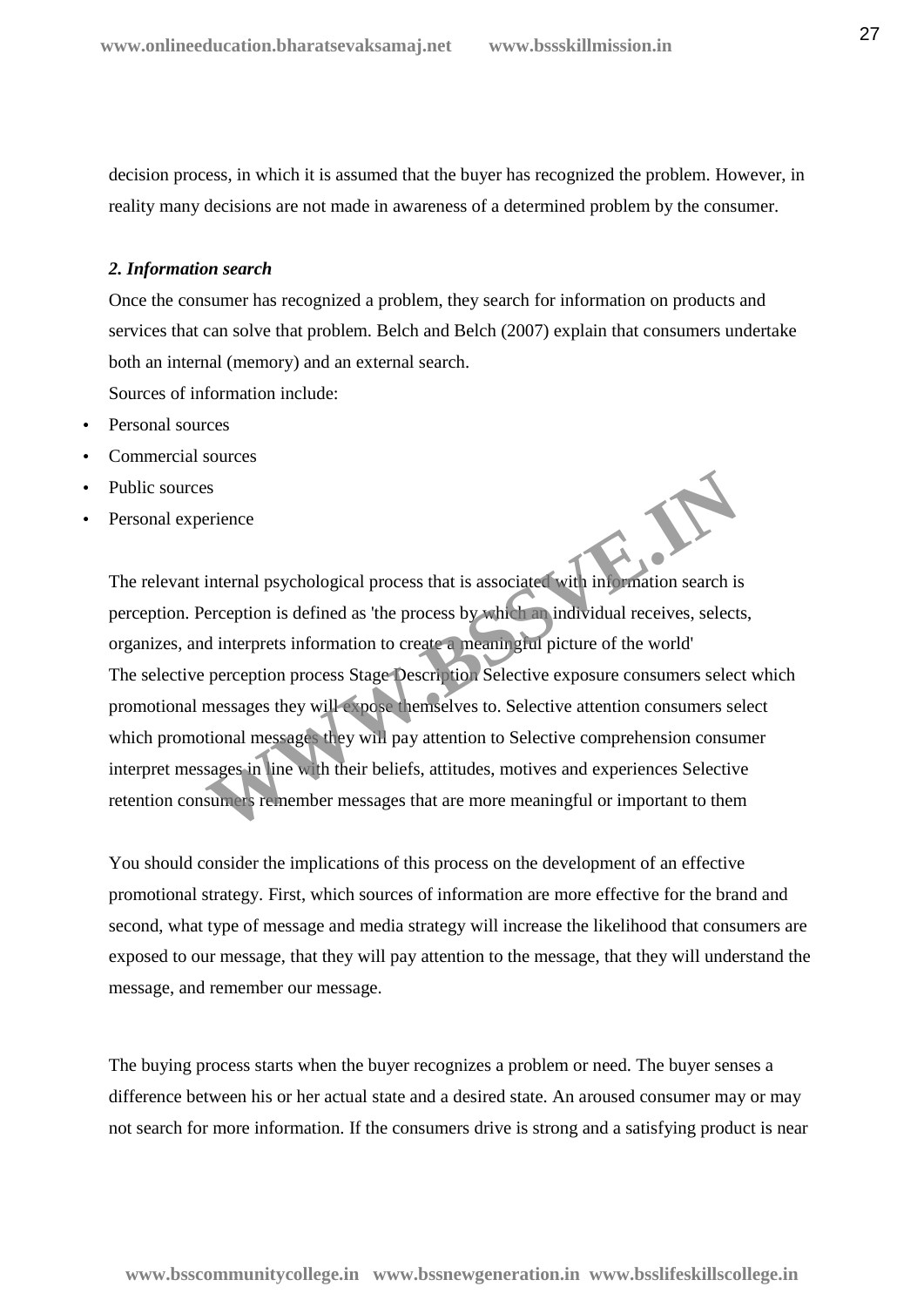at hand, the consumer is likely to buy it at that moment. If not, the consumer may simply store the need in memory and search for relevant information. Consumer uses information to evaluate the alternatives. In the evaluation stage, the consumer ranks brands in the choice set and forms purchase intentions. Following a purchase, the consumer will be satisfied or dissatisfied and will engage in post purchase actions of significant interest to the marketer.

#### *3. Information evaluation*

At this time the consumer compares the brands and products that are in their evoked set. How can the marketing organization increase the likelihood that their brand is part of the consumer's evoked (consideration) set? Consumers evaluate alternatives in terms of the functional and psychological benefits that they offer. The marketing organization needs to understand what benefits consumers are seeking and therefore which attributes are most important in terms of making a decision. R.S.S.V

#### **4. Purchase decision**

Once the alternatives have been evaluated, the consumer is ready to make a purchase decision. Sometimes purchase intention does not result in an actual purchase. The marketing organization must facilitate the consumer to act on their purchase intention. The provision of credit or payment terms may encourage purchase, or a sales promotion such as the opportunity to receive a premium or enter a competition may provide an incentive to buy now. The relevant internal psychological process that is associated with purchase decision is integration.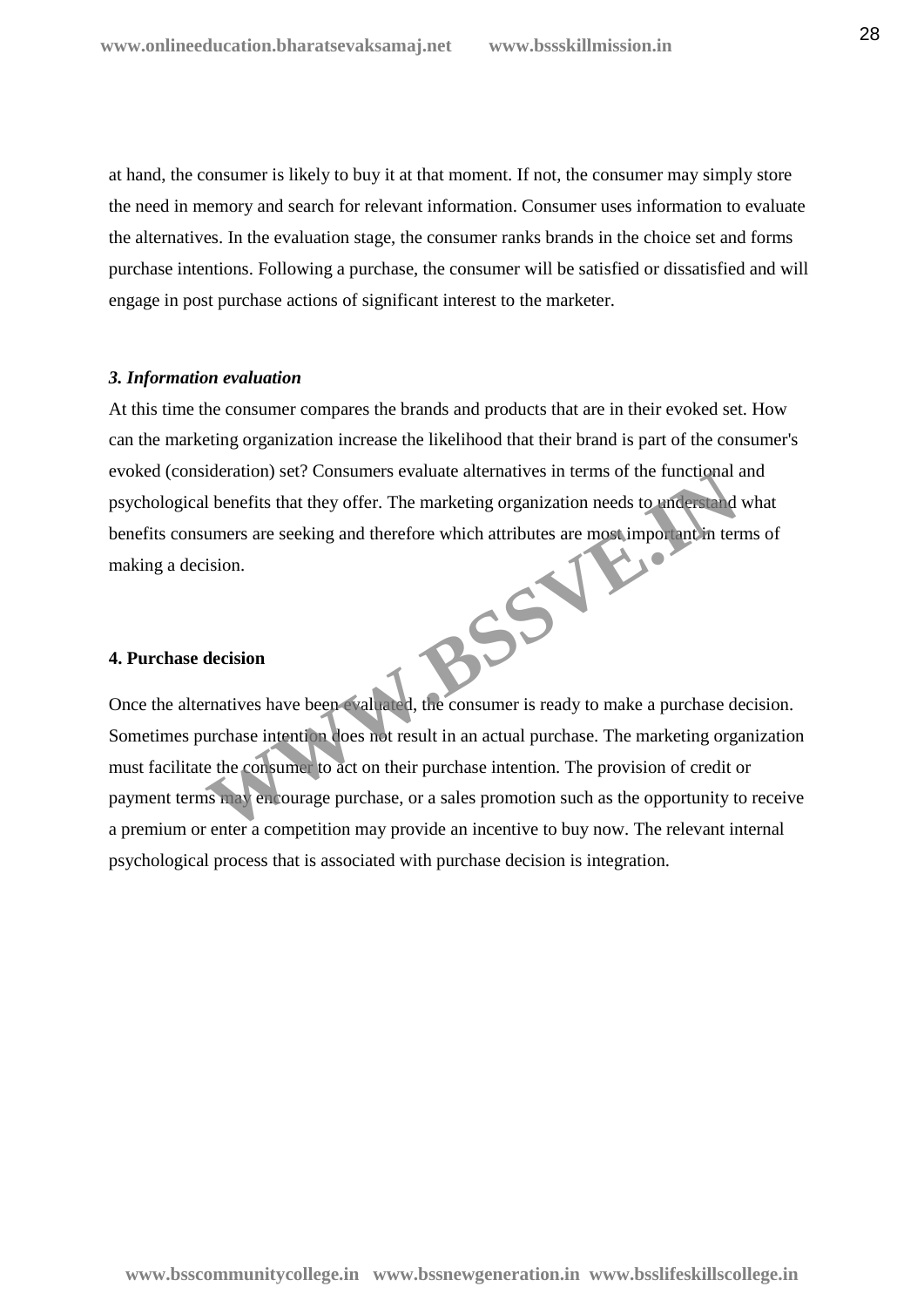#### *5. Factors Influencing Customer*

#### **5.1. Personal Characteristics Affecting Consumer Behavior**

#### **5.1.1. Culture**

Cultural factors exert the broadest and deepest influence on consumer and are the most basic determinant of a person's wants and behavior. It compromises the fundamental values, perceptions, wants, and behaviors that are continuously reinforced in a society. For example, the cultural shift toward greater concern about health and fitness has resulted in many hotels adding exercise rooms or health clubs or developing an agreement with a local health club so that their guests can have access to it. The shift toward lighter and more natural food has resulted in menu changes in restaurants. The shift toward lighter-colored and simpler home furnishings is reflected in new restaurant designs. W.B.B

#### **5.1.2. Subculture**

Each culture contains smaller subcultures, or groups of people with shared value systems based on common experiences and situations. An example of subcultures might be university students; some are married and live off-campus, others live in dorms, or others live in fraternity/sorority housing. Three important subcultures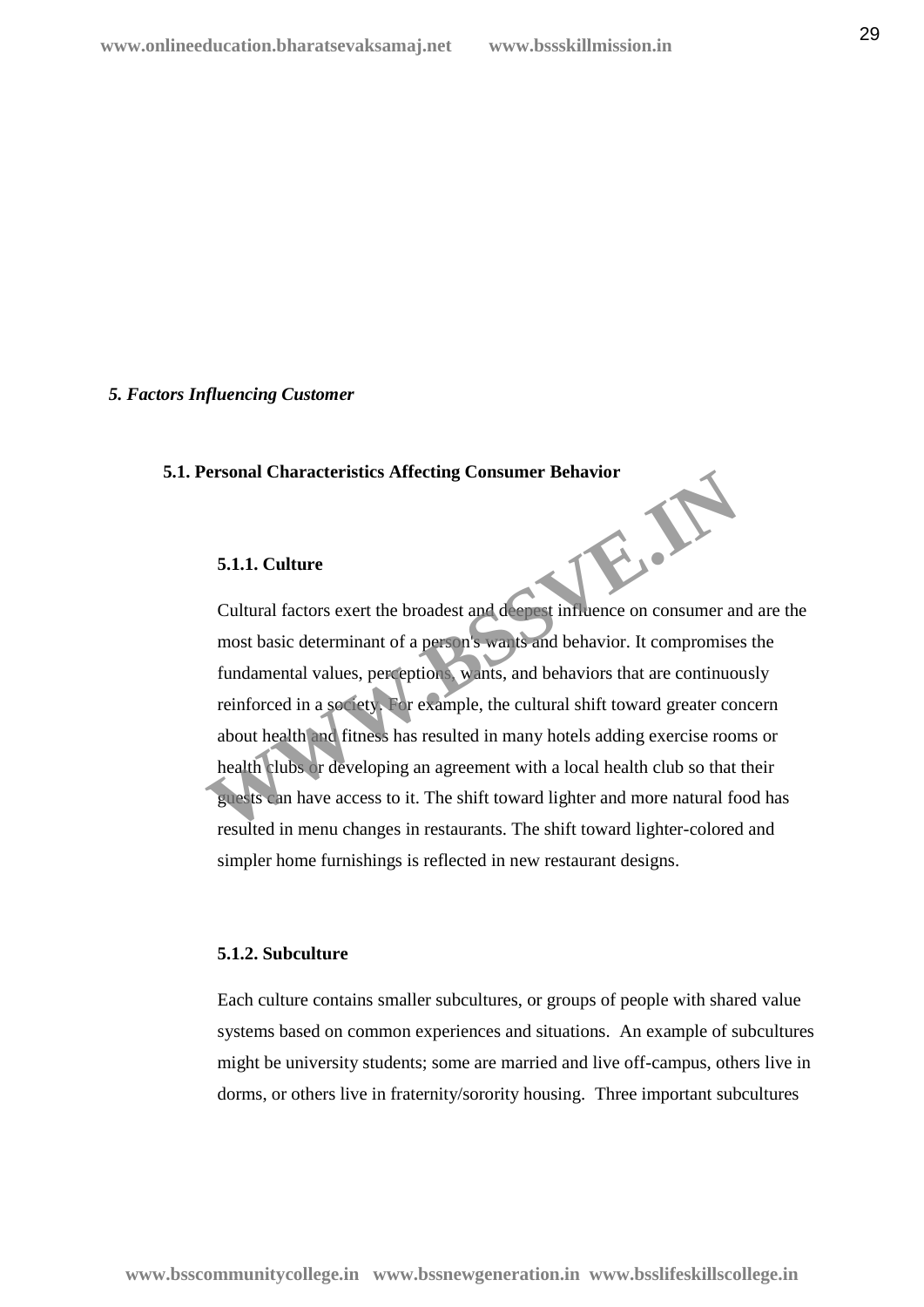include the U.S. Hispanic Market, African American Consumers, and Asian American consumers.

# **5.1.3. Consumer Behavior across International Cultures**

The values, attitudes, and behaviors of consumers in different countries often vary dramatically. International marketers must understand such differences and adjust their products and marketing programs accordingly. For example, KFC, Pizza Hut, Burger King, and McDonalds have adapted their menus to make them kosher for Passover.

# **5.1.4. Consumer Behavior across International Borders**

Consumers in different countries show dramatic differences in values, attitudes and behaviors. Companies need to tailor their menus to suit their overseas customers. **S.1.4. Consumer Behavior across International Berners of Believe Consumers in different countries show dramatic differences in values, at and behaviors. Companies need to tail of their menus to suit their oversee customer** 

# **5.1.5. Social Class**

Relatively permanent and ordered divisions in society whose members share similar values, interests, and behaviors. Social class in newer nations such as the U.S., Canada, and Australia is not indicated by a single factor such as income, but is measured as a combination of occupation, source of income, education, wealth, and other variables. Social classes show distinct product and brand preferences in such areas as food, travel, and leisure activity. Some marketers focus on only one social class.

The Four Seasons restaurant in Upper Manhattan targets upper-class patrons, while Joes Coffee Shop in Lower Manhattan focuses on lower-class patrons.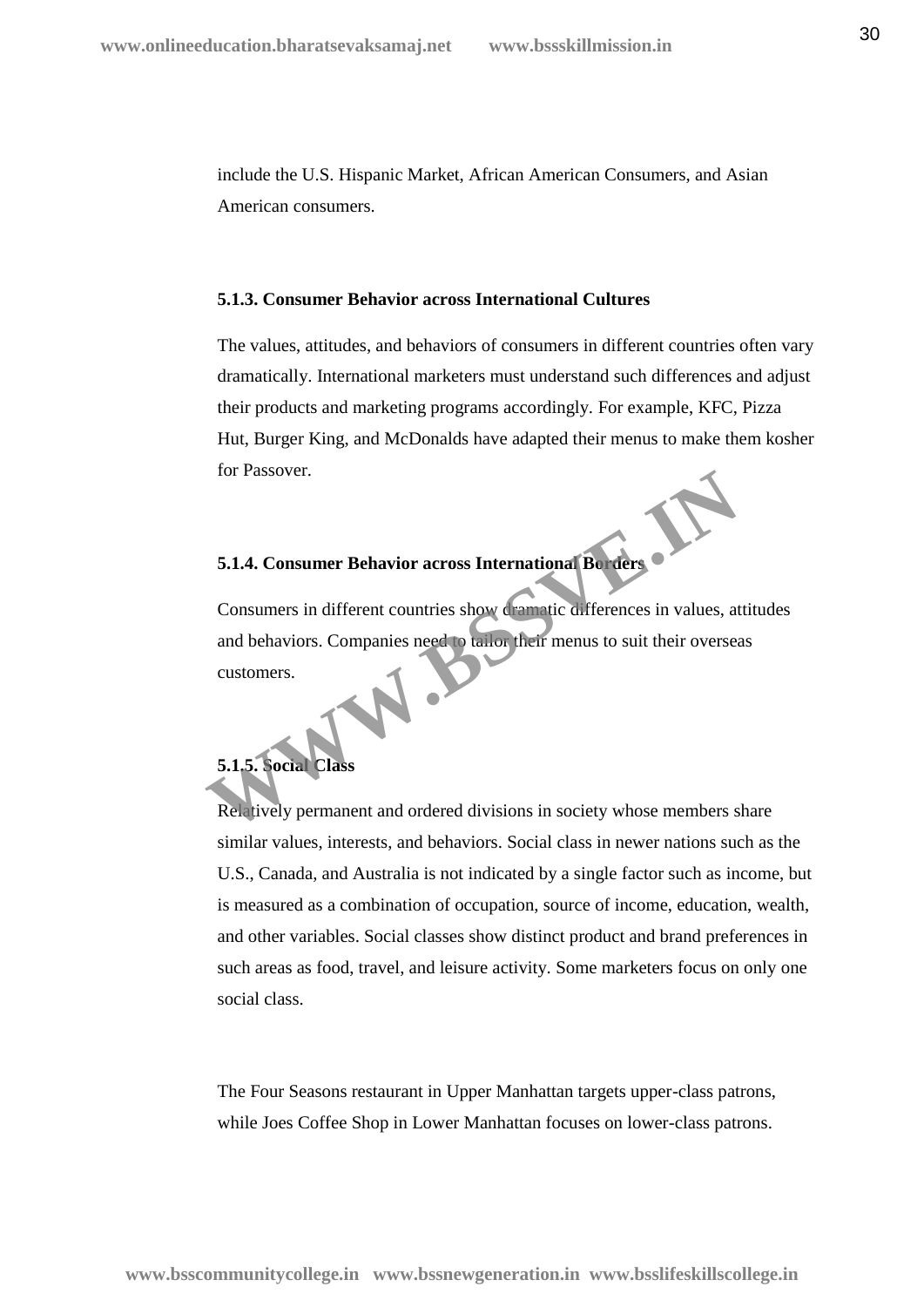Age and Life-cycle Stage: The type of goods and services people buy, changes during their lifetimes. Preferences for leisure activities, travel destinations, food and entertainment are often age related.

For example, a study of mature travelers showed that this segment places great importance on grab bars in bathrooms, night-lights, legible, visible signs in hallways, extra blankets, and large printing on menus. Buying behavior is also shaped by the family life-cycle stages. Young unmarried persons usually have few financial burdens, and spend a good portion of their discretionary income on entertainment. Once they have children, their purchases from restaurants can change to more delivery and carry out change to more delivery and carry out.<br>
5.1.6. Occurs of the contract of the contract of the contract of the contract of the contract of the contract of the contract of the contract of the contract of the contract of the c

### **5.1.6. Occupation**

A person's occupation affects the goods and services bought. For example, business executives purchase meals from a full-service restaurant, while clerical employees may bring their lunch or purchase lunch from a nearby quick-service restaurant. Shaped by the lamily life-cycle stages. Toung unmarried persons usually<br>financial burdens, and spend a good portion of their discretionary licential<br>entertainment. Once they have children, their purchases from estable<br>and

#### **5.1.7. Economic Situation**

A person's economic situation greatly affects product choice and the decision to purchase a particular product. For example, during recessions, consumers cut back on restaurant meals, entertainment, and vacations. They trade down in their choice of restaurants and/or menu items and eat out less frequently, looking for a coupon or deal when they do go out. Conversely, periods of economic prosperity create opportunities.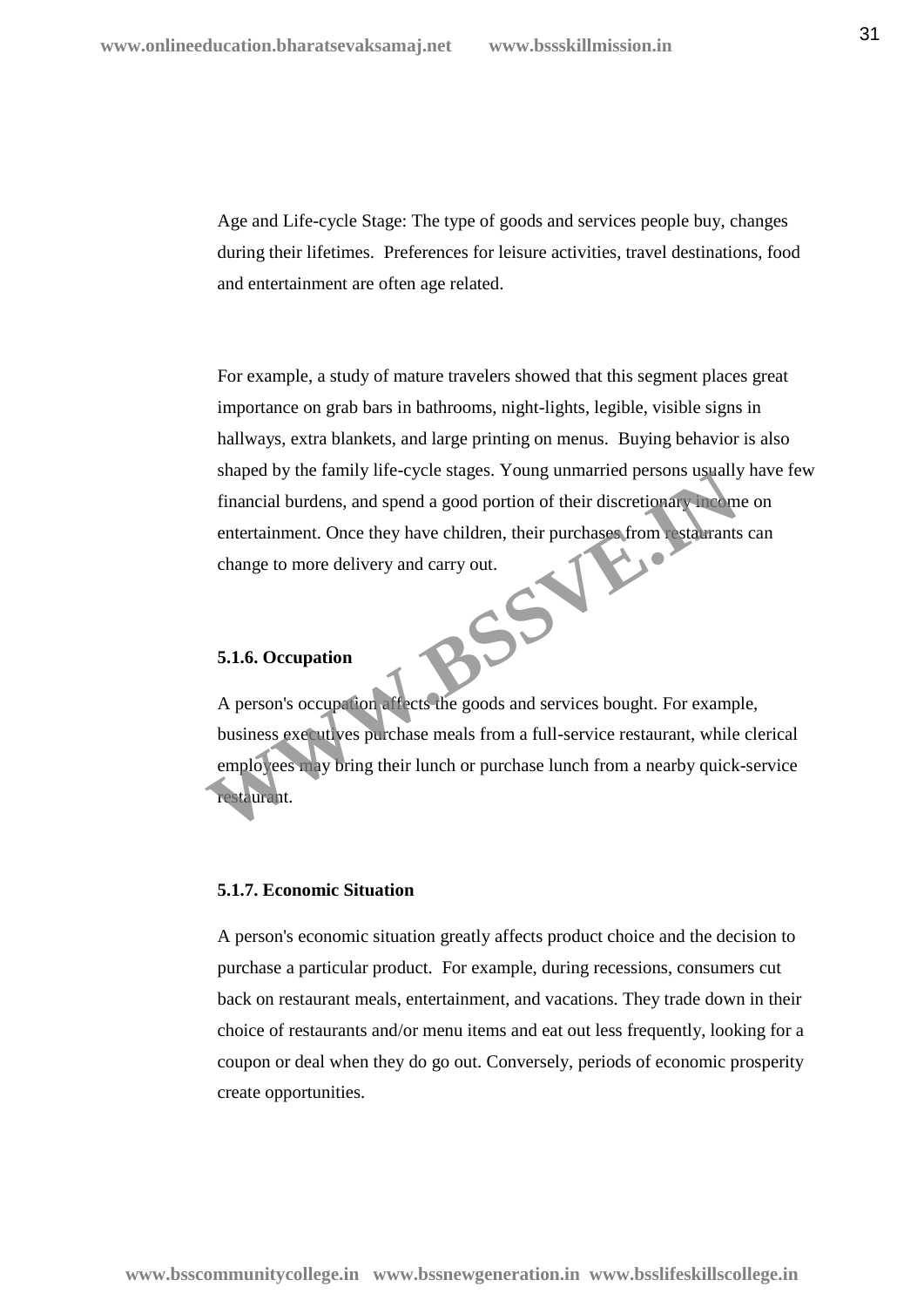Consumers are more inclined to buy expensive wines and imported beers, menus can be upgraded, and air travel and leisure expenditures increase.

Life-style: A lifestyle is a person's pattern of living as expressed in his or her activities, interests and opinions.

Lifestyles portray the whole person interacting with his or her environment. Marketers search for relationships between their products and achievement oriented customers. For example, a study of tourists who purchase all-inclusive travel packages vs. those who make travel arrangements independently revealed that lifestyle characteristics varied. All-inclusive travel purchasers were more socially interactive, solicitous, and take their vacations mainly to relax. Tourists who preferred independent travel arrangements were more self-confident and often seek solitude. **5.1.8. Psychological Factors** Travel packages vs. those who make travel arrangements independently r<br>that lifestyle characteristics varied. All-inclusive travel purchases were<br>socially interactive, solicitous, and take their vacations mainly to trax.<br>T

Motivation arises out of needs. A need becomes a motive when it is aroused to a sufficient level of intensity. Perception is the process by which an individual selects, organizes, and interprets information to create a meaningful picture of the world. Perception is highly individual and especially elusive. In the same situation, two people with the same motivation may act quite differently based on how they perceive conditions.

#### **6. The Buyer Decision Process**

Buyers decision process consists of five stages: need recognition, information search, evaluation of alternatives, purchase decision, and post purchase behavior.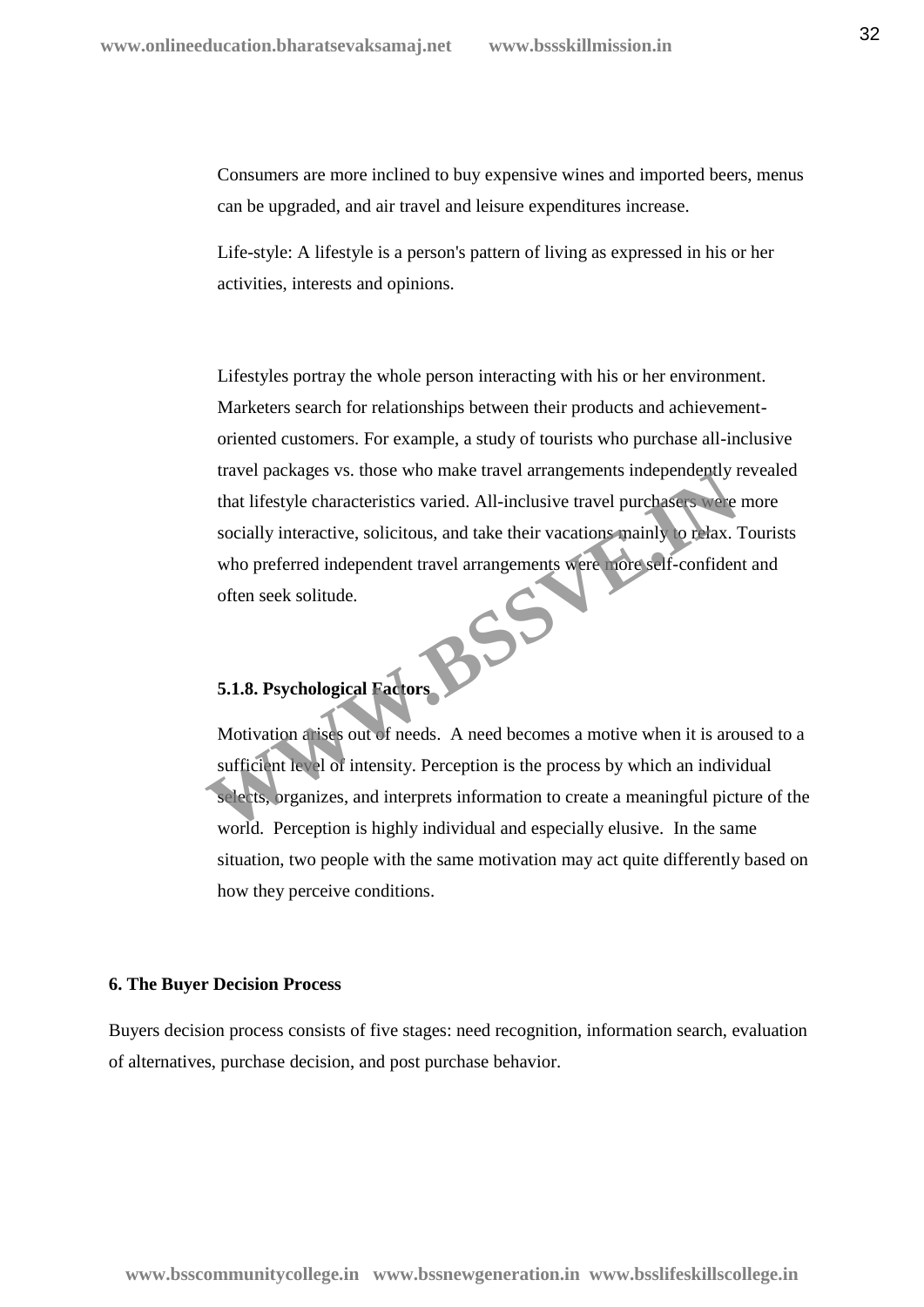Possibly the most challenging concept in marketing deals with understanding why buyers do what they do (or dont do). But such knowledge is critical for marketers since having a strong understanding of buyer behavior will help shed light on what is important to the customer and also suggest the important influences on customer decision-making. Using this information, marketers can create marketing programs that they believe will be of interest to customers. Buyer behavior is deeply rooted in psychology with dashes of sociology thrown in just to make things more interesting. Since every person in the world is different, it is impossible to have simple rules that explain how buying decisions are made.

More generally, decision making is the cognitive process of selecting a course of action from among multiple alternatives. Common examples include shopping, deciding what to eat. Decision making is said to be a psychological construct. This means that although we can never "see" a decision, we can infer from observable behavior that a decision has been made. Therefore we conclude that a psychological event that we call "decision making" has occurred. It is a construction that imputes commitment to action. That is, based on observable actions, we assume that people have made a commitment to effect the action. Ily, decision making is the cognitive process of selecting a course of action<br>ple alternatives. Common examples include shopping, deciding what to cal<br>sing is said to be a psychological construct. This means that although

# **Organizational Buyer Behavior And Group Markets**

# **Topic Objective:**

At the end of this topic student would be able to:

- Understand the organizational buying process.
- Identify and discuss the importance of the participants in the organizational buying process.
- Identify the major influences on organizational buyers.
- List the eight stages of the organizational buying process.
- Identify and describe the group markets in the hospitality industry.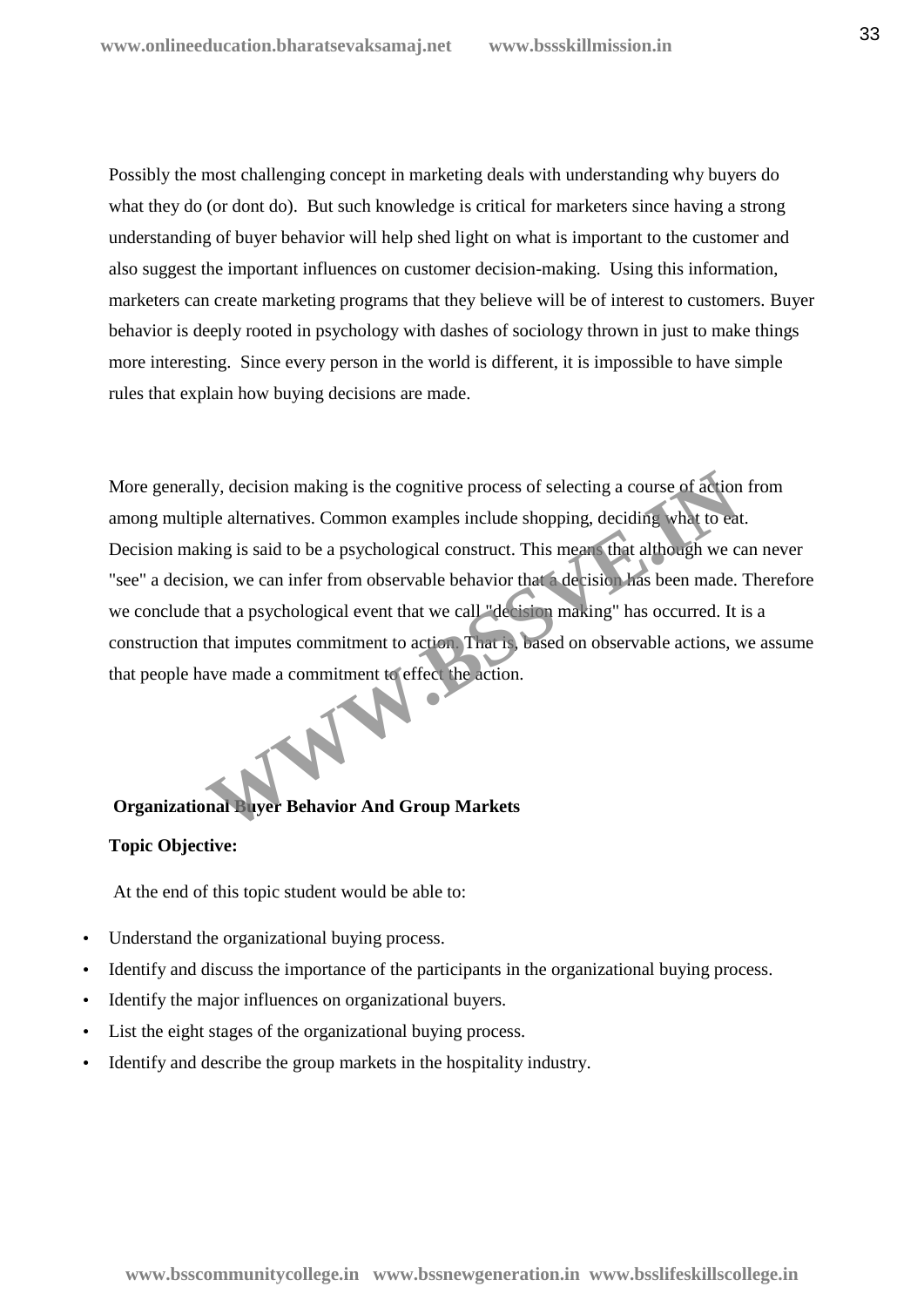#### **Definition/Overview:**

**Overview:** Compared with consumer purchases, a business purchase usually involves more buyers and a more professional purchasing effort. Organizational buying process tends to be more formalized than the consumer process and a more professional purchasing effort. The more complex the purchase, the more likely it is that several people will participate in the decision making process.

#### **Key Points:**

### **1. Decision Making Unit of Buying**

The decision-making unit of a buying organization, sometimes called the buying center, is defined as all those individuals and groups who participate in the purchasing decision-making process, who share common goals and the risks arising from the decisions. Six participants in the purchase decision process: users, influencers, deciders, approvers, buyers, gatekeepers. Organizational buyers are subject to many influences as they make their buying decisions, such as Environmental Factors, Organizational Factors, Interpersonal Factors, and Individual Factors. WE.AS

There are eight stages of the organizational buying process including problem recognition, general need description, product specification, supplier search, proposal solicitation, supplier selection, order-routine specification, and performance review.

#### **2. Group markets in the Hospitality Industry**

The group business market is often more sophisticated and requires more technical information than the consumer market. Many group markets book more than a year in advance. There are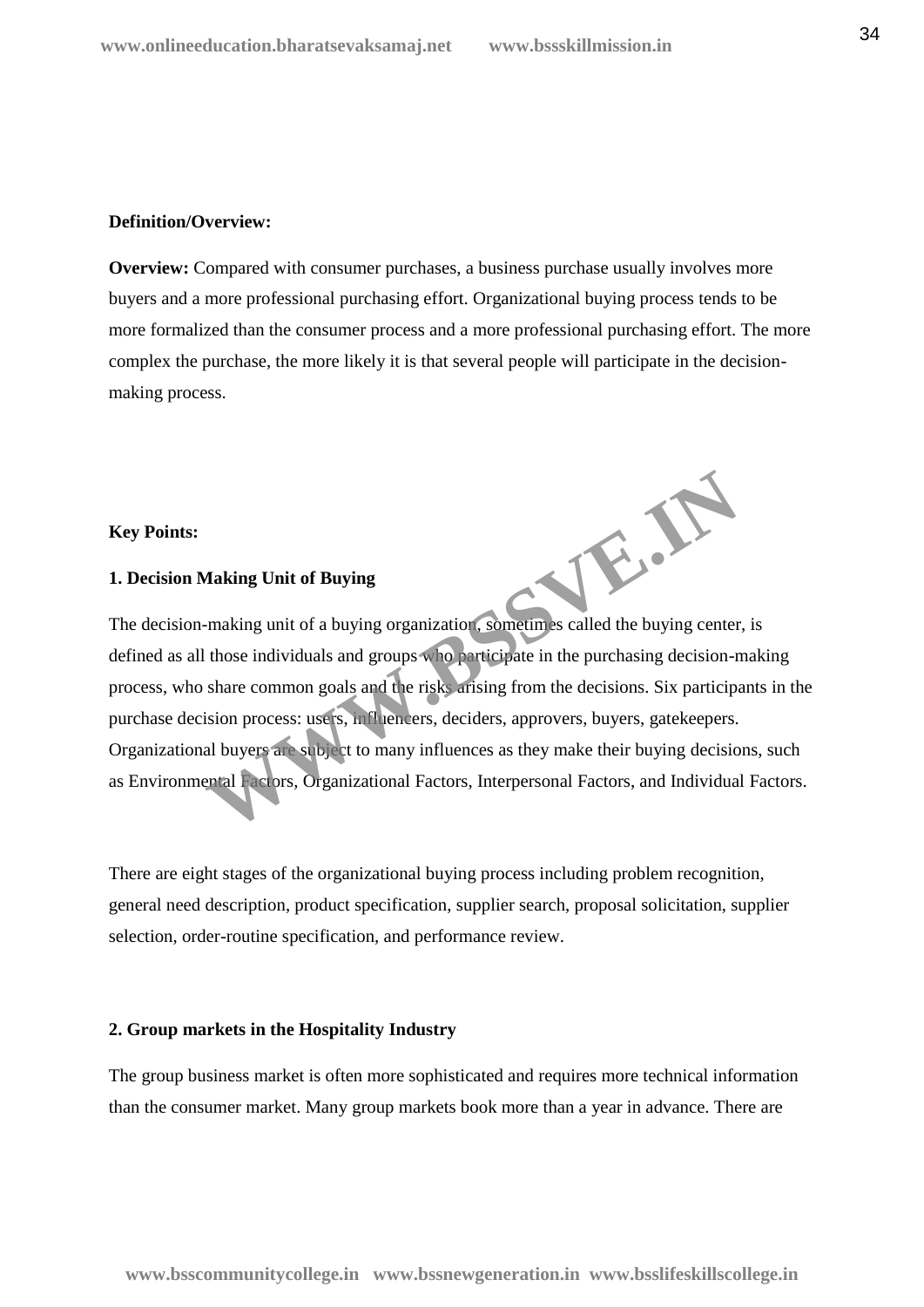four main categories of group business: conventions, association meetings, corporate meetings, and the SMERF (social, military, educational, religious, and fraternal organizations) groups

#### **3. The Organizational Buying Process**

The organizational buying process tends to be more formalized than the consumer process and a more professional purchasing effort. The more complex the purchase, the more likely it is that several people will participate in the decision-making process. Compared with consumer purchases, a business purchase usually involves more buyers and a more professional purchasing effort. The process involves following steps:

- Organizational demand is derived demand; it comes ultimately from the demand for consumer goods or services. It is derived or a function of the businesses that supply the hospitality and travel industry with the meetings, special events and other functions.
- Organizational buyers usually face more complex buying decisions than consumer buyers. Their purchases often involve large sums of money, complex technical features (room sizes, room setups, breakout rooms, audiovisual equipment, and the like), economic considerations, and interactions among many people at all levels of the organization. becomes involves following steps:<br>
al demand is derived demand; it comes ultimately from the demand for corrections.<br>
Al buyers usually face more complex buying decisions than consumer buyers usually face more complex buyi
- In the organizational buying process, buyer and seller are often very dependent on each other. Sales has become a consultative process. For example, the hotel staff develops interesting and creative menus, theme parties, and coffee breaks. The hotels convention service staff works with meeting planners to solve problems.

**3.1. Participants in the Organizational Buying Process:** The decision-making unit of a buying organization, sometimes called the buying center, is defined as all those individuals and groups who participate in the purchasing decision-making process, who share common goals and the risks arising from the decisions.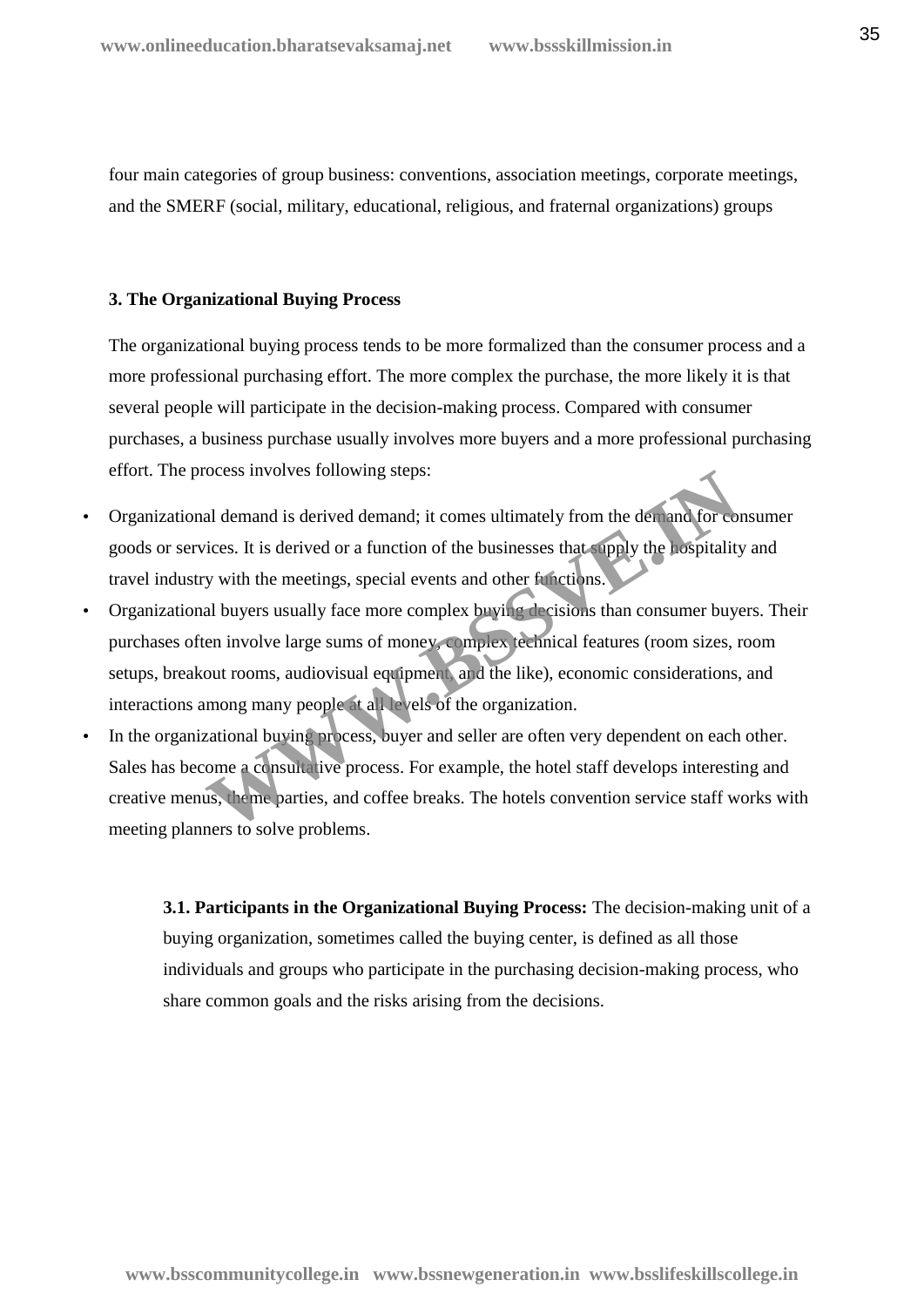#### **3.1.1. The Buying Center**

The buying center includes all members of the organization who play any of six roles in the purchase decision process:

**3.1.2. Users:** Those who will use the product or service, often initiating the buying proposal and defining the product specifications. For example, meeting attendees influence their company the usage of hotel.

#### **4. Major Influences on Organizational Buyers**

Organizational buyers are subject to many influences as they make their buying decisions, such as Environmental Factors, Organizational Factors, Interpersonal Factors, and Individual Factors.

- **Environmental Factors:** Current and expected economic trends will necessarily impact the decision-making process of the business community. Factors, such as, the level of primary demand, the economic outlook, and the cost of money. **Example 18 The Solution School Servers** and Divers are subject to many influences as they make their buying decision<br>
and I Factors, Organizational Factors, Interpersonal Factors, and Individual<br> **External Factors:** Curre
- **Organizational Factors:** Organizational factors include specific objectives, policies, procedures, organizational structures, and systems related to buying.
- **Interpersonal Factors:** The buying center usually includes several participants with differing levels of interest, authority, and persuasiveness.
- **Individual Factors:** Each participant in the buying decision process has personal motivations, perceptions, and preferences. The participants age, income, education, professional identification, personality, and attitudes toward risk all influence the participants in the buying process.

#### **5. The Organizational Buying Decisions**

Organizational buyers do not buy goods and services for personal consumption. They buy hospitality products to provide training, to reward employees and distributors, and to provide lodging for their employees.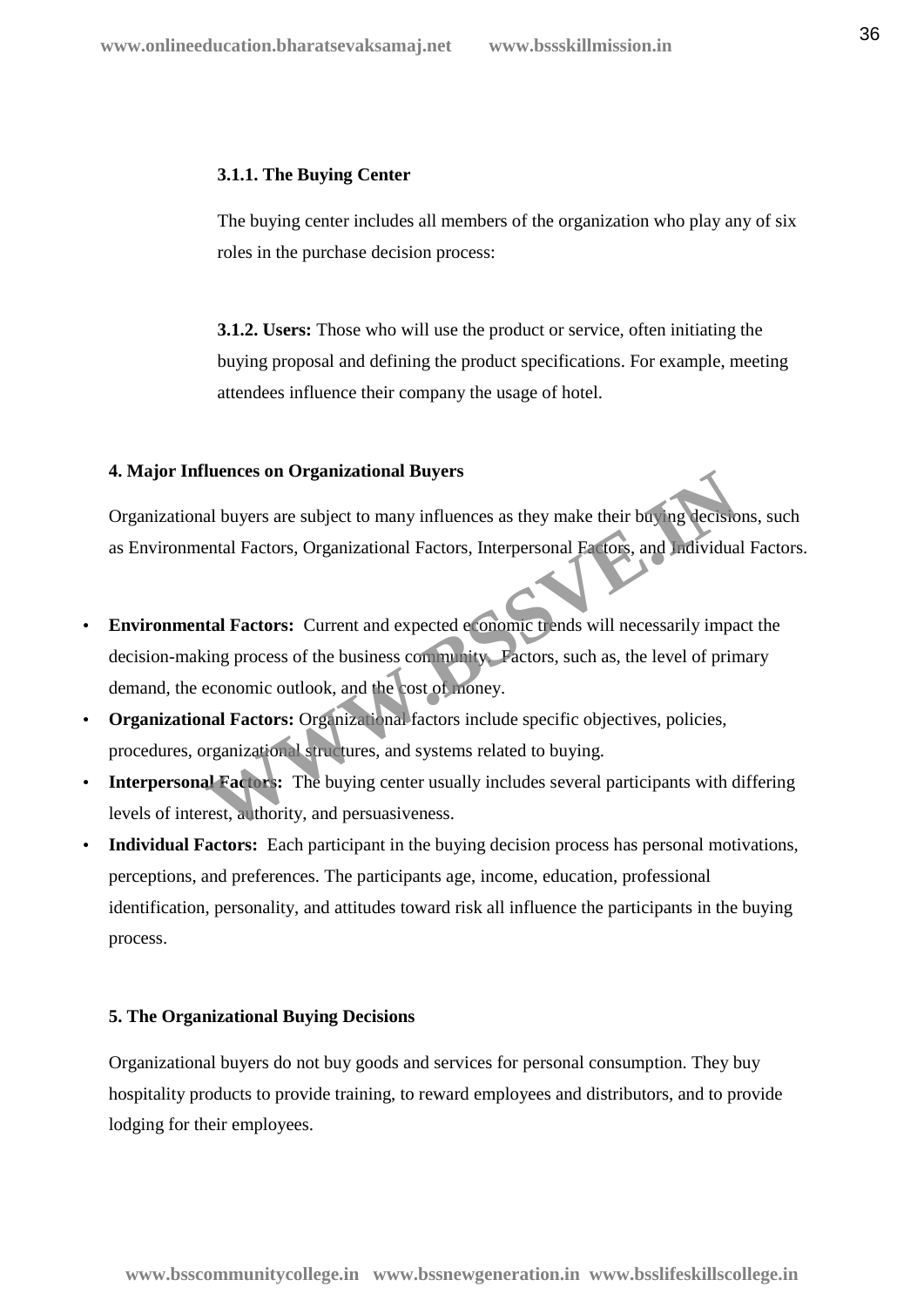**6. Group Business Markets** the group business market is often more sophisticated and requires more technical information. Many group markets book more than a year in advance. During this time, cognitive dissonance can develop; thus marketers must keep in contact with the buyer to assure them that they made the right decision in choosing the sellers hotel.

#### **7. Dealing with Meeting Planners**

When negotiating with meeting planners, it is important to try to develop a winwin relationship. One successful technique for negotiating with a meeting planner is to determine the groups requirements in detail and work out a package based on needs and budget. Taking a consultative approach is much more effective. If the hotel knows that the meeting planner wants to spend \$25 for dinner, the chef can develop alternatives within this price range. in detail and work out a package based on needs and budget. Taking a computed in detail and work out a package based on needs and budget. Taking a compute more effective. If the hotel knows that the meeting planner wants t

- Hotels can provide a high value to meeting planners when there is available space, hotels offer a small meeting room set up with business services, including Internet access, computers and printers. Additionally, a major shift in food and beverage is toward lighter, healthier meals, particularly at lunch.
- There is a great deal of difference in the level of expertise of those who plan meetings. Meeting planners may be divided into three levels of professionalism: the facilitator, the meeting manager, and the meeting administrator.
- Meeting planners want their calls returned the same day they are received. When they ask about the availability of meeting space, they expect a response the same day and a complete proposal in five days. They want check-in and checkout to last no more than 4 minutes. Most meeting planners want their bill within one week of the event. Planners feel that hotel management should empower the convention service manager to solve their problems. Ultimately, when dealing with group business, the hotel has to please both the meeting planner and the meeting planners clients.
- One of the most important aspects of creating a successful function is a pre-function meeting between staff and the planner. It is effective to plan all of the details of what services are to be delivered and to set up a follow-up meeting.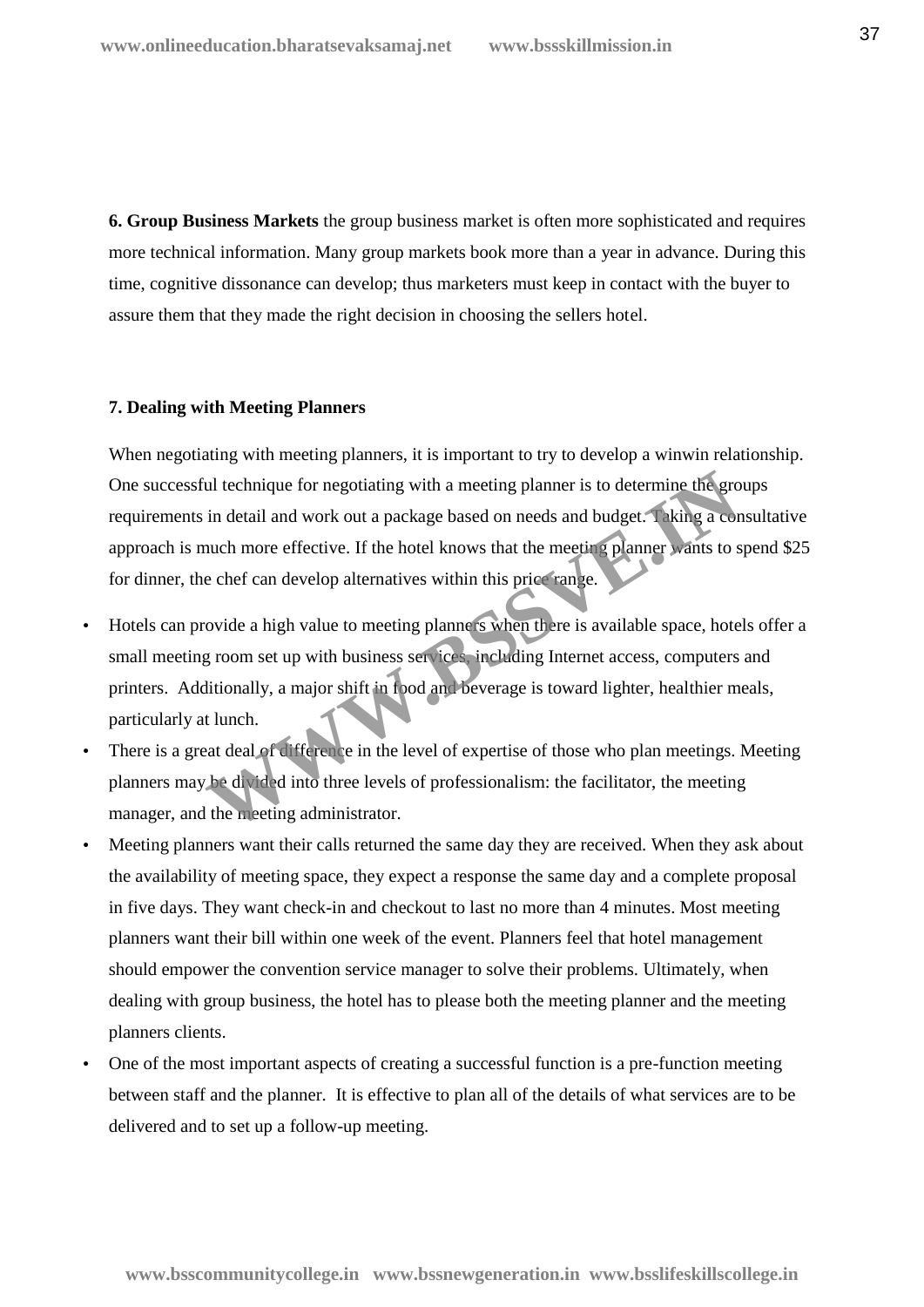#### **8. The Corporate Account and Corporate Travel Manager**

A non-group form of organizational business is the individual business traveler. Most hotels offer a corporate rate, which is intended to provide an incentive for corporations to use the hotel. The basic corporate rate is about 10 to 15% below the hotels rack rate; the contract is a negotiated rate, usually 10 to 40% below the hotels rack rate. It often includes other benefits besides a discounted rate. Common benefits include morning newspapers, upgrades when available, use of the hotels fitness center, early check-ins and late checkouts.

The most important attributes to the travel managers when negotiating a hotel contract are: a favorable image of the hotels brand by the companys travelers; guaranteed availability of negotiated rate; location; reputation of the hotels bran;, negotiated rate; flexibility on charges for late cancellation of room reservations. In addition to developing corporate hotel contracts, the travel managers set per diem rates, specifying the amount a company traveler can spend on food and beverage. France Contract attributes to the travel managers when negotiating a hotel contract and a straight the company travelers; guaranteed availability on chercition; reputation of the hotels bran;, negotiated rate. Flexibility

- In Section 3 of this course you will cover these topics:
	- Market Segmentation, Targeting, And Positioning
	- Designing And Managing Products
	- Internal Marketing

You may take as much time as you want to complete the topic coverd in section 3. There is no time limit to finish any Section, However you must finish All Sections before semester end date.

If you want to continue remaining courses later, you may save the course and leave. You can continue later as per your convenience and this course will be avalible in your area to save and continue later.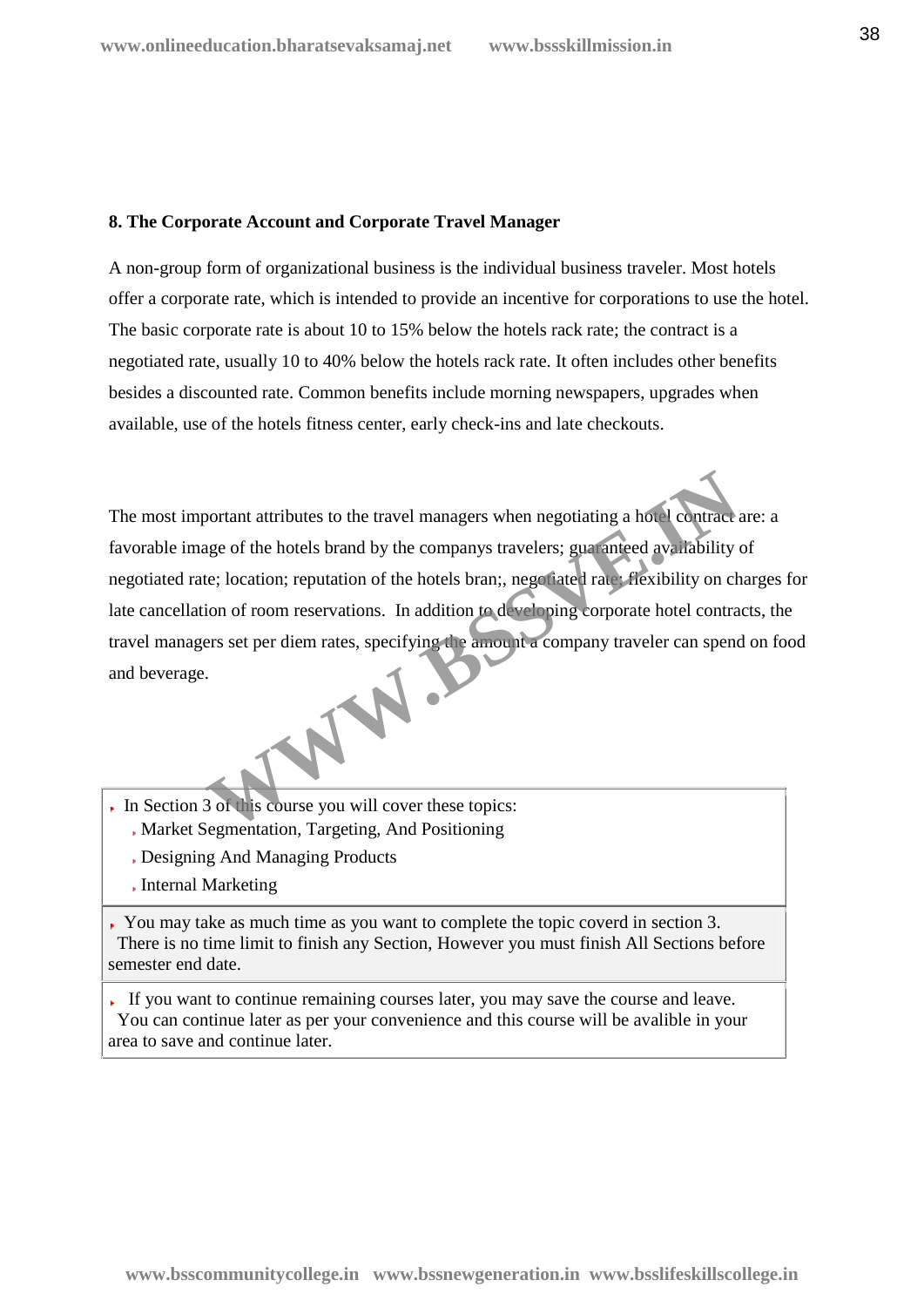#### **Market Segmentation, Targeting, And Positioning**

#### **Topic Objective:**

At the end of this topic student would be able to:

- Explain market segmentation, and identify several possible bases for segmenting consumer markets, business markets, and international markets.
- List and distinguish among the requirements for effective segmentation: measurability, accessibility, substantiality, and actionability.
- Outline the process of evaluating market segments, and suggests some methods for selecting market segments.
- Illustrate the concept of positioning for competitive advantage by offering specific examples.
- Discuss choosing and implementing a positioning strategy, and contrast positioning based on product, service, personnel, and image differentiation. **WEIGHTERED SERVER**

#### **Definition/Overview:**

**Overview:** A marketing strategy is based on expected customer behavior in a certain market. In order to know the customer and its expected buying process of segmenting and positioning is needed. These processes are chronological steps which are dependent on each other.

#### **Key Points:**

#### *1. The process-data model*

Below a generic process-data model is given for the whole process of segmenting and positioning as a basis of deciding on the most effective marketing strategy and marketing mix.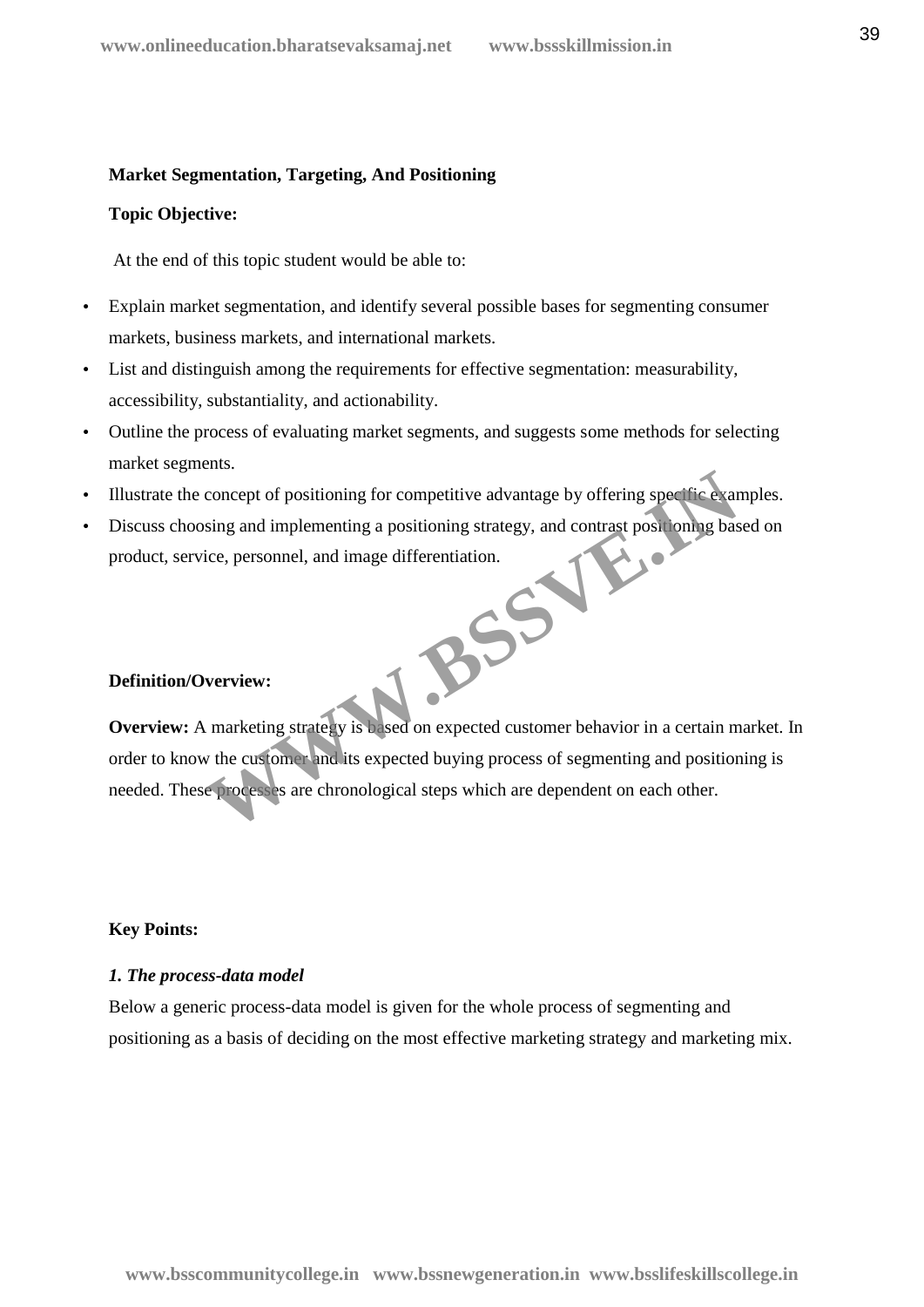This model consists of the three main activities: segmenting, targeting and positioning. It shows the chronological dependency of the different activities. On the right side of the model the concepts resulting from the activities are showed. The arrows show that one concept results from one or more previous concepts; the concept can not be made when the previous activities have not taken place. Below the three main activities are shortly described as well as their role as a basis for the next step or their dependency on the previous step.

#### *1.1 .Segmenting*

Segmenting is the process of dividing the market into segments based on customer characteristics and needs. The main activity segmenting consists of four sub activities. These are determining who the actual and potential customers are, Identifying segments, analyzing the intensity of competitors in the market and selecting the attractive customer segments.

The first two and fourth steps are described at market segmentation. The third step of analyzing the intensity of the competitors is added to the process of segmenting in this process description. When different segments are identified, it is not necessary that these segments are attractive to target. A company is almost never alone in a market, competitors have a great influence on the attractiveness of entering a certain market. When there is a high intensity of competitors, it is hard to obtain a profitable market share. When this is the case, a company should decide not to enter this certain market; this segment is not attractive to target. The third step of segmenting is the first part of the topic of competitor analysis. Exercision and needs. The main activity segmenting consists of four subject are determining who the actual and potential customers are, **Remtifying solution** the intensity of competitors in the market and selecting the aut

The need for segmenting a market is based on the fact that no market is homogeneous. For one product the market can be divided in different customer groups. The variables used for this segmenting in these groups are usually geographical, psychographical, behavioral and demographic variables. This results in segments which are homogeneous within and heterogeneous between each other. When these segments are known, it is important to decide on which market to target. Not every market is an attractive market to enter. A little filtering has been done in this activity, but there are more factors to take in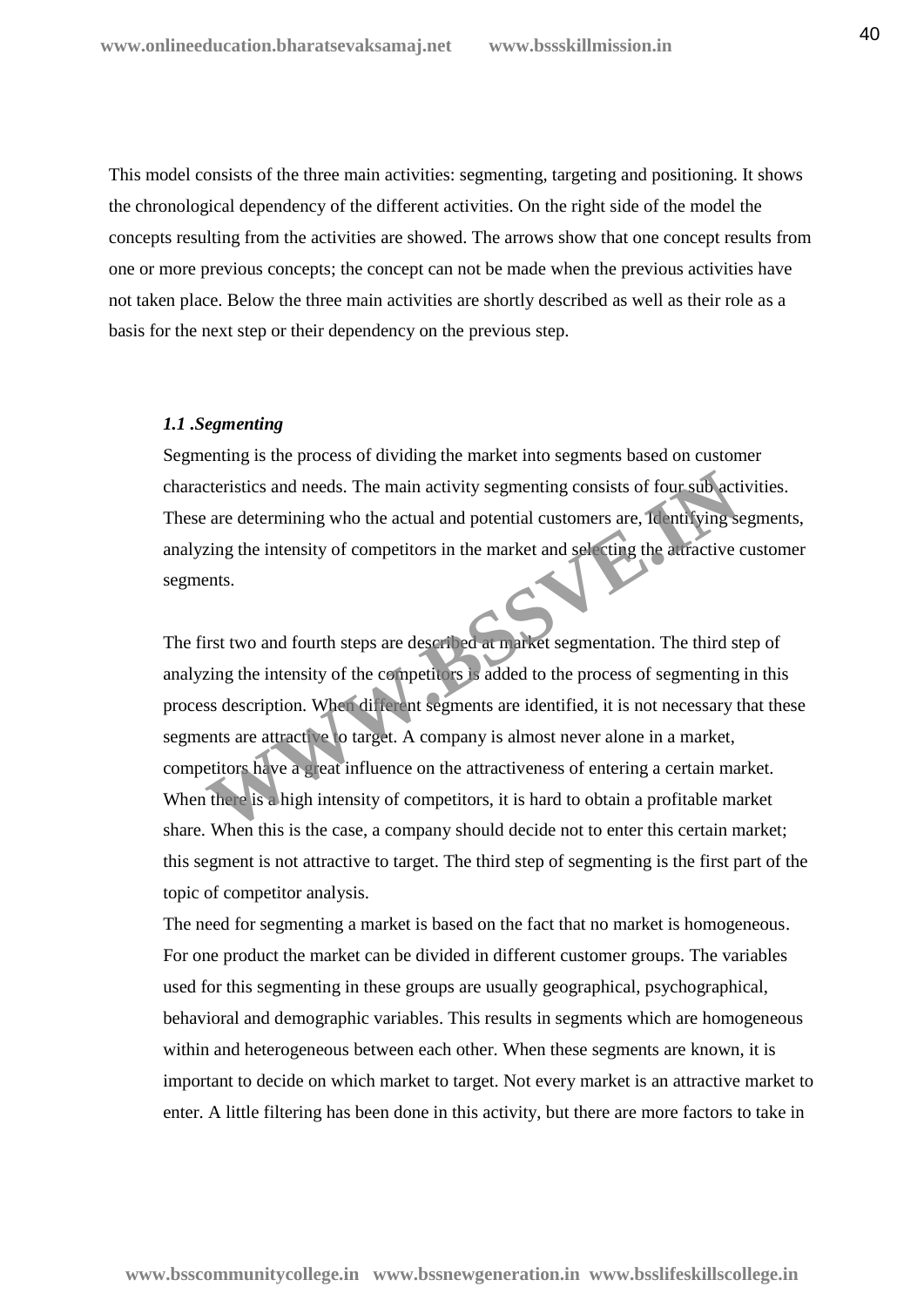account before targeting a certain market segment. This process is called targeting and is described next.

#### *1.2. Targeting*

After the most attractive segments are selected, a company should not directly start targeting all these segments. The attractiveness of the segments is also depending on other important factors. In the main activity of defining a target market, four sub activities are given which are the bases for deciding on which segments will actually be targeted. Obviously, targeting can only be done when segments are predefined; there have to be segments to analyze the competitors which are in this market. When the process of targeting is ended, the markets to target are selected, but the way to use marketing in these markets is not yet defined. To decide on the actual marketing strategy, knowledge of the differential advantages of each segment is needed. When positioning a product, the segments are first analyzed, this process is described next.

#### *1.3. Positioning*

When the list of target markets is made, a company might want to start on deciding on a good marketing mix directly. But an important step before developing the marketing mix is deciding on how to create an identity or image of the product in the mind of the customer. Every segment is different from the others, so different customers with different ideas of what they expect from the product. So the targeting is ended, the markets to target are selected, but the way to use thing in these markets is not yet defined. To decide on the actual marketing ledge of the differential advantages of each segment is needed.

This process is described at the topic positioning; here different concepts of positioning are given. The process-data model shows the concepts resulting from the different activities before and within positioning. The model shows how the predefined concepts are the basis for the positioning statement. The analyses done of the market, competitors and abilities of the company are necessary to create a good positioning statement.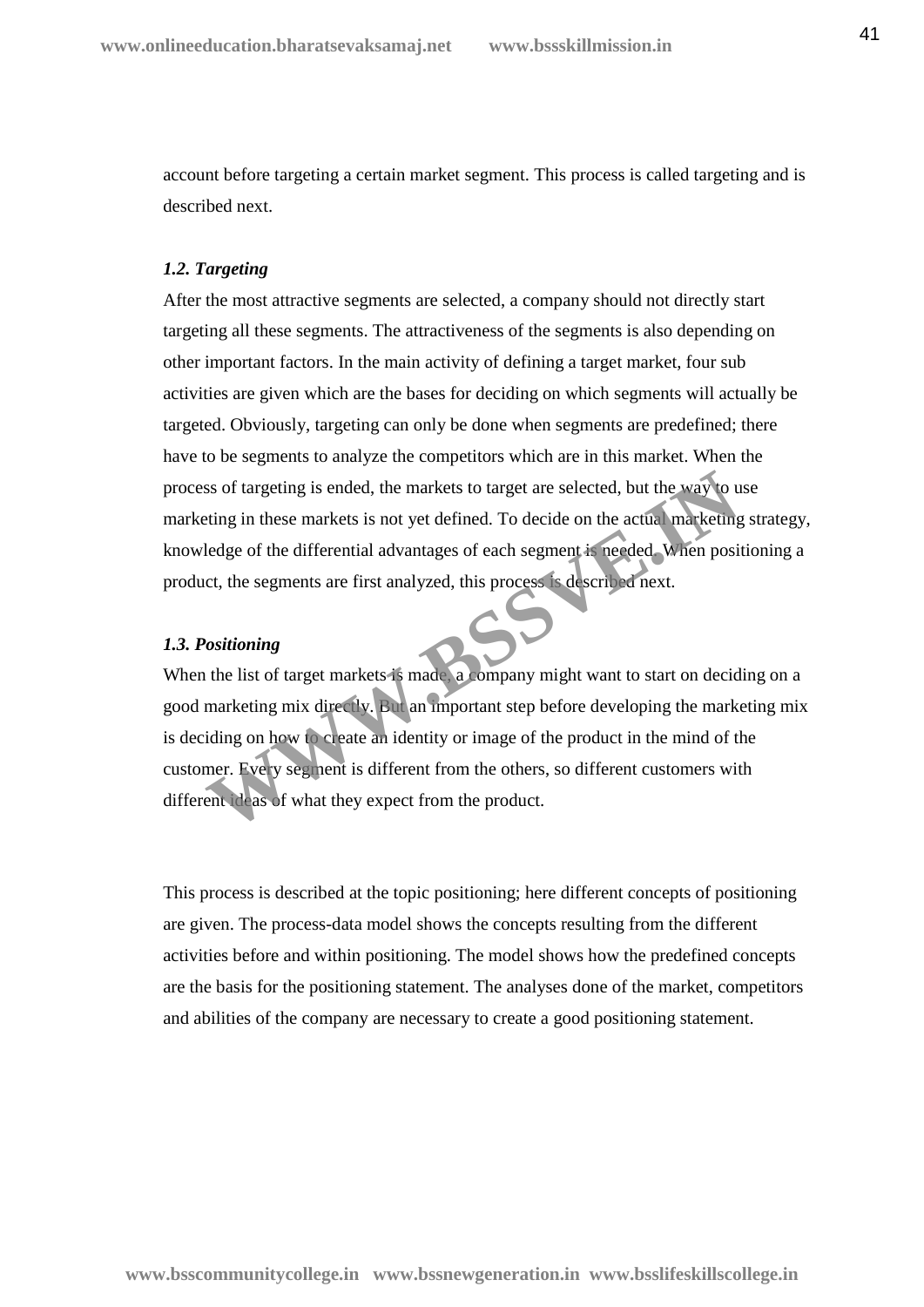# **Designing And Managing Products**

#### **Topic Objective:**

At the end of this topic student would be able to:

- Define the term product, including the core, facilitating, supporting, and augmented product.
- Explain how atmosphere, customer interaction with the service delivery system, customer interaction with other interactions, and customer co-production are all elements with which one needs to be concerned when designing a product.
- Understand branding and the conditions that support branding.
- Explain the new product development process.
- Understand how the product life cycle can be applied to the hospitality industry. **WWW.BSSVE.IN**

# **Definition/Overview:**

**Product Management:** Product management is an organizational function within a company dealing with the planning or marketing of a product or products at all stages of the product lifecycle.

# **Key Points:**

# **1. Product**

A product is anything that can be offered to a market for attention, acquisition, use, or consumption that might satisfy a want or need. It includes physical objects, service, places, organizations, and ideas.

- **Core Product**: the core product is the most basic level of a product.
- **Facilitating Products**: Facilitating products are services or goods that must be present for the guest to use the core product.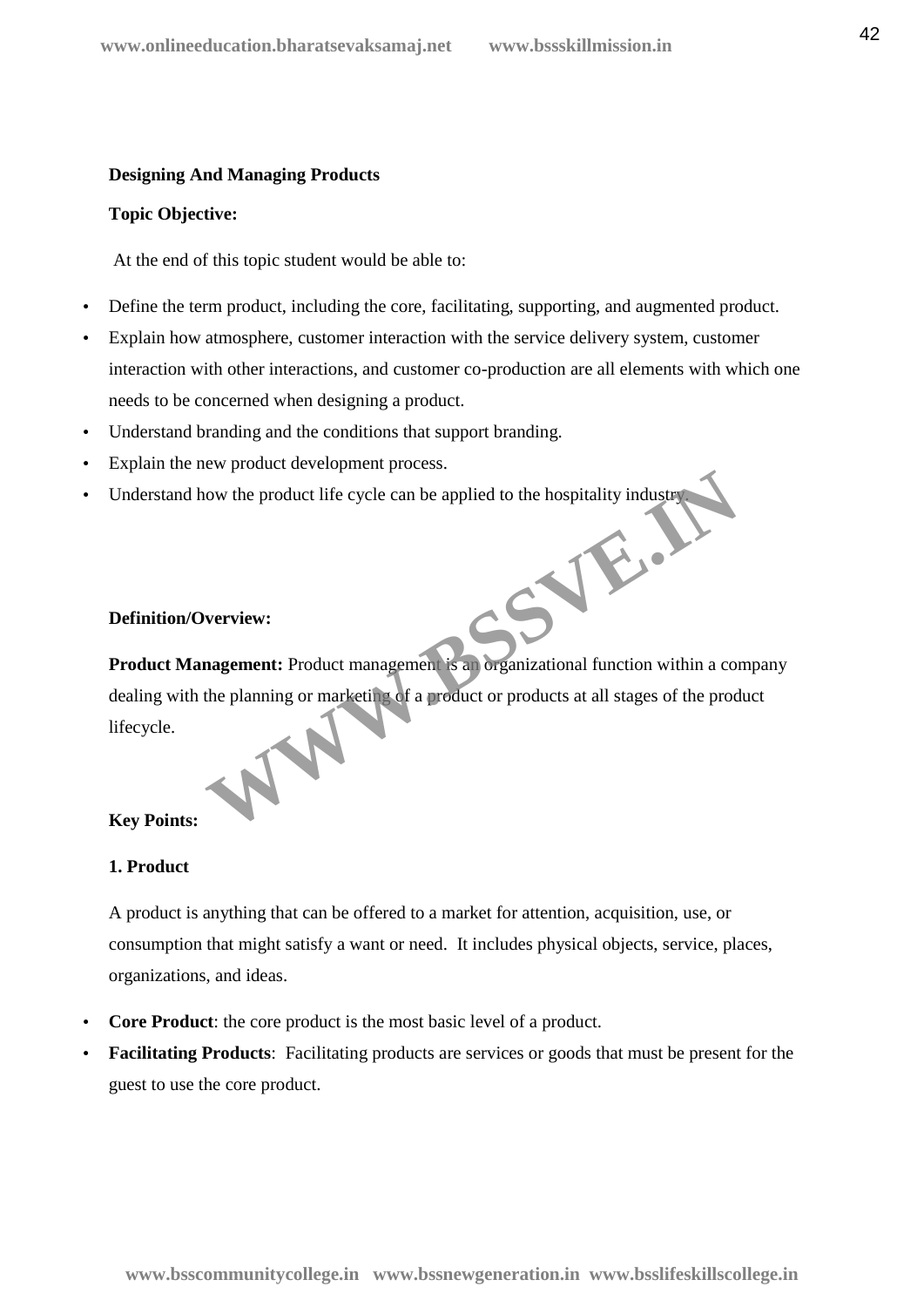**Supporting products**: Supporting products are extra products offered to add value to the core product. This includes accessibility, atmosphere, customer interaction with the service organization, customer participation, and customers' interaction with each other.

#### **2. Branding**

A brand is a name, term, sign, symbol, design, or a combination of these elements that is intended to identify the goods or services of a seller and differentiate them from those of competitors. Five conditions that support branding: the product is easy to identify by brand or trademark, the product is perceived as the best value for the price, quality and standards are easy to maintain, the demand for the general product class is large enough to support a regional, national, or international chain, and there are economies of scale. WWW.BSSV.

#### **3. Product Levels**

- **Accessibility**: How accessible the product is in terms of location and hours of operation.
- **Core Product:** the core product is the most basic level of a product. This answers the question: What is the buyer really buying? Every product is a package of problem-solving services. As all good steak houses have learned, Dont sell the steak, sell the sizzle.
- **Facilitating Products:** Services or goods that must be present for the guest to use the core product. They vary for different products and services, but they are dependent on the expectations of the guest. For example, a first-class corporate hotel must have check-in and checkout services, telephones, a restaurant, and valet service. On the other hand, in a limited service economy hotel, facilitating services might be no more than check-in and checkout service and public phones on the property. Moreover, one important aspect of facilitating products is accessibility. For example, guests expect a business hotel to have a business center and it must be accessible when the guests want to uses its services. Product design requires an understanding of the target market and the facilitating services that they require.
- **Supporting Products:** Core products require facilitating products but do not require supporting products. Supporting products are extra products offered to add value to the core product and to help differentiate it, and thus position it among the competition. For example, in a corporate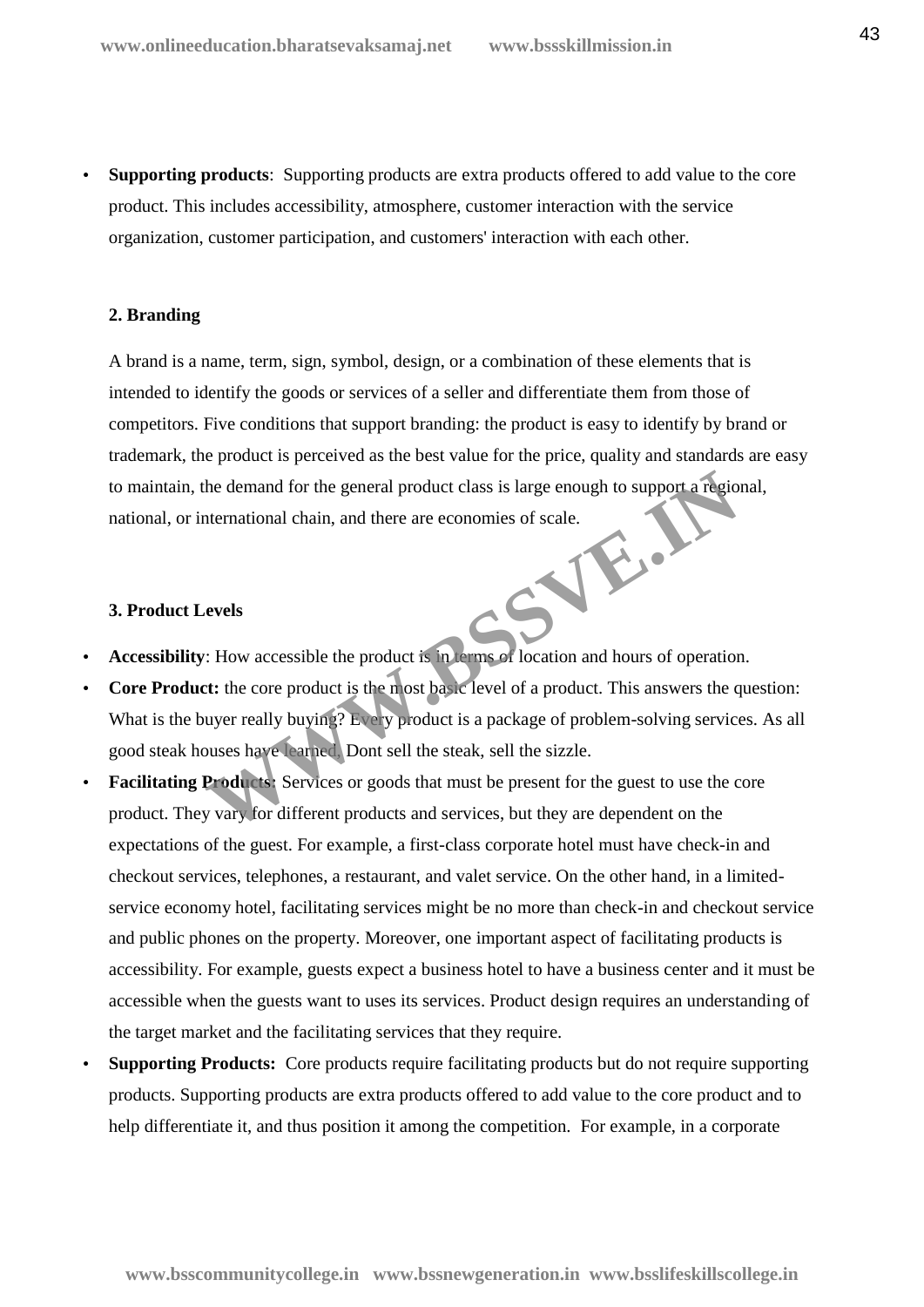hotel, a business center or a full-service health spa are supporting products that may help to draw customers to the hotel. The distinction between facilitating and supporting products is not always clear. Facilitating products for one market segment may be supporting products for another. For example, while families may not require restaurants and valet service when staying at a hotel, business travelers depend on them.

 **Augmented Product:** This includes accessibility, atmosphere, customer interaction with the service organization, customer participation, and customers' interaction with each other. These elements combine with the core, facilitating, and supporting products to provide the augmented product. The core, facilitating, and supporting products determine what the customer receives but not how they receive it. The augmented service offering, combines what is offered with how it is delivered.

#### *4. Aspects of product management*

Depending on the company size and history, product management has a variety of functions and roles. Sometimes there is a product manager, and sometimes the role of product manager is held by others. Frequently there is Profit and Loss (P&L) responsibility as a key metric for evaluating product manager performance. In some companies, the product management function is the hub of many other activities around the product. In others, it is one of many things that need to happen to bring a product to market. product management<br>
in the company size and history, product management has a variety of func<br>
mes there is a product manager, and sometimes the role of product manage<br>
equently there is Profit and Loss (*C&L*) responsibil

#### *5. Product life cycle*

The product life cycle goes through many phases, involves many professional disciplines, and requires many skills, tools and processes. Product life cycle (PLC) has to do with the life of a product in the market with respect to business/commercial costs and sales measures; whereas product lifecycle management (PLM) has more to do with managing descriptions and properties of a product through its development and useful life, mainly from a business/engineering point of view. To say that a product has a life cycle is to assert four things:

- That products have a limited life
- Product sales pass through distinct stages, each posing different challenges, opportunities, and problems to the seller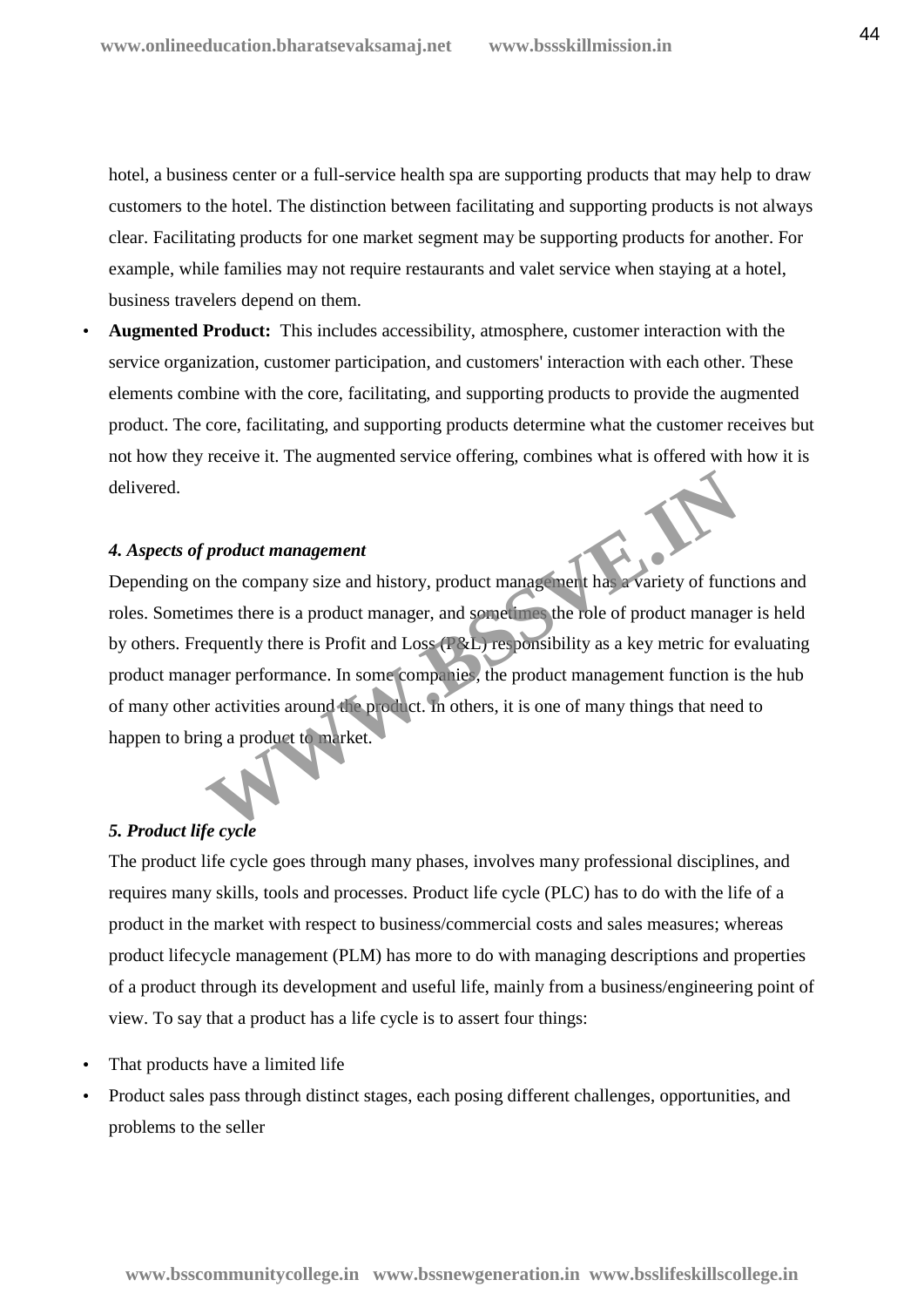- Profits rise and fall at different stages of product life cycle
- Products require different marketing, financial, manufacturing, purchasing, and human resource strategies in each life cycle stage.

#### **5.1. Market introduction stage**

- cost high
- sales volume low
- no/little competition competitive manufacturers watch for acceptance/segment growth losses
- demand has to be created
- customers have to be prompted to try the product

#### **5.2. Growth stage**

- costs reduced due to economies of scale and
- sales volume increases significantly
- profitability
- public awareness
- competition begins to increase with a few new players in establishing market **Example 18 All the School School and Sales volume increases significantly**<br>profitability<br>profitability<br>public awareness<br>competition begins to increase with a few new players in establishing ma<br>prices to may impe market sh
- prices to maximize market share

#### **5.3. Mature stage**

- Costs are very low as you are well established in market & no need for publicity.
- sales volume peaks
- increase in competitive offerings
- prices tend to drop due to the proliferation of competing products
- brand differentiation, feature diversification, as each player seeks to differentiate from competition with "how much product" is offered
- Industrial profits go down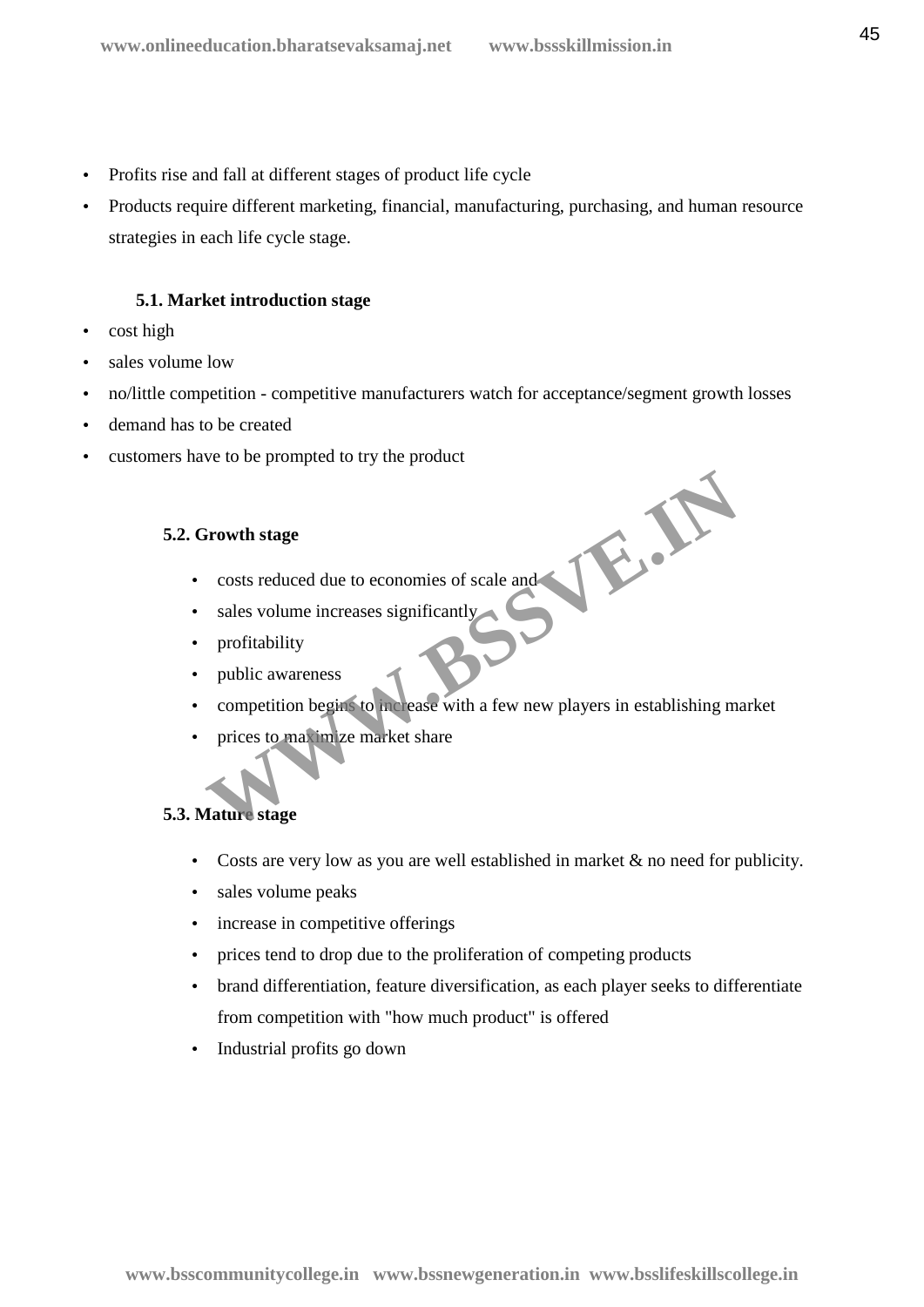#### **5.4. Saturation and decline stage**

- costs become counter-optimal
- sales volume decline or stabilize
- prices, profitability diminish
- profit becomes more a challenge of production/distribution efficiency than increased sales

The life cycle may be useful as a description, but not as a predictor; and usually should be firmly under the control of the marketer. The important point is that in many markets the product or brand life cycle is significantly longer than the planning cycle of the organisations involved. Thus, it offers little practical value for most marketers. Even if the PLC (and the related PLM support) exists for them, their plans will be based just upon that piece of the curve where they currently reside (most probably in the 'mature' stage); and their view of that part of it will almost certainly be 'linear' (and limited), and will not encompass the whole range from growth to decline Thus, it offers little practical value for most parketers. I<br>
LC (and the related PLM support) exists for them, their plans will be based<br>
LC (and the related PLM support) exists for them, their plans will be based<br>
that p

# **Internal Marketing**

# **Topic Objective:**

At the end of this topic student would be able to:

- Understand why internal marketing is an important part of a marketing program.
- Explain what a service culture is and why it is important to have a company where everyone is focused on serving the customer.
- Describe the four-step process involved in implementing an internal marketing program.
- Explain why the management of non-routine transactions can create the image of being an excellent service provider.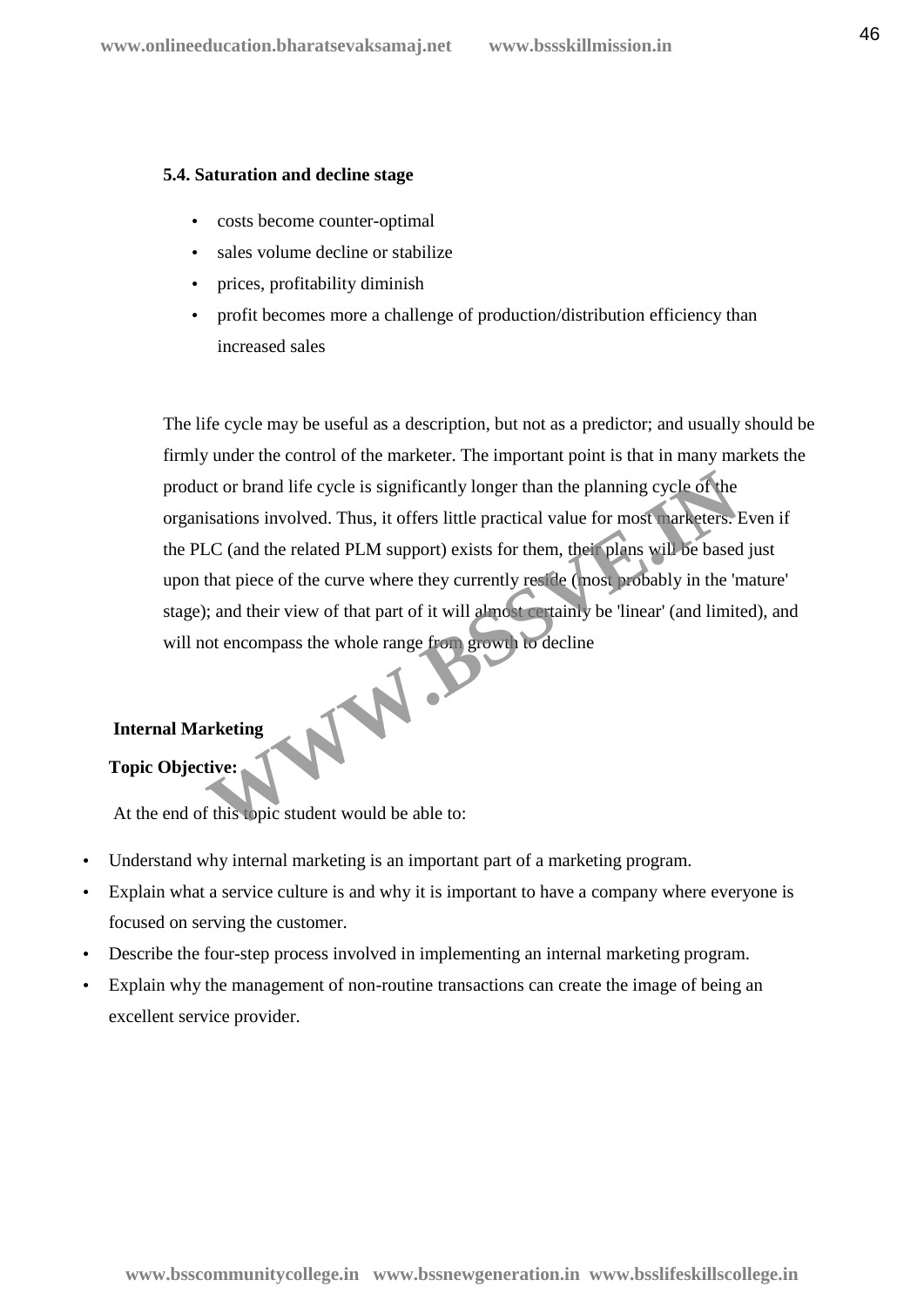#### **Definition/Overview:**

**Internal Marketing:** Internal marketing (IM) is an ongoing process that occurs strictly within a company or organization whereby the functional process aligns, motivates and empowers employees at all management levels to consistently deliver a satisfying customer experience. Key concepts of internal marketing include:

- IM functioning as a continual internal 'upskilling' process.
- Alignment of the organizations purpose with employee behavior.
- Employees internalizing the core values of the organization.
- Motivation, reframing and empowerment of employee attitude.
- Inside-out management approach.
- Retaining a positive customer experience throughout the business objectives WWW.BS

#### **Key Points:**

# **1. The Following Are the Features of an Internal Marketing-Oriented Business**

- Creating enabling culture: this is done when employees are empowered by management through allowing creativity, innovation, allowing initiatives and accountability and responsibility of their decisions.
- Practicing participative hiring: that is involving current employees in the process of hiring new employees.
- Ensuring equitable recognition and reward: business must exercise employee recognition with reward to what employee has achieved.
- Demonstrating fairness during hard times: fair treatment of employees when faced with hard times and difficult moments like death of the near family members. This can be achieved by setting aside emergency funds.
- Good organization structure that allows learning, total quality management and re-engineering.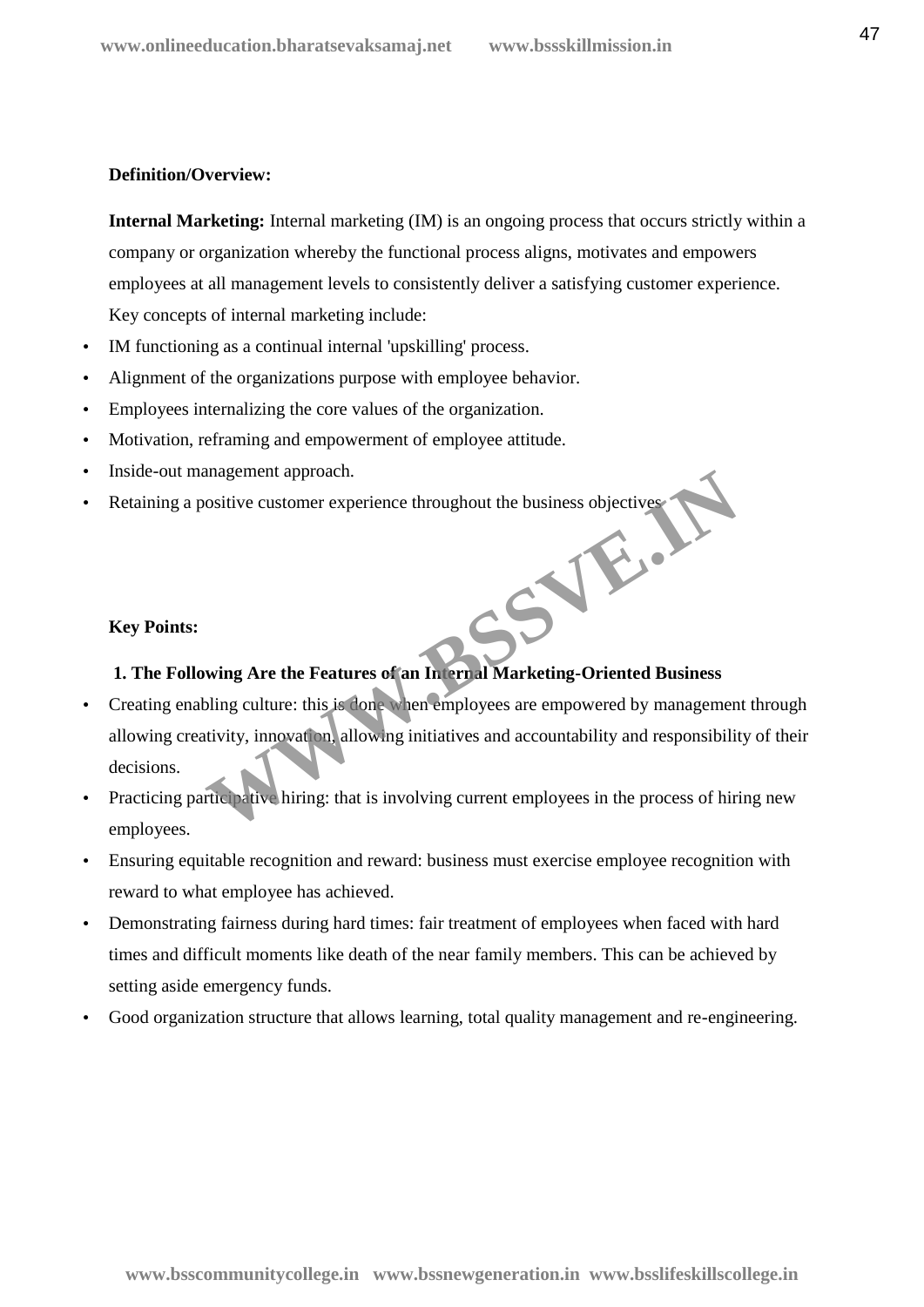#### **2. Benefits of Internal Marketing**

- Encourages the internal market (employees) to perform better;
- Empowers employees and gives them accountability and responsibility;
- Creates common understanding of the business organization;
- Encourages employees to offer superb service to clients by appreciating their valuable contribution to the success of the business;
- Helps non-marketing staff to learn and be able to perform their tasks in a marketing-like manner;
- Improves customers retention and individual employee development;
- integrates business culture, structure, human resources management, vision and strategy with the employees' professional and social needs;
- Creates good coordination and cooperation among departments of the business.

# **3. Problems affecting successful implementation of Internal Marketing**

The following are the problems affecting effective implementation of internal marketing.

- Managerial incompetence in interpersonal, technical and conceptual skills is some of the stumbling blocks against successful internal marketing. coordination and cooperation among departments of the business<br> **affecting successful implementation of Internal Marketing**<br>
g are the problems affecting effective implementation of Internal marketin<br>
accompetence in inter
- Poor understanding of internal marketing concept.
- Individual conflict and conflict between departments makes the implementation of internal marketing difficult.
- Rigid organisational structure coupled by bureaucratic leadership hinders success of internal Marketing.
- Ignoring and not listening to subordinate staff.
- The tendency of ignoring employees' importance and treating them like any other tools of the business.
- Unnecessary protection of information against employees.
- Resistance to change.

#### **4. Implementation of Internal Marketing in Hospitality Management**

Internal marketing is the philosophy of treating employees as customer and it is the strategy of shaping job-products to fit human needs. The definition of the Internal marketing is proposed as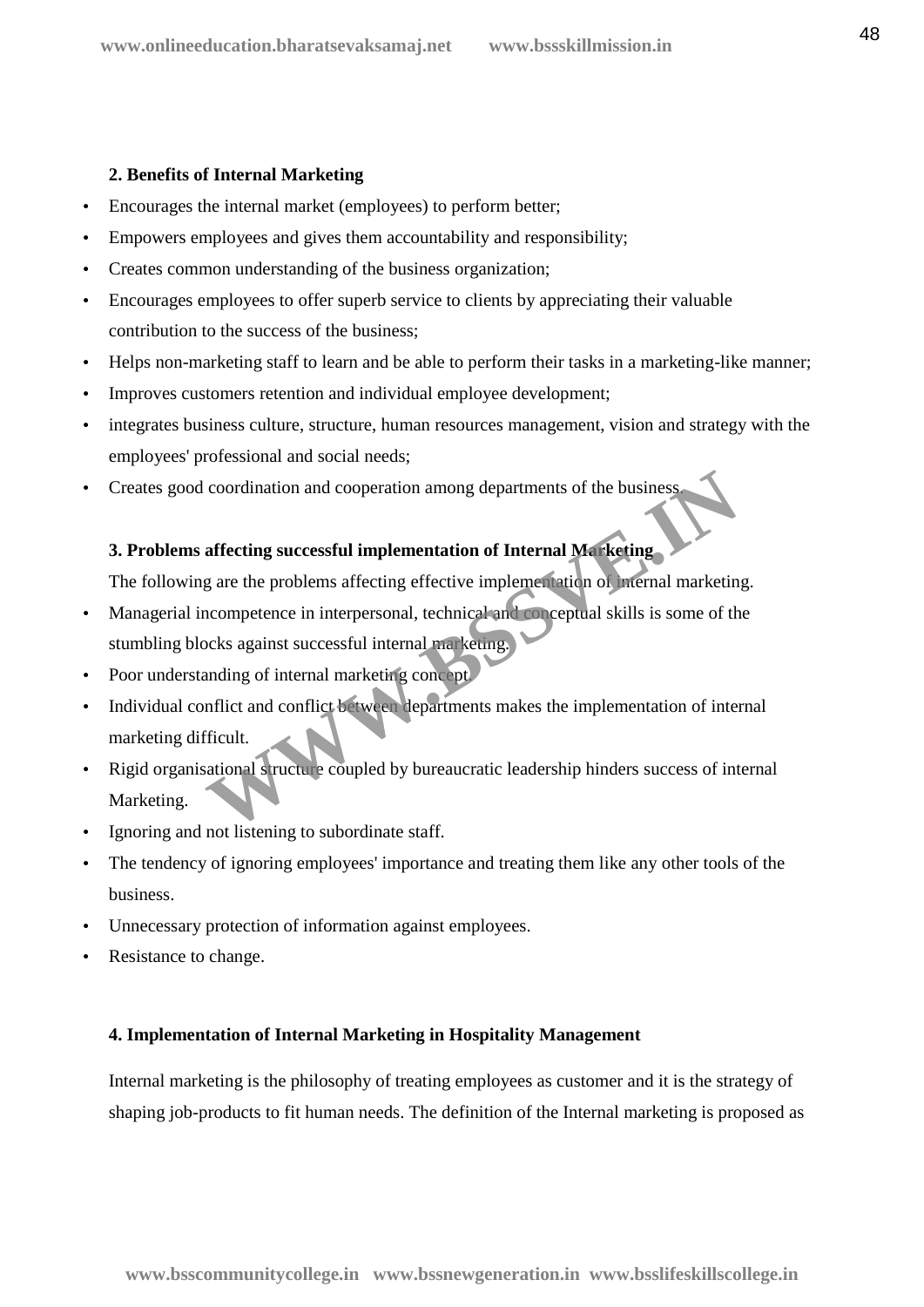a planned effort using a marketing-like approach to overcome organizational resistance to change and to align, motivate and inter-functionally co-ordinate and integrate employees towards the effective implementation of corporate and functional strategies in order to deliver customer satisfaction through a process of creating motivated and customer oriented employees.

For the application of internal marketing in hospitality industry, for example hotel group like The Taj Group of Hotels, provides an employee-oriented culture. The group always hired fresh graduates from leading hotel management institutes all over the world so that it could shape their attitudes and develop their skills in a way that fitted its needs and culture. They also had to take part in various leadership programs, so that they could develop in them a strong, warm and professional work culture. The group offered opportunities to employees both on personal (personal counseling), as well as organizational front (career advancement, training programs, opportunities for learning and sharing, self-development programs). In the other hand, the group is working on talent management, which is a function that involves an organizations ability to attract, recruit, hire and retain the right talent at the right time and align it with its business goals. The group strives hard to create a work environment or setting in which people are enabled to perform to the best of their abilities, standardize all its processes and evolve a work culture, which appealed to all its employees universally. These programs and processes show that The Taj Group is enthusiastically considered for the employees goals and organizational goals. Furthermore, the group develops an employee-rating system which aims to identify, recognize and reward those employees who excelled in their work. This system helps employees work together as a team and appreciate fellow employees for their acts of kindness and excellence. It increase customer satisfaction and enhance their motivation levels at the same time. As a result, it will lead to higher company performance. Is leadership programs, so that they could develop in them a strong, warm<br>work culture. The group offered opportunities to employees both on person<br>inseling), as well as organizational front (career advancement, training p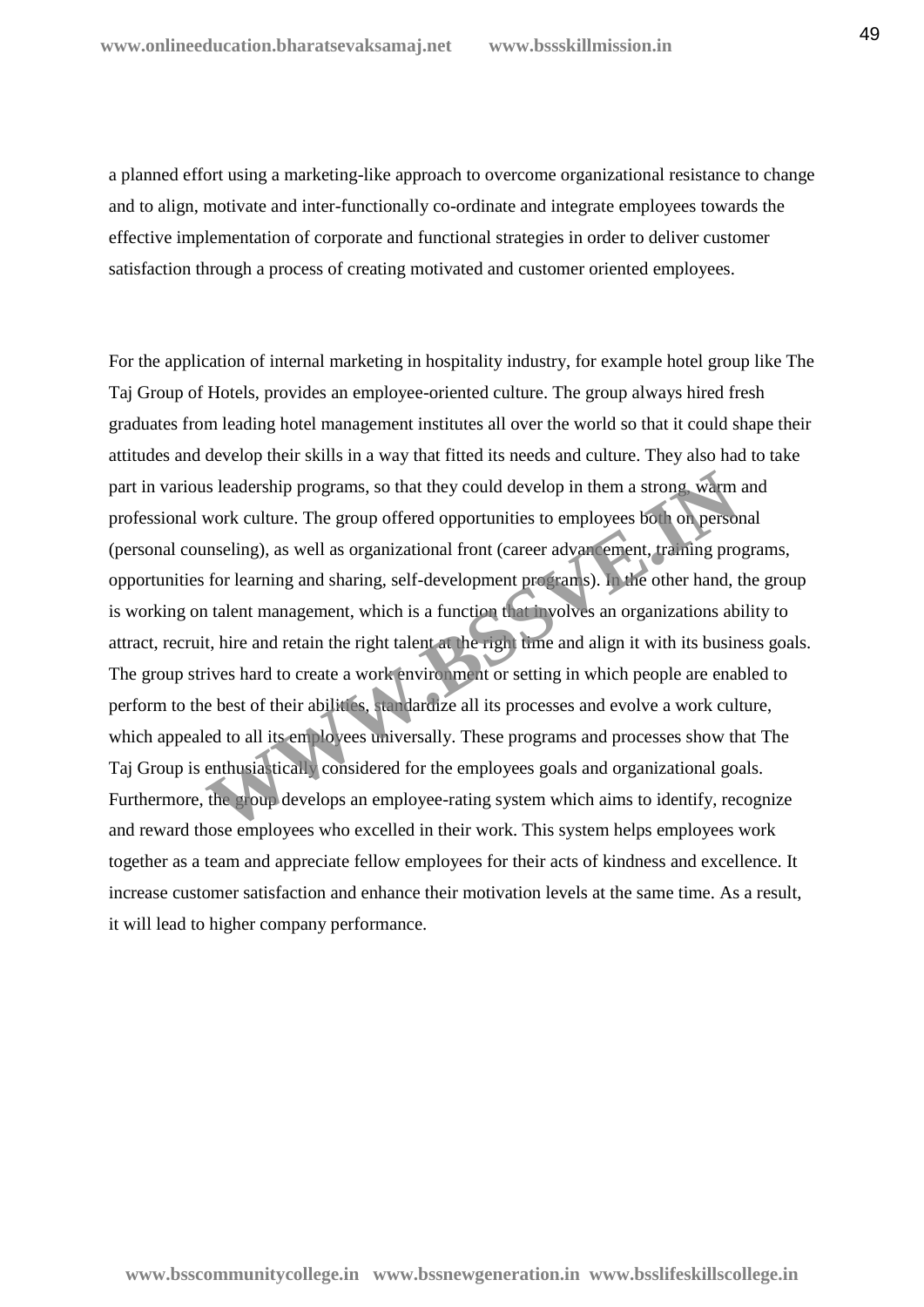- In Section 4 of this course you will cover these topics:
	- Building Customer Loyalty Through Quality
	- Pricing Products: Pricing Considerations, Approaches, And Strategy
	- Distribution Channels

You may take as much time as you want to complete the topic coverd in section 4. There is no time limit to finish any Section, However you must finish All Sections before semester end date.

If you want to continue remaining courses later, you may save the course and leave. You can continue later as per your convenience and this course will be avalible in your area to save and continue later.

**WWW.BSSVE.IN**

# **Building Customer Loyalty Through Quality**

# **Topic Objective:**

At the end of this topic student would be able to:

- Define customer value and customer satisfaction.
- Understand the difference between customer satisfaction and customer loyalty.
- Discuss attracting new users and retaining current customers by developing relationship marketing.
- Know tactics for resolving customer complaints and understand the importance of resolving complaints.
- Define quality and discuss the importance of the benefits of quality.
- Implement capacity and demand management tactics

# **Definition/Overview:**

**Loyalty marketing**: Loyalty marketing is an approach to marketing, based on strategic management, in which a company focuses on growing and retaining existing customers through incentives. Branding, product marketing and loyalty marketing all form part of the customer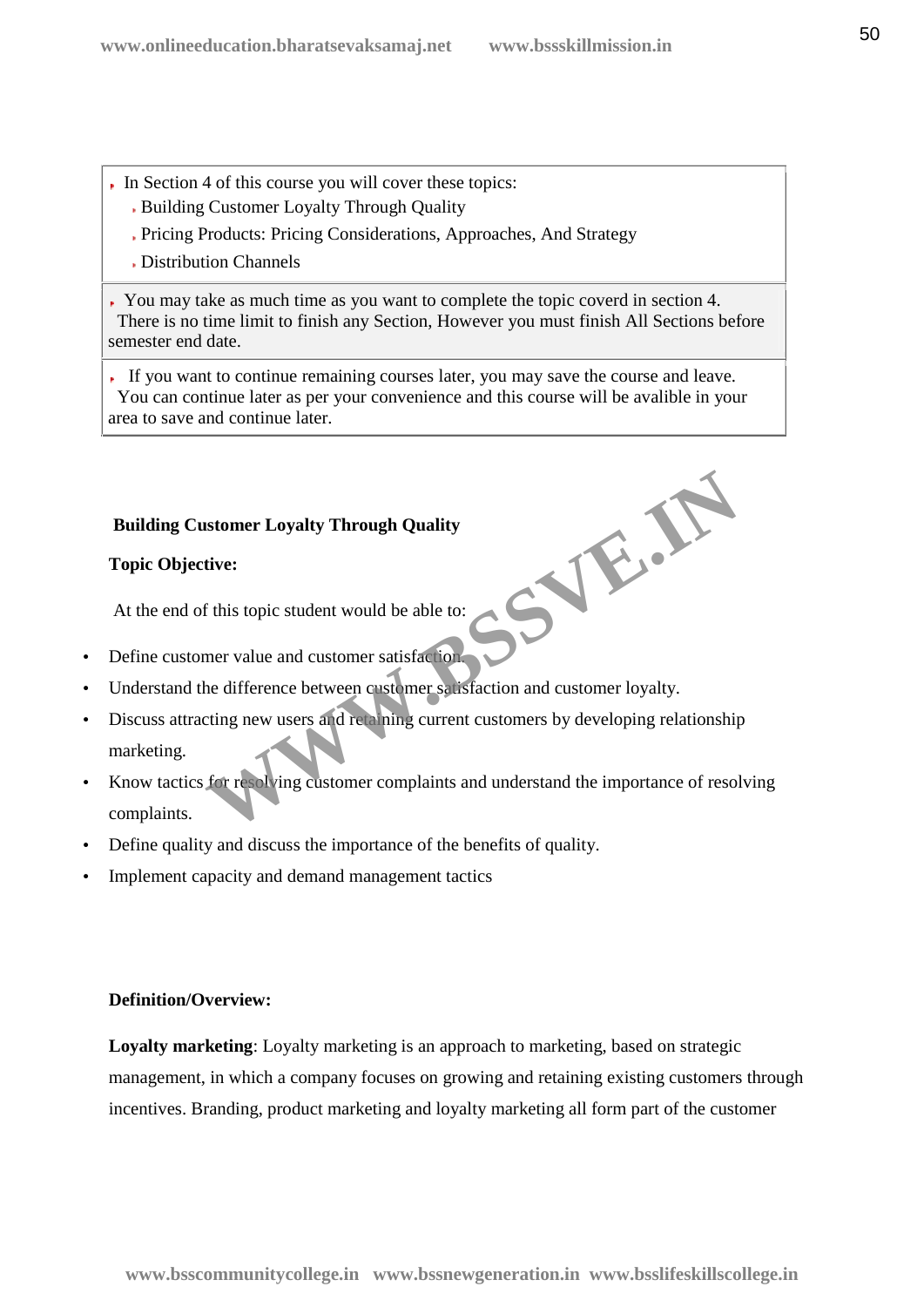proposition the subjective assessment by the customer of whether to purchase a brand or not based on the integrated combination of the value they receive from each of these marketing disciplines.

#### **Key Points:**

#### *1. The service quality model*

The loyalty business model is a business model used in strategic management in which company resources are employed so as to increase the loyalty of customers and other stakeholders in the expectation that corporate objectives will be met or surpassed. A typical example of this type of model is: quality of product or service leads to customer satisfaction, which leads to customer loyalty, which leads to profitability. loyalty, which leads to profitability.

A model by Kay Storbacka, Tore Strandvik, and Christian Gronroos (1994), the service quality model, is more detailed than the basic loyalty business model but arrives at the same conclusion. In it, customer satisfaction is first based on a recent experience of the product or service. This assessment depends on prior expectations of overall quality compared to the actual performance received. If the recent experience exceeds prior expectations, customer satisfaction is likely to be high. Customer satisfaction can also be high even with mediocre performance quality if the customer's expectations are low, or if the performance provides value (that is, it is priced low to reflect the mediocre quality). Likewise, a customer can be dissatisfied with the service encounter and still perceive the overall quality to be good. This occurs when a quality service is priced very high and the transaction provides little value. employed so as to increase the loyalty of customers and other stakeholder<br>hat corporate objectives will be met or surpassed. A typical example of his<br>litty of product or service leads to customer satisfaction which leads t

#### *2. Expanded models*

Schlesinger and Heskett added employee loyalty to the basic customer loyalty model. They developed the concepts of "cycle of success" and "cycle of failure". In the cycle of success, an investment in your employees ability to provide superior service to customers can be seen as a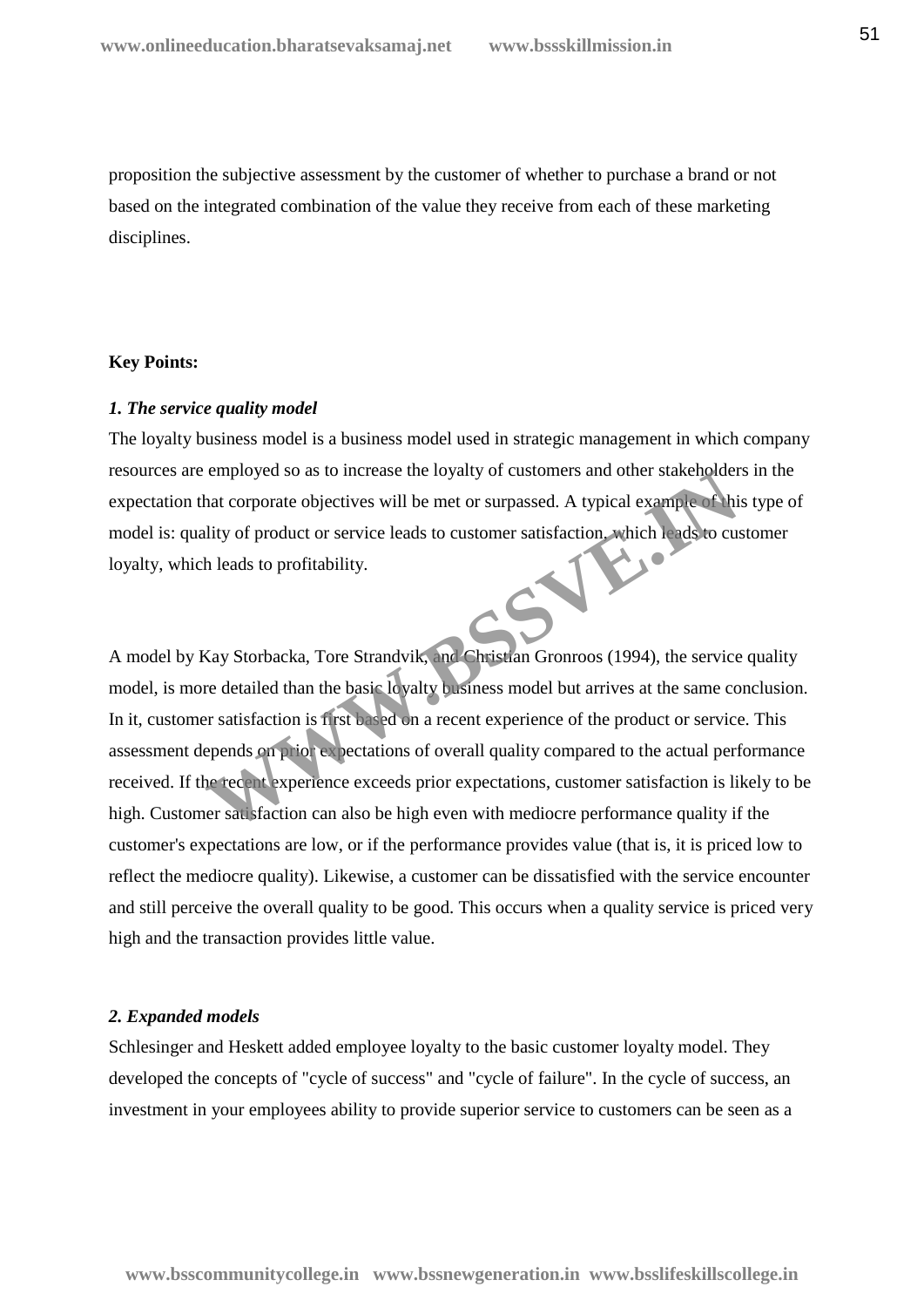virtuous circle. Effort spent in selecting and training employees and creating a corporate culture in which they are empowered can lead to increased employee satisfaction and employee competence. This will likely result in superior service delivery and customer satisfaction. This in turn will create customer loyalty, improved sales levels, and higher profit margins. Some of these profits can be reinvested in employee development thereby initiating another iteration of a virtuous cycle. Fredrick Reichheld expanded the loyalty business model beyond customers and employees. He looked at the benefits of obtaining the loyalty of suppliers, employees, bankers, customers, distributors, shareholders, and the board of directors.

The discipline of customer loyalty marketing has been around for many years, but expansions from it merely being a model for conducting business to becoming a vehicle for marketing and advertising have made it omnipresent in consumer marketing organizations since the mid- to late-1990s. Some of the newer loyalty marketing industry insiders, such as Fred Reichheld, have claimed a strong link between customer loyalty marketing and customer referral. In recent years, a new marketing discipline called "customer advocacy marketing" has been combined with or replaced "customer loyalty marketing." To the general public, many airline miles programs, hotel frequent guest programs and credit card incentive programs are the most visible customer loyalty marketing programs. Note that is being a model for conducting business to becoming a vehicle for market<br>ave made it omnipresent in consumer marketing organizations, the the mome of the newer loyalty marketing industry insiders, such as Fred R

#### *3. Data collection*

Typically, loyalty data is being collected by multi-item measurement scales administered in questionnaires. However, other approaches sometimes seem more viable if managers want to know the extent of loyalty for an entire data warehouse. This approach is described in Buckinx, Verstraeten & Van den Poel in 2006.

Another approach to building customer loyalty through data is described in Scoring points, a book about the Tesco clubcard. This was produced by a company called [Dunnhumby] who gathered the data on household purchases on an opt-in permission basis. Once they had this data they then allowed households to accumulate loyalty points which could be used for subsequent purchases. They subsequently added to the value of customer loyalty by sending out targeted offers from grocery producers the people whose behavior said they had a use for the offer. The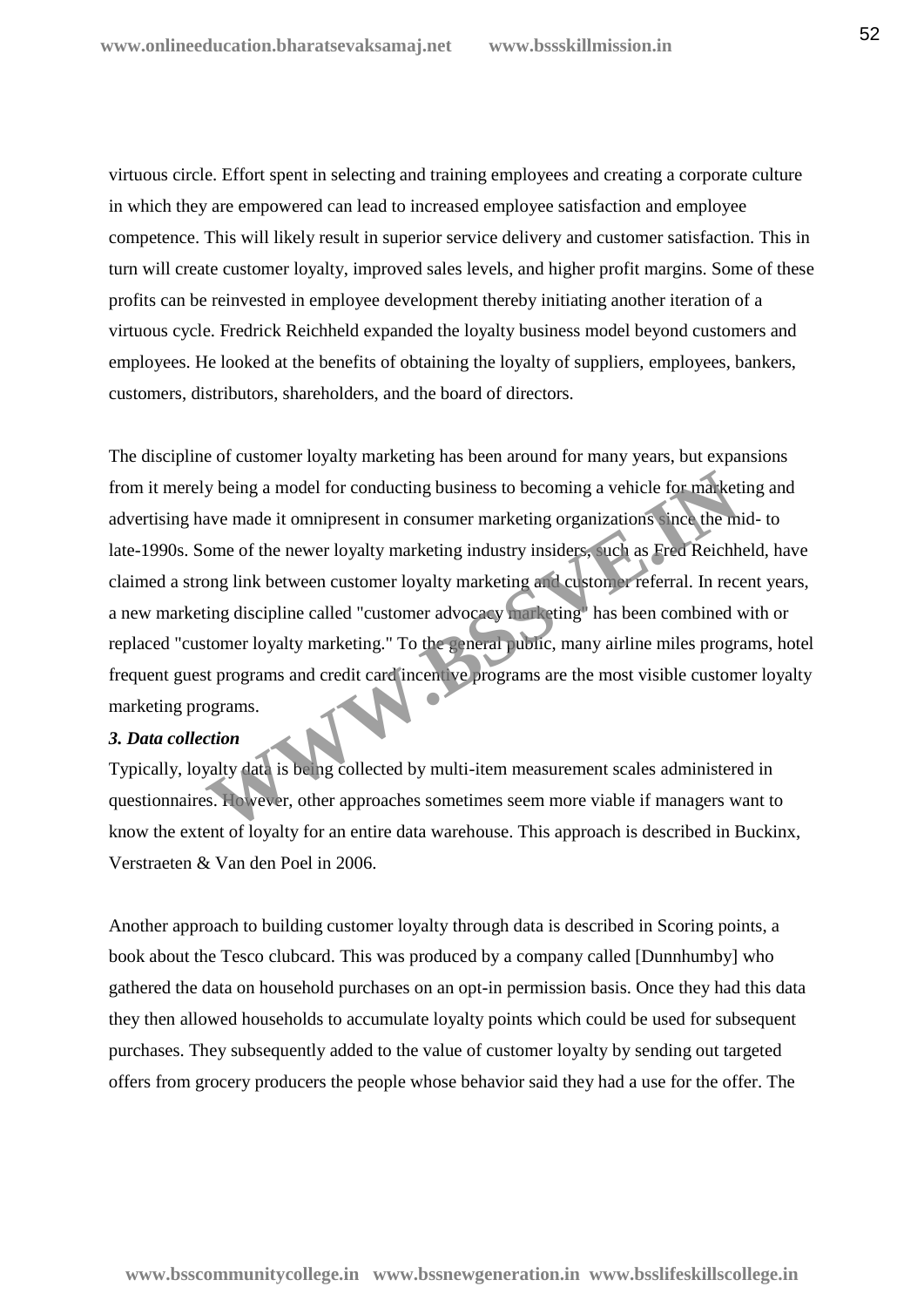data gathered in this way allowed customer loyalty to be assessed on both an individual and an aggregate basis.

Whilst less common than the questionnaires, loyalty card data is more complete and does not suffer from the arpirational misreporting bias that is common to most forms of market research. It has been credited with the phenomenal success of the Tesco chain as well as with significant improvements by several other large retailers.

#### *4. Loyalty marketing impact*

Many loyalty programs have changed the way consumers interact with the companies from which they purchase products or services from and how much consumers spend. Many consumers in the US and Europe have become quite accustomed to the rewards and incentives they receive by being a "card carrying" member of an airline, hotel or car rental program. In addition, research from Chris X. Moloney shows that nearly 1/2 of all credit card users in the US utilize a points-based rewards program. urchase products or services from and how much consumers spend. Many<br>the US and Europe have become quite accustomed to the rewards and inc<br>by being a "card carrying" member of an airline, hotel or ear rental program<br>arch f

In recent years, the competition for high income customers has led many of these loyalty marketing program providers to provide significant perks that deliver value well beyond reward points or miles. Both American's AAdvantage program and Starwood Hotels' Preferred Guest program have received industry awards, called "Freddie Awards" by Inside Flyer Magazine and its publisher Randy Petersen for providing perks that customers value highly. These perks have become as important to many travelers as their reward miles according to research.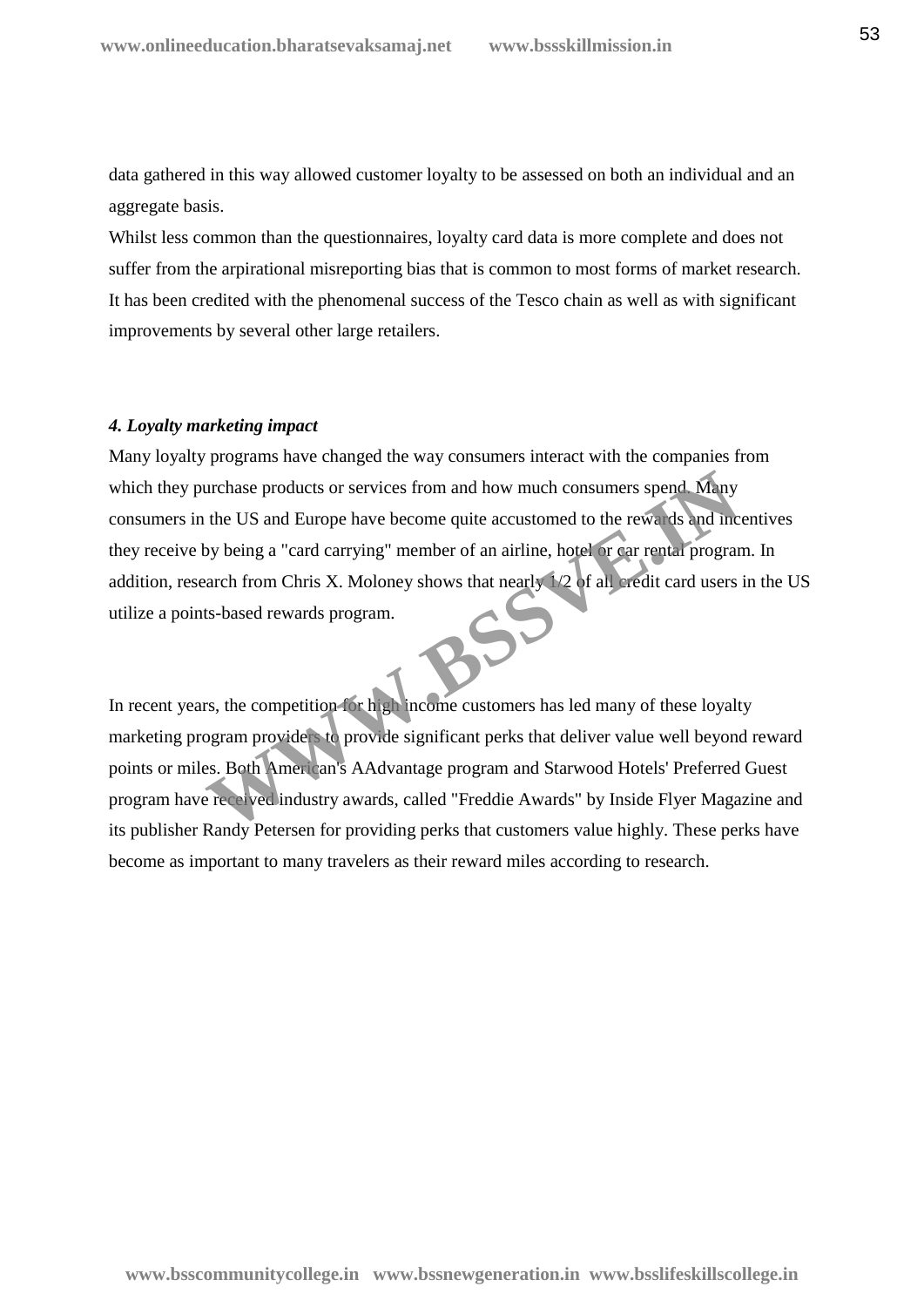#### **Pricing Products: Pricing Considerations, Approaches, And Strategy**

#### **Topic Objective:**

At the end of this topic student would be able to:

- Outline the internal factors affecting pricing decisions, especially marketing objective, marketing mix strategy, costs, and organizational considerations.
- Identify and define the external factors affecting pricing decisions, including the effects of the market and demand, competition and other environmental elements.
- Contrast the differences in general pricing approaches, and be able to distinguish among cost plus, target profit pricing, value-based pricing, and going-rate.
- Identify the new product pricing strategies of market-skimming pricing and market-penetration pricing.
- Understand how to apply pricing strategies for existing products, such as price bundling and price adjustment strategies.
- Discuss the key issues related to price changes, including initiating price cuts and price increases, buyer and competitor reactions to price changes, and responding to price changes. WW.

# **Definition/Overview:**

**Pricing:** Pricing is one of the four Ps of the marketing mix. The other three aspects are product, promotion, and place. It is also a key variable in microeconomic price allocation theory. Price is the only revenue generating element amongst the 4ps, the rest being cost centers. Pricing is the manual or automatic process of applying prices to purchase and sales orders, based on factors such as: a fixed amount, quantity break, promotion or sales campaign, specific vendor quote, price prevailing on entry, shipment or invoice date, combination of multiple orders or lines, and many others. Automated systems require more setup and maintenance but may prevent pricing errors.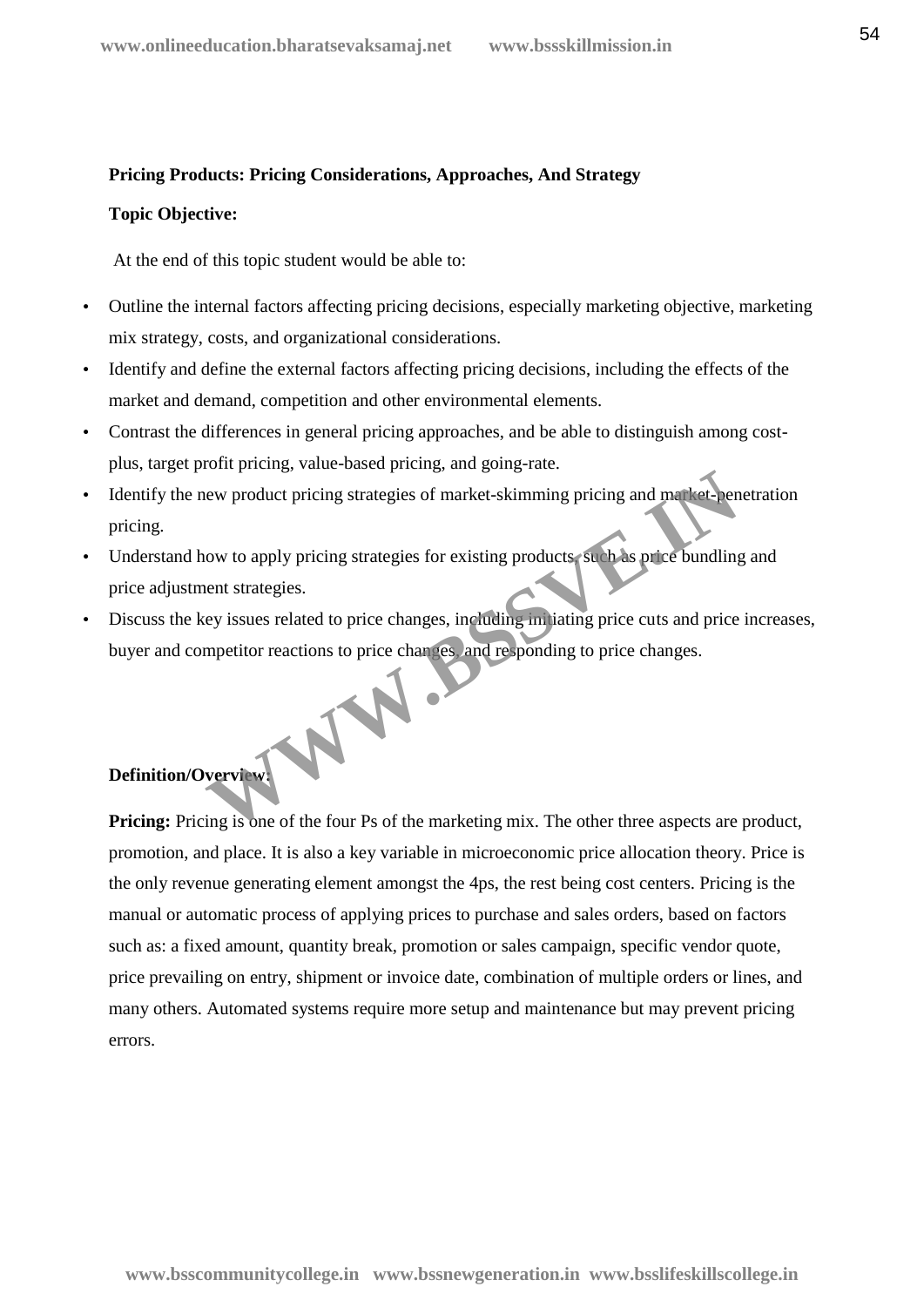#### **Key Points:**

#### **1. Price**

Price is the only marketing mix element that produces revenue. Simply defined, price is the amount of money charged for a good or service. More broadly, price is the sum of the values consumers exchange for the benefits of having or using the product or service.

#### **2. Pricing Strategies**

There are many ways in which the price of a product can be determined. The following are the foremost strategies that businesses are likely to use.

#### *2.1. Creaming or skimming*

Selling a product at a high price, sacrificing high sales to gain a high profit, therefore skimming the market. Usually employed to reimburse the cost of investment of the original research into the product - commonly used in electronic markets when a new range, such as DVD players, are firstly dispatched into the market at a high price. This strategy is often used to target "early adopters" of a product/service. These early adopters are relatively less price sensitive because either their need for the product is more than others or they understand the value of the product better than others. This strategy is employed only for a limited duration to recover most of investment made to build the product. To gain further market share, a seller must use other pricing tactics such as economy or penetration. **Consuming the matter of the set of the set of the set of the set of the set of the set of the set of the set of the set of the set of the set of the set of the set of the set of the set of the set of the set of the set of** 

#### *2.2. Limit pricing*

A limit price is the price set by a monopolist to discourage economic entry into a market, and is illegal in many countries. The limit price is the price that the entrant would face upon entering as long as the incumbent firm did not decrease output. The limit price is often lower than the average cost of production or just low enough to make entering not profitable. The quantity produced by the incumbent firm to act as a deterrent to entry is usually larger than would be optimal for a monopolist, but might still produce higher economic profits than would be earned under perfect competition.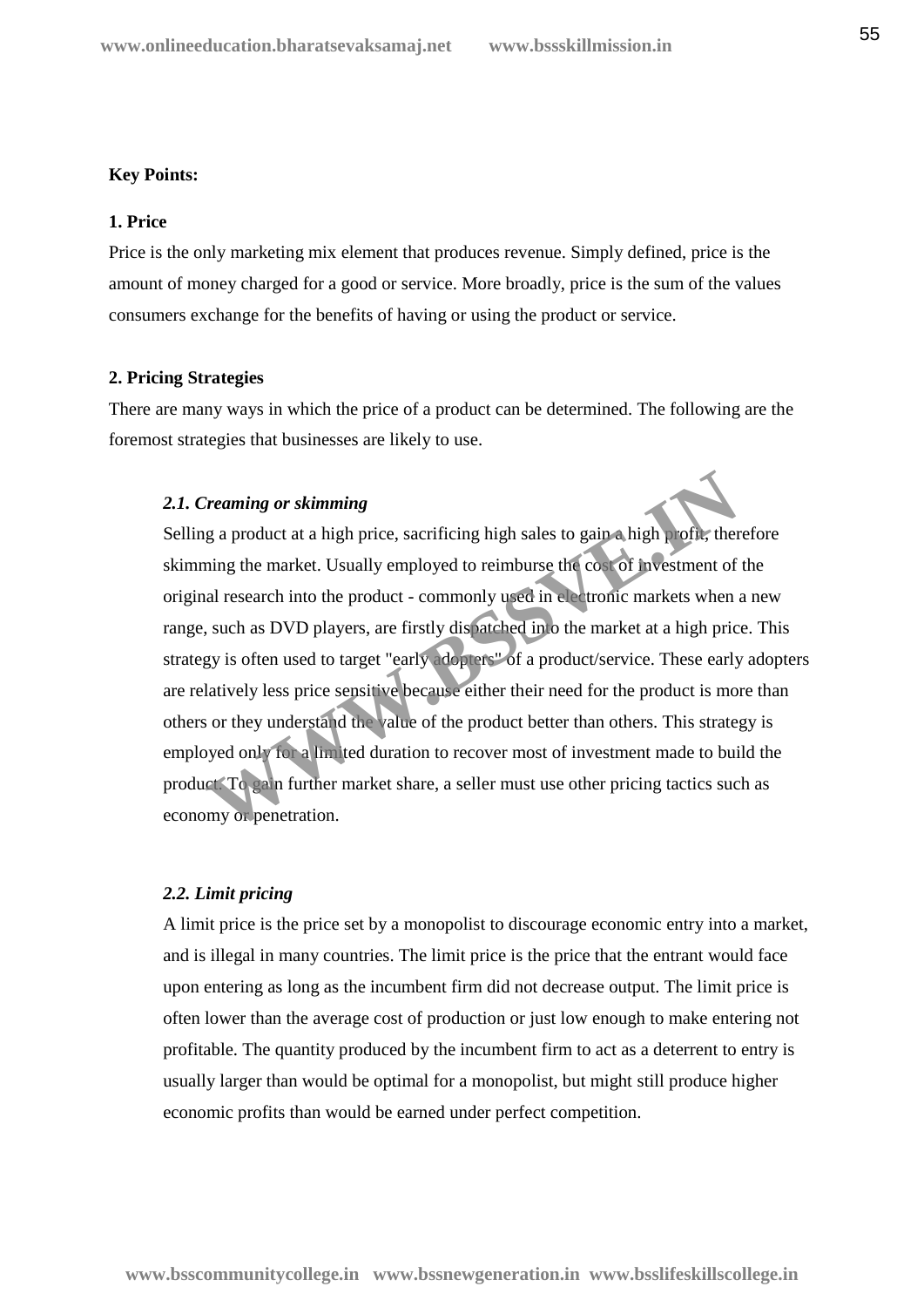The problem with limit pricing as strategic behavior is that once the entrant has entered the market, the quantity used as a threat to deter entry is no longer the incumbent firm's best response. This means that for limit pricing to be an effective deterrent to entry, the threat must in some way be made credible. A way to achieve this is for the incumbent firm to constrain itself to produce a certain quantity whether entry occurs or not. An example of this would be if the firm signed a union contract to employ a certain (high) level of labor for a long period of time.

#### **2.3. Premium Pricing**

Premium pricing is the practice of keeping the price of a product or service artificially high in order to encourage favorable perceptions among buyers, based solely on the price. The practice is intended to exploit the (not necessarily justifiable) tendency for buyers to assume that expensive items enjoy an exceptional reputation or represent exceptional quality and distinction. **Example 12**<br> **WE ATHE SET ASSESS THE SET ASSESS THE SET ASSESS THE SET ASSESS THE SET ASSESS THE ART A DISCRETE IS INCOLLED TO THE USE OF THE SET AND THE USE OF THE SET AND MONORATED TO THE SET AND MONORATED TO THE SET AN** 

# *2.4. Dynamic pricing*

A flexible pricing mechanism made possible by advances in information technology, and employed mostly by Internet based companies. By responding to market fluctuations or large amounts of data gathered from customers - ranging from where they live to what they buy to how much they have spent on past purchases - dynamic pricing allows online companies to adjust the prices of identical goods to correspond to a customers willingness to pay. The airline industry is often cited as a dynamic pricing success story. In fact, it employs the technique so artfully that most of the passengers on any given airplane have paid different ticket prices for the same flight.

#### *2.5. Target pricing*

Pricing method whereby the selling price of a product is calculated to produce a particular rate of return on investment for a specific volume of production. The target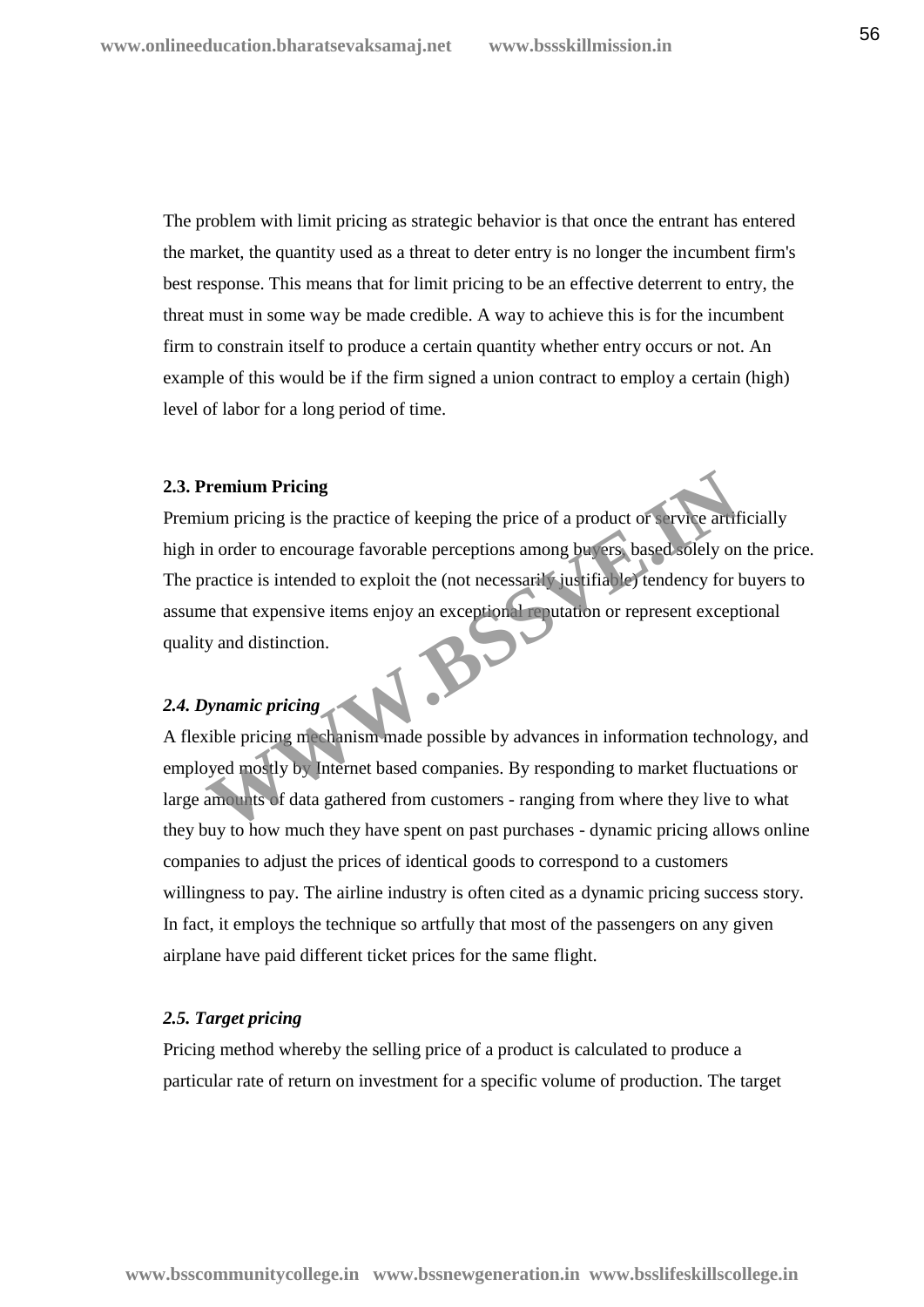pricing method is used most often by public utilities, like electric and gas companies, and companies whose capital investment is high, like automobile manufacturers.

Target pricing is not useful for companies whose capital investment is low because, according to this formula, the selling price will be understated. Also the target pricing method is not keyed to the demand for the product, and if the entire volume is not sold, a company might sustain an overall budgetary loss on the product.

#### *2.6. Marginal-cost pricing*

In business, the practice of setting the price of a product to equal the extra cost of producing an extra unit of output. By this policy, a producer charges, for each product unit sold, only the addition to total cost resulting from materials and direct labour.

Businesses often set prices close to marginal cost during periods of poor sales. If, for example, an item has a marginal cost of \$1.00 and a normal selling price is \$2.00, the firm selling the item might wish to lower the price to \$1.10 if demand has waned. The business would choose this approach because the incremental profit of 10 cents from the transaction is better than no sale at all. cing an extra unit of output. By this policy, a producer charges, for each pold, only the addition to total cost resulting from materials and direct labor also desires also to the cost in term in terms are applied to the p

**2. 7. Pricing for joint products** is a little more complex than pricing for a single product. To begin with there are two demand curves. The characteristics of each demand curve could be different. Demand for one product could be greater than for the other product. Consumers of one product could be more price elastic than the consumers of the other product (and therefore more sensitive to changes in the product's price).

To complicate things further, both products, because they are produced jointly, share a common marginal cost curve. There are complexities in the production function also. Their production could be linked in the sense that they are bi-products (referred to as complements in production), or they could be linked in the sense that they can be produced by the same inputs (referred to as substitutes in production). Also, production of the joint product could be in fixed proportions or in variable proportions.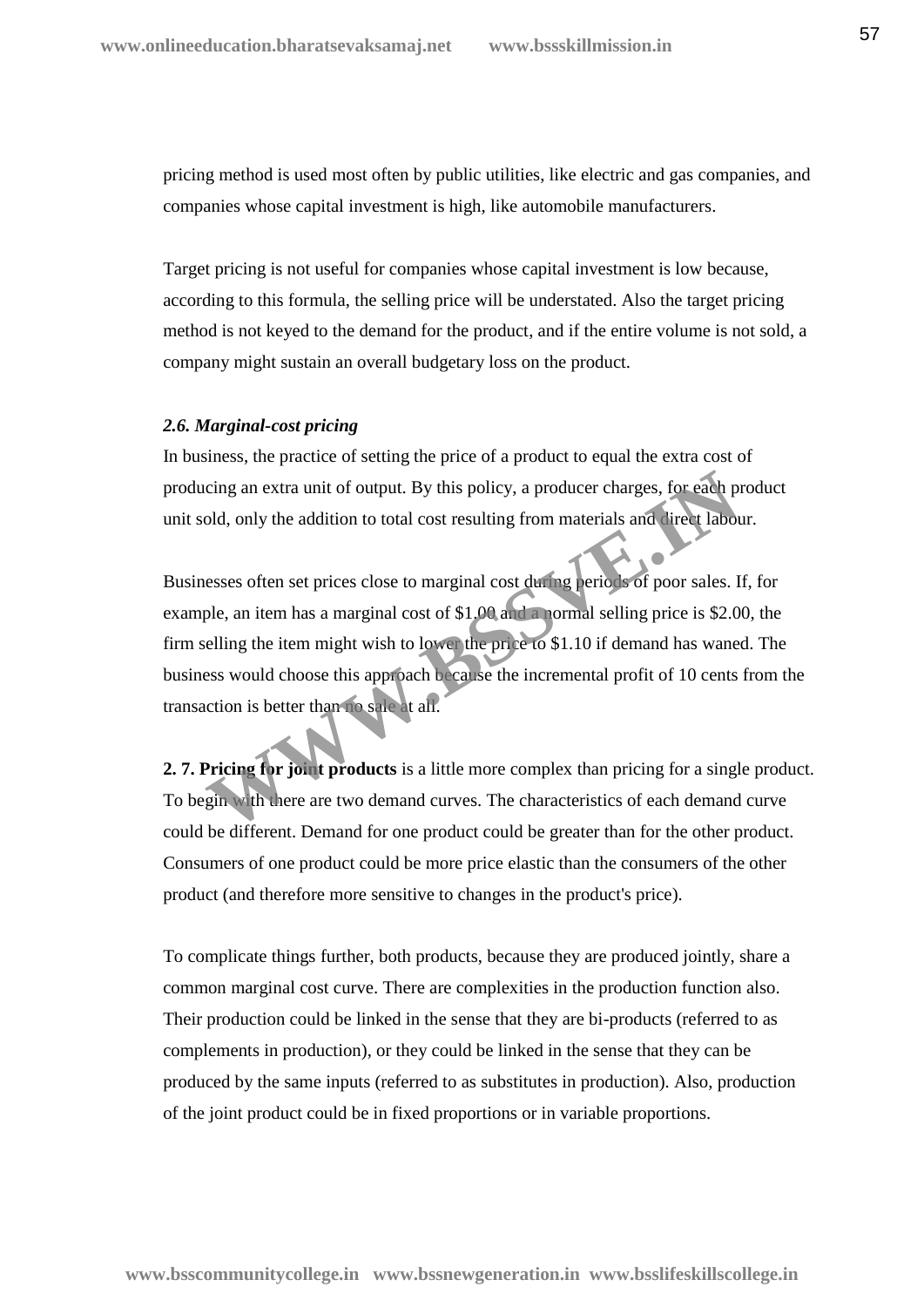When setting prices in a situation as complex as this, microeconomic marginal analysis is helpful. In a simple case of a single product, price is set at that quantity demanded where marginal cost exactly equals marginal revenue. This is exactly what is done when joint products are produced in variable proportions. Each product is treated separately. In fact, it might even be possible to construct separate cost functions. In the diagram below, to determine optimal pricing for joint products produced in variable proportions, you find the intersection point of marginal revenue (product A) with the joint marginal cost curve. You then extend that quantity, up to the demand curve for product A, and that gives you the profit maximizing price for product A (point Pa in the diagram). You do the same for product B, yielding price point Pb1. **WWW.BSSVE.IN**

If the products are produced in fixed proportions (example: cow hides and cow steaks), then one of the products will very likely be produced in quantities different from the profit maximizing amount considered separately. In fact the profit maximizing quantity and price of the second half of the joint product, will be different from the profit maximizing amount considered separately. In the diagram, product B is produced in greater amounts than the profit maximizing amount considered separately, and sold at a lower price (point Pb2) than the profit maximizing price considered separately (point Pb1). Although price is lower and output is higher, marginal cost is also higher. Yet this is a profit maximizing solution to this situation. Quantity supplied of product B is increased to the point that marginal revenue becomes zero (ie.: the point where the marginal revenue curve intersects the horizontal axis).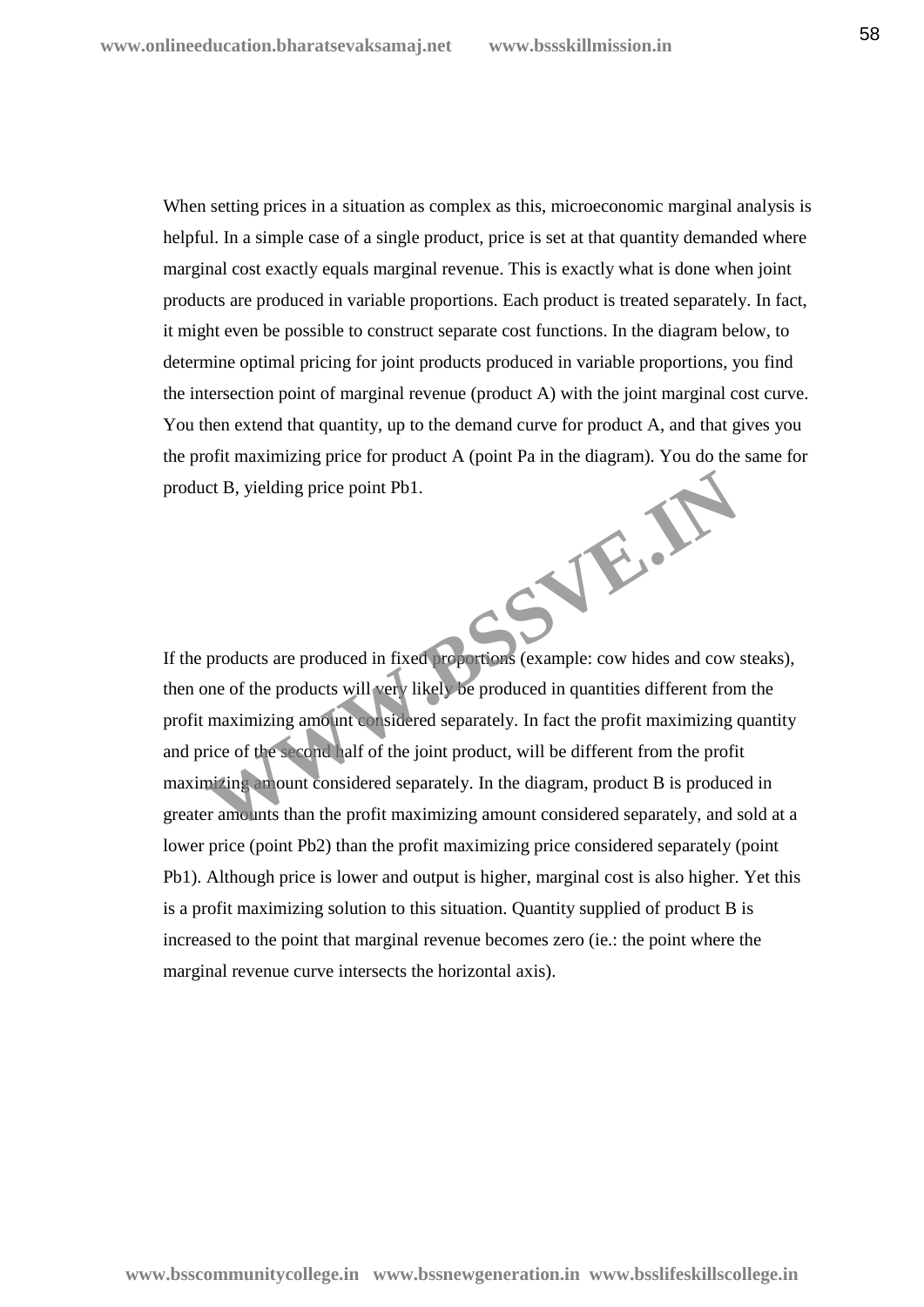#### **Distribution Channels**

#### **Topic Objective:**

At the end of this topic student would be able to:

- Describe the nature of distribution channels, and tell why marketing intermediaries are used.
- Understand the different marketing intermediaries available to the hospitality industry and the benefits each of these intermediaries offers.
- Know how to use the Internet as a distribution channel.
- Discuss channel behavior and organization, explaining corporate, contractual, and vertical marketing systems, including franchising.
- Illustrate the channel management decisions of selecting, motivating, and evaluating channel members.
- Identify factors to consider when choosing a business location.  $R^{SS}$

#### **Definition/Overview:**

**Distribution:** Distribution (or place) is one of the four elements of marketing mix. An organization or set of organizations (go-betweens) involved in the process of making a product or service available for use or consumption by a consumer or business user.

#### **Key Points:**

#### *1. The distribution channels*

Frequently there may be a chain of intermediaries; each passing the product down the chain to the next organization, before it finally reaches the consumer or end-user. This process is known as the 'distribution chain' or the 'channel.' Each of the elements in these chains will have their own specific needs, which the producer must take into account, along with those of the allimportant end-user. A number of alternate 'channels' of distribution may be available: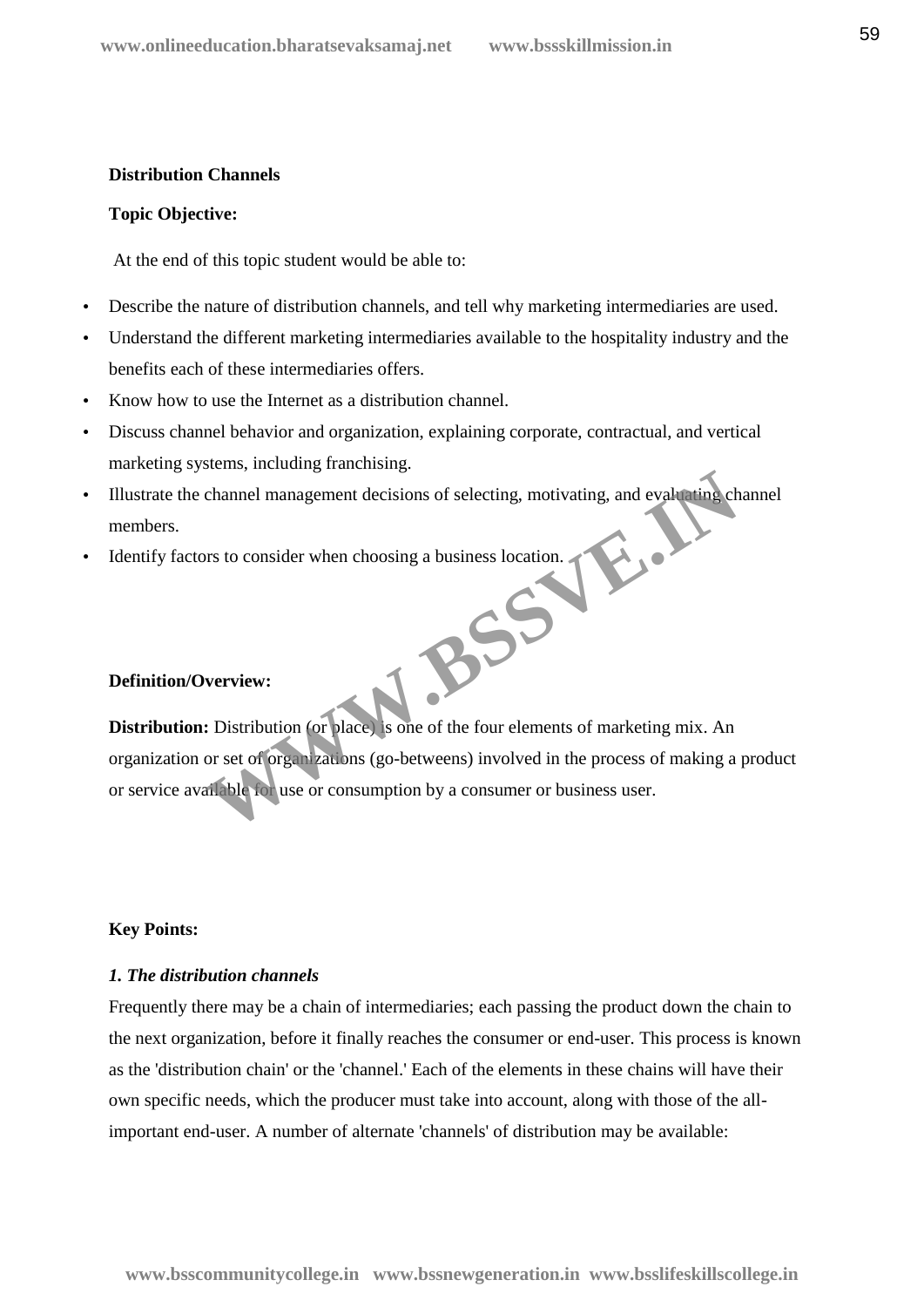- Selling direct, such as with an outbound sales-force or via mail order, Internet and telephone sales
- Agent, who typically sells direct on behalf of the producer
- Distributor (also called wholesaler), who sells to retailers
- Retailer (also called dealer or reseller), who sells to end customers
- Advertisement typically used for consumption goods

Distribution channels may not be restricted to physical products alone. They may be just as important for moving a service from producer to consumer in certain sectors, since both direct and indirect channels may be used. Hotels, for example, may sell their services (typically rooms) directly or through travel agents, tour operators, airlines, tourist boards, centralized reservation systems, etc.

There have also been some innovations in the distribution of services. For example, there has been an increase in franchising and in rental services - the latter offering anything from televisions through tools. There has also been some evidence of service integration, with services linking together, particularly in the travel and tourism sectors. For example, links now exist between airlines, hotels and car rental services. In addition, there has been a significant increase in retail outlets for the service sector. Outlets such as estate agencies and building society offices are crowding out traditional grocers from major shopping areas. Franch and the setter and the setter and the setter and the setter alternative of the set in franchising and in rental services. For example, the sase in franchising and in rental services. The latter offering anything fro

#### **2. Channel members**

Distribution channels can thus have a number of levels. Kotler defined the simplest level, that of a direct contact with no intermediaries involved, as the 'zero-level' channel. The next level, the 'one-level' channel, features just one intermediary; in consumer goods a retailer, for industrial goods a distributor. In small markets (such as small countries) it is practical to reach the whole market using just one- and zero-level channels.

In large markets (such as larger countries) a second level, a wholesaler for example, is now mainly used to extend distribution to the large number of small, neighborhood retailers or dealers. In Japan the chain of distribution is often complex and further levels are used, even for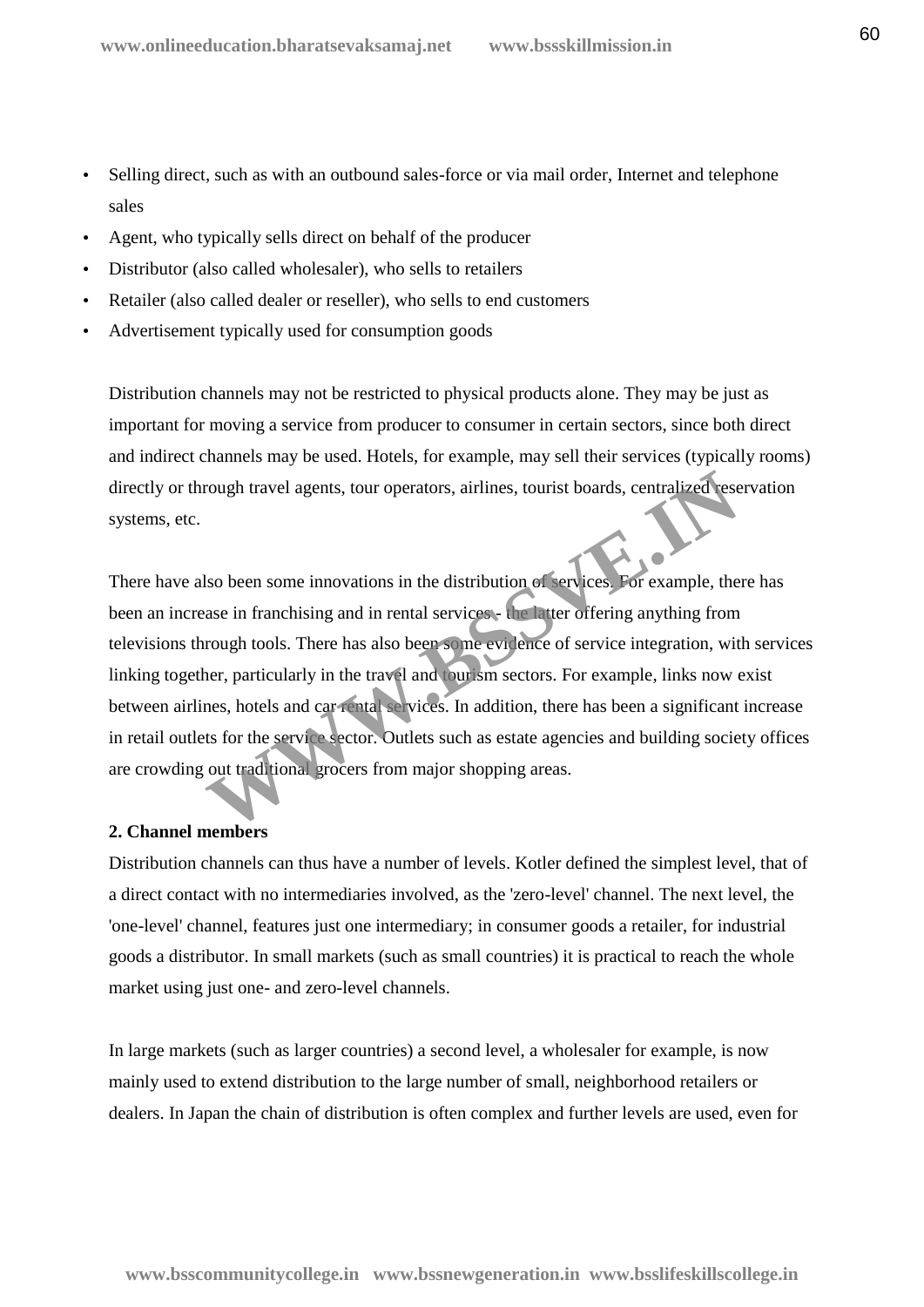the simplest of consumer goods. In Bangladesh Telecom Operators are using different Chains of Distribution, especially 'second level'.

In IT and Telecom industry levels are named "tiers". A one tier channel means that vendors IT product manufacturers (or software publishers) work directly with the dealers. A one tier / two tier channel means that vendors work directly with dealers and with distributors who sell to dealers. But the most important is the distributor or wholesaler.

#### **3. The internal market**

Many of the marketing principles and techniques which are applied to the external customers of an organization can be just as effectively applied to each subsidiary's, or each department's, 'internal' customers. In some parts of certain organizations this may in fact be formalized, as goods are transferred between separate parts of the organization at a `transfer price'. To all intents and purposes, with the possible exception of the pricing mechanism itself, this process can and should be viewed as a normal buyer-seller relationship. The fact that this is a captive market, resulting in a `monopoly price', should not discourage the participants from employing marketing techniques. marketing principles and techniques which are applied to the external custoon can be just as effectively applied to each subsidiary's, or each department omers. In some parts of certain organizations this may in fact be fo

Less obvious, but just as practical, is the use of `marketing' by service and administrative departments; to optimize their contribution to their `customers' (the rest of the organization in general, and those parts of it which deal directly with them in particular). In all of this, the lessons of the non-profit organizations, in dealing with their clients, offer a very useful parallel.

#### *4. Managerial Concerns*

The channel decision is very important. In theory at least, there is a form of trade-off: the cost of using intermediaries to achieve wider distribution is supposedly lower. Indeed, most consumer goods manufacturers could never justify the cost of selling direct to their consumers, except by mail order. Many suppliers seem to assume that once their product has been sold into the channel, into the beginning of the distribution chain, their job is finished. Yet that distribution chain is merely assuming a part of the supplier's responsibility; and, if they have any aspirations to be market-oriented, their job should really be extended to managing all the processes involved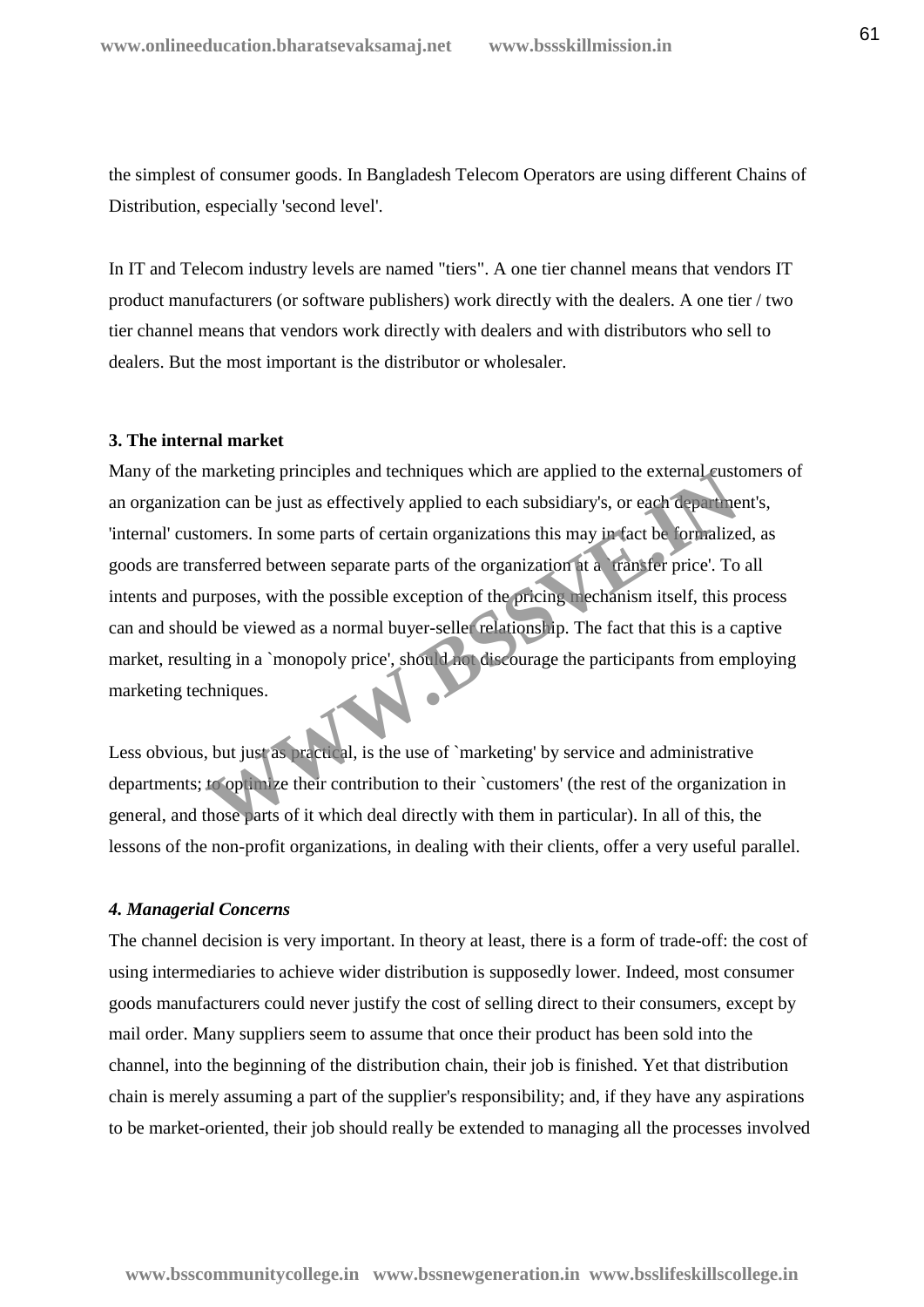in that chain, until the product or service arrives with the end-user. This may involve a number of decisions on the part of the supplier:

- Channel membership
- Channel motivation
- Monitoring and managing channels

#### **5. Channel membership**

- Intensive distribution Where the majority of resellers stock the 'product' (with convenience products, for example, and particularly the brand leaders in consumer goods markets) price competition may be evident.
- Selective distribution This is the normal pattern (in both consumer and industrial markets) where 'suitable' resellers stock the product.
- Exclusive distribution Only specially selected resellers or authorized dealers (typically only one per geographical area) are allowed to sell the 'product'.

#### **6. Channel motivation**

It is difficult enough to motivate direct employees to provide the necessary sales and service support. Motivating the owners and employees of the independent organizations in a distribution chain requires even greater effort. There are many devices for achieving such motivation. Perhaps the most usual is `incentive': the supplier offers a better margin, to tempt the owners in the channel to push the product rather than its competitors; or a competition is offered to the distributors' sales personnel, so that they are tempted to push the product. Dent defines this incentive as a Channel Value Proposition or business case, with which the supplier sells the channel member on the commercial merits of doing business together. He describes this as selling business models not products. Tribution - This is the normal pattern (in both consumer and industrial mark<br>
le' resellers stock the product.<br>
It is used to sell the 'product'.<br>
It is used to sell the 'product'.<br> **We allowed to sell the 'product'.**<br> **We** 

#### **7. Monitoring and managing channels**

In much the same way that the organization's own sales and distribution activities need to be monitored and managed, so will those of the distribution chain. In practice, many organizations use a mix of different channels; in particular, they may complement a direct sales force, calling on the larger accounts, with agents, covering the smaller customers and prospects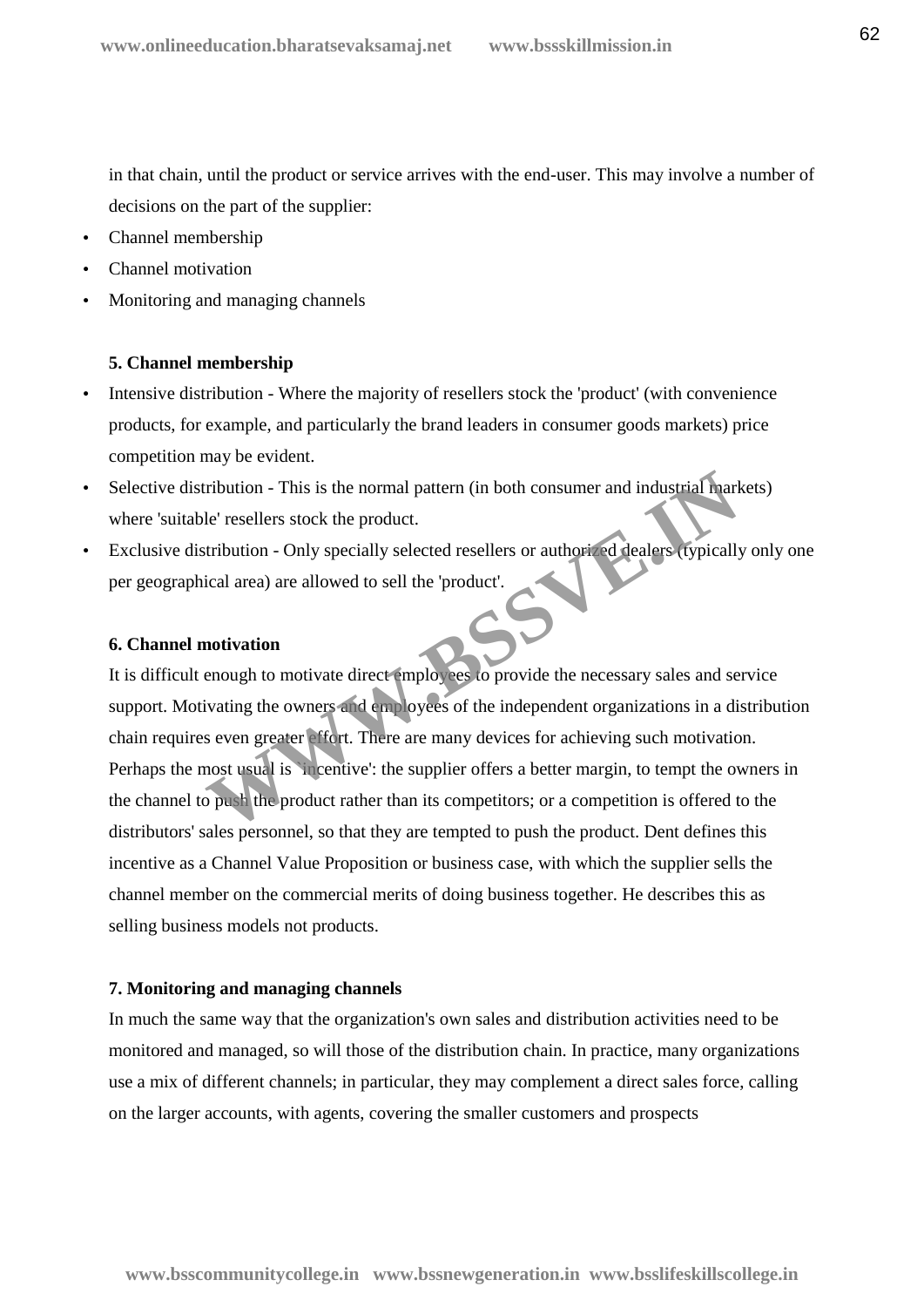- In Section 5 of this course you will cover these topics:
	- Promoting Products: Communication And Promotion Policy And Advertising
	- Professional Sales
	- Electronic Marketing: Internet Marketing, Database Marketing, And Direct Marketing

You may take as much time as you want to complete the topic coverd in section 5. There is no time limit to finish any Section, However you must finish All Sections before semester end date.

If you want to continue remaining courses later, you may save the course and leave. You can continue later as per your convenience and this course will be avalible in your area to save and continue later. The total continue remaining courses later, you may save the course and leave.<br>
Intimue later as per your convenience and this course will be available in your<br>
Indication continue later.<br>
Products: Communication And Promo

# **Promoting Products: Communication And Promotion Policy And Advertising**

#### **Topic Objective:**

At the end of this topic student would be able to:

- Outline the six steps in developing effective communications.
- Define the ways of setting a total promotional budget: affordable, percentage-of-sales, competitive-parity, and objective and task methods
- Explain each promotional tooladvertising, personal selling, sales promotion, and public relationsand the factors in setting the promotion mix: type of product and market, push versus pull strategies, buyer readiness states, and product-life-cycle stage.
- Describe the major decisions in advertising, including setting objectives and budget; creating the advertising message; selecting advertising media; and choosing media types, vehicles, and timing, and evaluating advertising.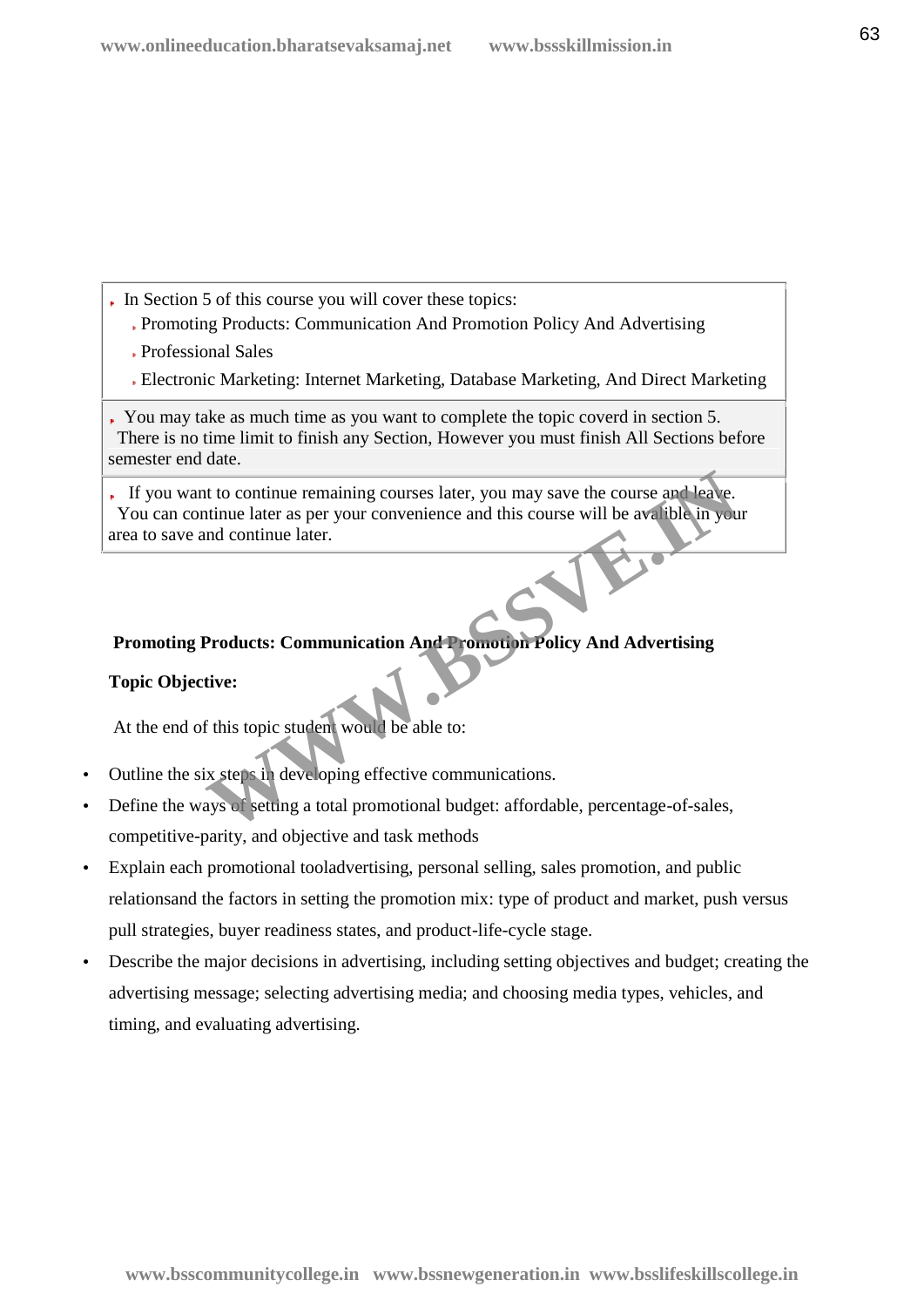#### **Definition/Overview:**

**Advertising**: Advertising is a form of communication that typically attempts to persuade potential customers to purchase or to consume more of a particular brand of product or service.

#### **Key Points:**

#### **1. Concepts behind Advertisements and Promotion**

Many advertisements in hospitality industry are designed to generate increased consumption of those products and services through the creation and reinforcement of "brand image" and "brand loyalty". For these purposes, advertisements sometimes embed their persuasive message with factual information. Every major medium is used to deliver these messages, including television, radio, cinema, magazines, newspapers, video games, the Internet and billboards. Advertising is often placed by an advertising agency on behalf of a company or other organization. Is and services through the creation and reinforcement of "brand image."<br>
It and services through the creation and reinforcement of "brand image."<br>
It are purposes, advertisements sometimes embed their persuasive message<br>

Organizations that frequently spend large sums of money on advertising that sells what is not, strictly speaking, a product or service include political parties, interest groups, religious organizations, and military recruiters. Non-profit organizations are not typical advertising clients, and may rely on free modes of persuasion, such as public service announcements.

#### *2. Types of advertising*

Commercial advertising media can include wall paintings, billboards, street furniture components, printed flyers and rack cards, radio, cinema and television adverts, web banners, mobile telephone screens, shopping carts, web pop-ups, skywriting, bus stop benches, human billboards, magazines, newspapers, town criers, sides of buses, banners attached to or sides of airplanes ("logojets"), in-flight advertisements on seatback tray tables or overhead storage bins, taxicab doors, roof mounts and passenger screens, musical stage shows, subway platforms and trains, elastic bands on disposable diapers, stickers on apples in supermarkets, shopping cart handles (grabertizing), the opening section of streaming audio and video, posters, and the backs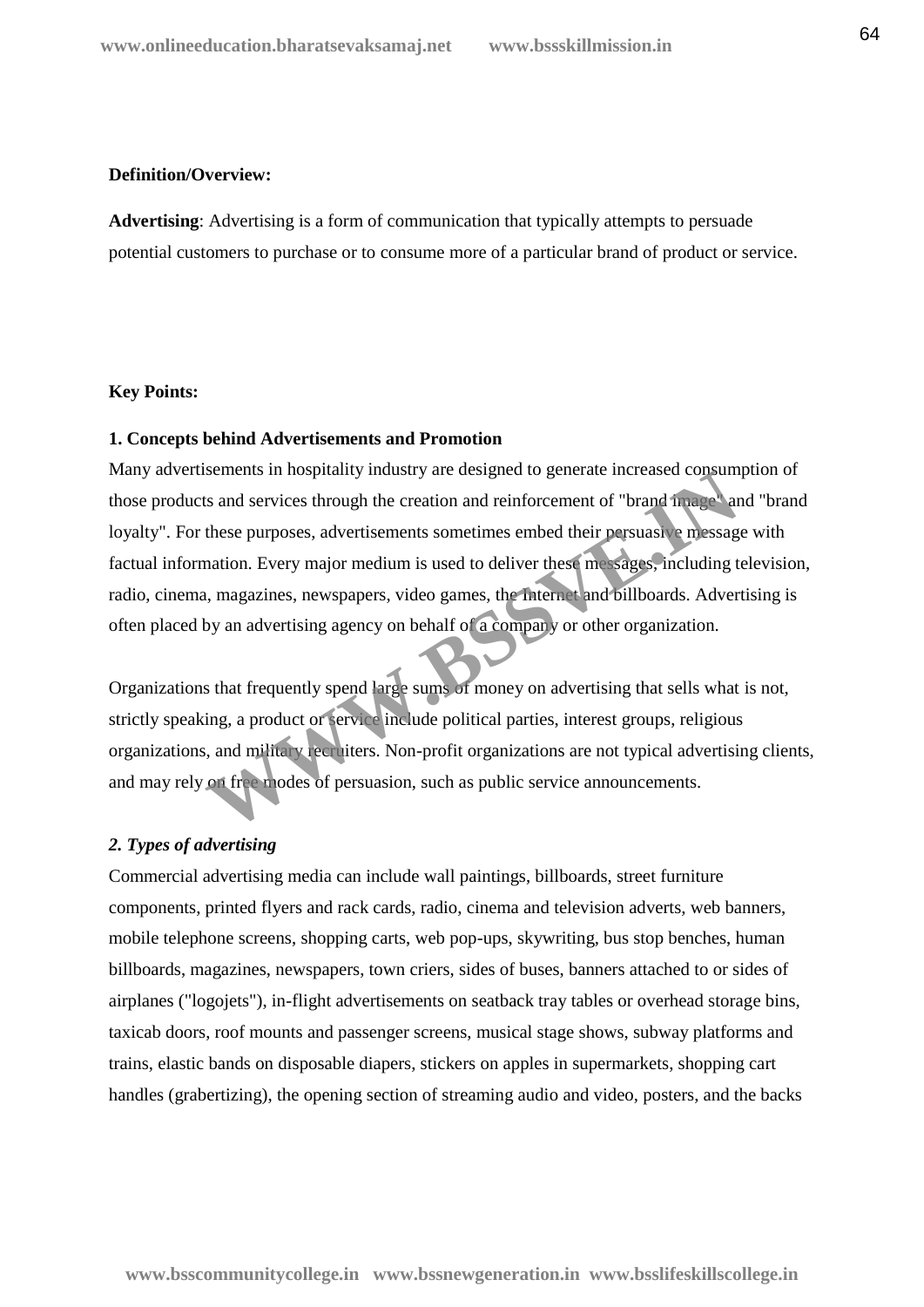of event tickets and supermarket receipts. Any place an "identified" sponsor pays to deliver their message through a medium is advertising.

One way to measure advertising effectiveness is known as Ad Tracking. This advertising research methodology measures shifts in target market perceptions about the brand and product or service. These shifts in perception are plotted against the consumers levels of exposure to the companys advertisements and promotions. The purpose of Ad Tracking is generally to provide a measure of the combined effect of the media weight or spending level, the effectiveness of the media buy or targeting, and the quality of the advertising executions or creative

#### **3. Global advertising**

Advertising has gone through five major stages of development: domestic, export, international, multi-national, and global. For global advertisers, there are four, potentially competing, business objectives that must be balanced when developing worldwide advertising: building a brand while speaking with one voice, developing economies of scale in the creative process, maximizing local effectiveness of ads, and increasing the companys speed of implementation. Born from the evolutionary stages of global marketing are the three primary and fundamentally different approaches to the development of global advertising executions: exporting executions, producing local executions, and importing ideas that travel. **Wertising**<br>
aas gone through five major stages of development: domestic, export, inter<br>
il, and global. For global advertisers, there are four, potentially competing,<br>
at must be balanced when developing worldwide adverti

#### **4. Budgeting for Promotional Activities**

Promotion involves disseminating information about a product, product line, brand, or company. It is one of the four key aspects of the marketing mix. (The other three elements are product marketing, pricing, and distribution.)

Promotion is generally sub-divided into two parts:

- Above the line promotion: Promotion in the media (e.g. TV, radio, newspapers, Internet and Mobile Phones) in which the advertiser pays an advertising agency to place the ad
- Below the line promotion: All other promotion. Much of this is intended to be subtle enough for the consumer to be unaware that promotion is taking place. E.g. sponsorship, product placement, endorsements, sales promotion, merchandising, direct mail, personal selling, public relations, trade shows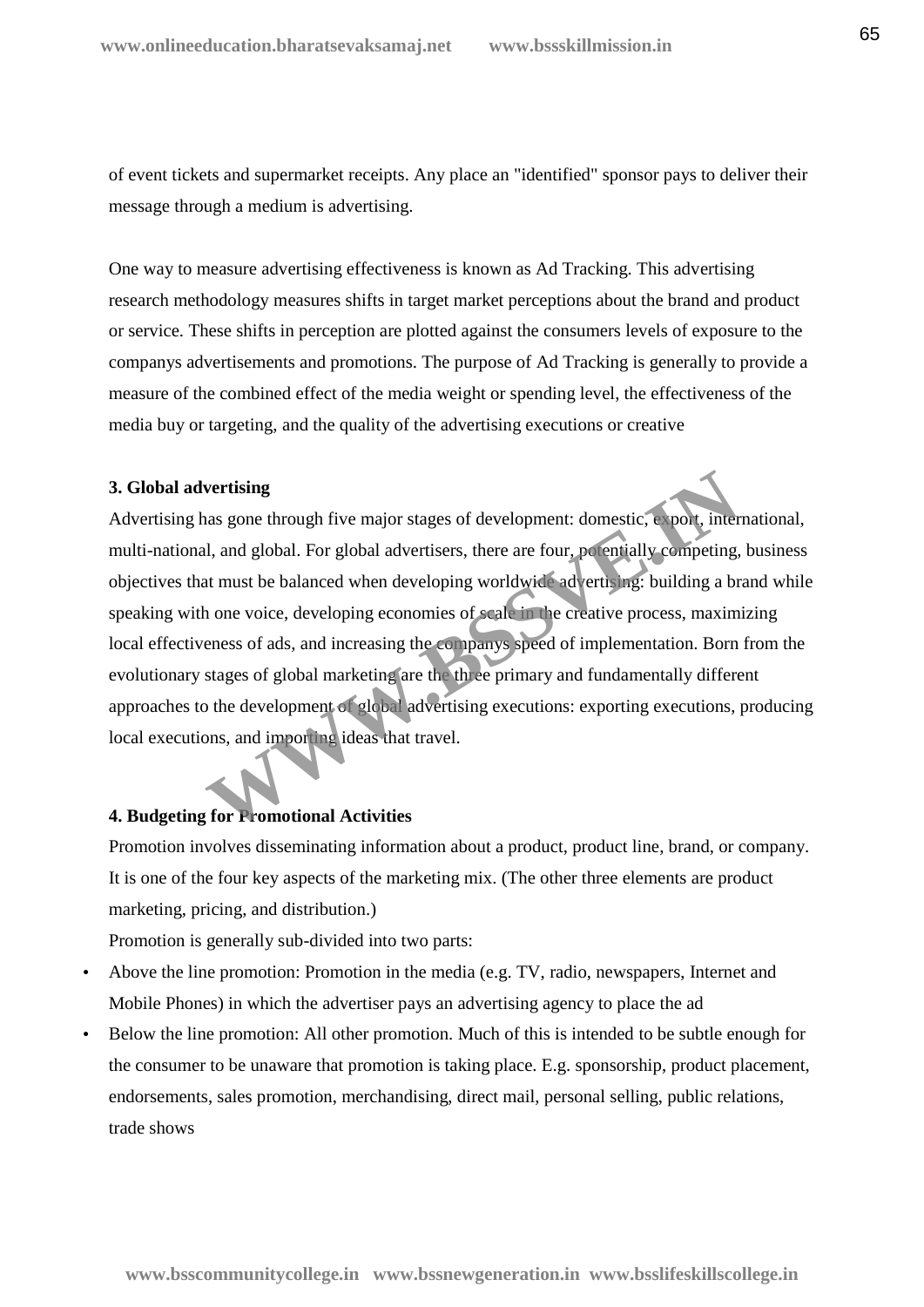**WWW.BSSVE.IN**

The specification of these four variables creates a promotional mix or promotional plan. A promotional mix specifies how much attention to pay to each of the four subcategories, and how much money to budget for each. A promotional plan can have a wide range of objectives, including: sales increases, new product acceptance, creation of brand equity, positioning, competitive retaliations, or creation of a corporate image. The term "promotion" is usually an "in" expression used internally by the marketing company, but not normally to the public or the market - phrases like "special offer" are more common.

#### **Professional Sales**

#### **Topic Objective:**

At the end of this topic student would be able to:

- Explain the role and nature of personal selling.
- Describe the basics of managing the sales force, and tell how to set sales force strategy, how to pick a structureterritorial, product, customer, or complexand how to ensure that sales force size is appropriate.
- Identify the key issues in recruiting, selecting, training, and compensating salespeople.
- Apply the principles of personal selling process, and outline the steps in the selling processqualifying, pre approach and approach, presentation and demonstration, handling objections, closing, and follow-up.

#### **Definition/Overview:**

**Sale:** A sale is the pinnacle activity involved in selling products or services in return for money or other compensation. It is an act of completion of a commercial activity. The "deal is closed", means the customer has consented to the proposed product or service by making full or partial payment (as in case of installments) to the seller.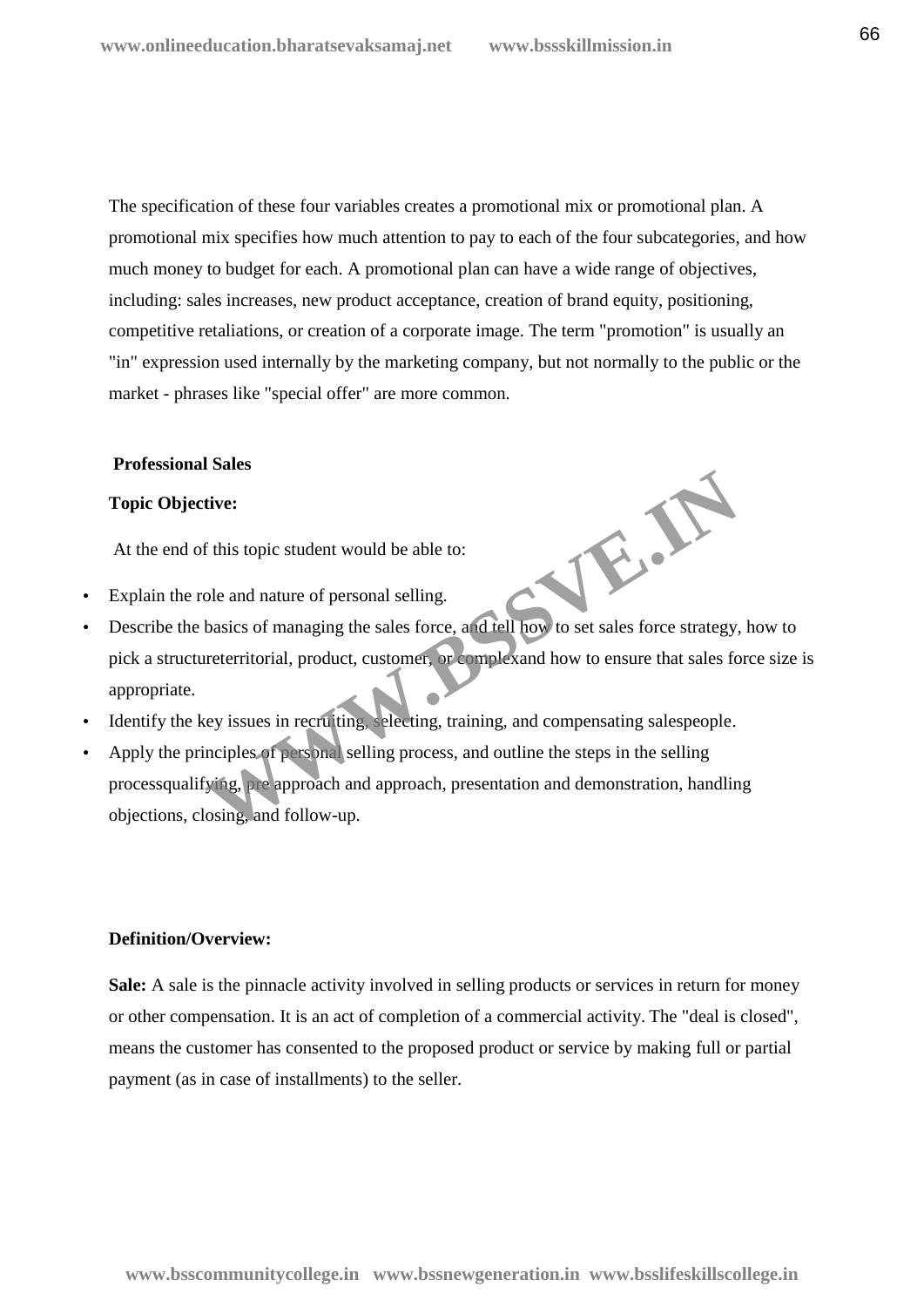#### **Key Points:**

#### **1. Seller and Owner**

A sale is completed by the seller, the owner of the goods. It starts with consent (or agreement) to an acquisition or appropriation or request followed by the passing of title (property or ownership) in the item and the application and due settlement of a price, the obligation for which arises due to the seller's requirement to pass ownership, being a price the seller is happy to part with ownership of or any claim upon the item. The purchaser, though a party to the sale does not execute the sale, only the seller does that. To be precise the sale completes prior to the payment and gives rise to the obligation of payment. If the seller completes the first two above stages (consent and passing ownership) of the sale prior to settlement of the price the sale is still valid and gives rise to an obligation to pay.

# *2. The sales and marketing relationship*

Marketing and sales are very different, but have the same goal. Marketing improves the selling environment and plays a very important role in sales. If the marketing department generates a potential customers list, it can be beneficial for sales. The marketing department's goal is increase the number of interactions between potential customers and the sales team using promotional techniques such as advertising, sales promotion, publicity, and public relations, creating new sales channels, or creating new products (new product development), among other things. In most large corporations, the marketing department is structured in a similar fashion to the sales department and the managers of these teams must coordinate efforts in order to drive profits and business success. For example, an "inbound" focused campaign seeks to drive more customers "through the door" giving the sales department a better chance of selling their product to the consumer. A good marketing program would address any potential downsides as well. are, only the seller does that. To be precise the sale completes prior to the p<br>to the obligation of payment. If the seller completes the first two above<br>s<br>passing ownership) of the sale prior to settlement of the price th

The Sales department's goal would be to improve the interaction between the customer and the sales facility or mechanism (example, web site) and/or salesperson. Sales management would break down the selling process and then increase the effectiveness of the discreet processes as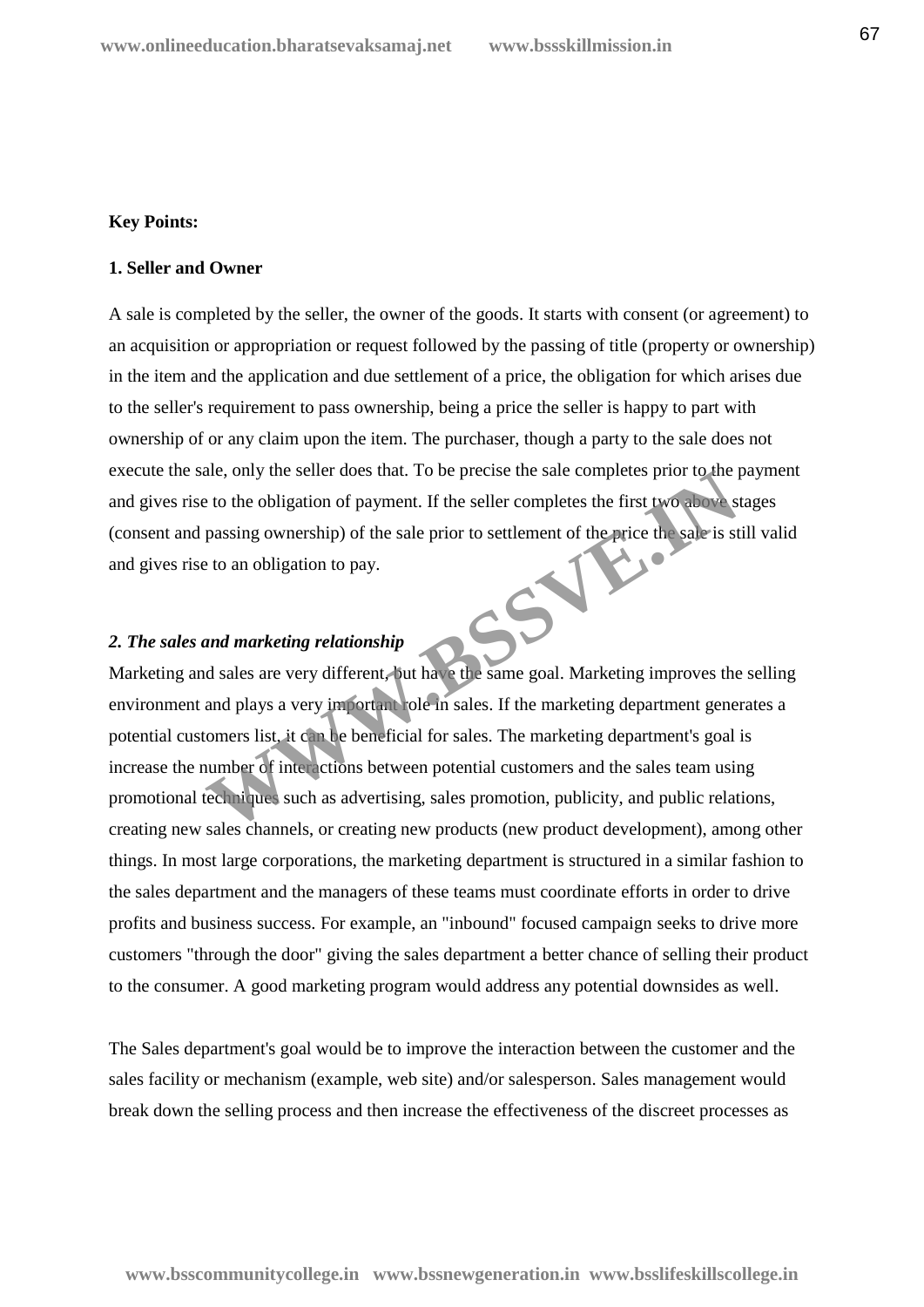well as the interaction between processes. For example, in many out-bound sales environments, the typical process is out bound calling, the sales pitch, handling objections, opportunity identification, and the close. Each step of the process has sales-related issues, skills, and training needs as well as marketing solutions to improve each discrete step, as well as the whole process.

One further common complication of marketing involves the inability to measure results for a great deal of marketing initiatives. In essence, many marketing and advertising executives often lose sight of the objective of sales/revenue/profit, as they focus on establishing a creative/innovative program, without concern for the top or bottom lines. Such is a fundamental pitfall of marketing for marketing's sake.

#### **3. Marketing potentially negates need for sales**

Some sales authors and consultants contend that an expertly planned and executed marketing strategy may negate the need for outside sales entirely. They suggest that by effectively bringing more customers "through the door" and enticing them to contact you, sales organizations can dramatically improve their results, efficiency, profitability, and allow salespeople to provide a drastically higher level of customer service and satisfaction, instead of spending the majority of their working hours searching for someone to sell to. **Example 18 and Solution School Settimary School Settimary 19 and Settimary 19 and Settimary 19 and Settimary 19 and Settimary 19 and Settimary 19 and Settimary 19 and Settimary 19 and Settimary 19 and Settimary 19 and Set** 

While this theory is present in a few marketing consulting companies the practical and realistic application of this principle has not been widely proven in the market and sales forces worldwide continue to be responsible for developing business as well as closing it. Some marketing consulting firms postulate that each selling opportunity at each enterprise lies on a continuum of numbers of people involved, necessary degree of face-to-face interaction, overhead, and through-put time, to name a few dimensions. The number of people involved in actual face-to-face selling at, say, a clothing store is probably vastly different than at an on-line book-seller.

#### *4. Sales and marketing alignment and integration*

Another key area of conversation that has arisen is the need for alignment and integration between corporate sales and marketing functions. According to a report from the Chief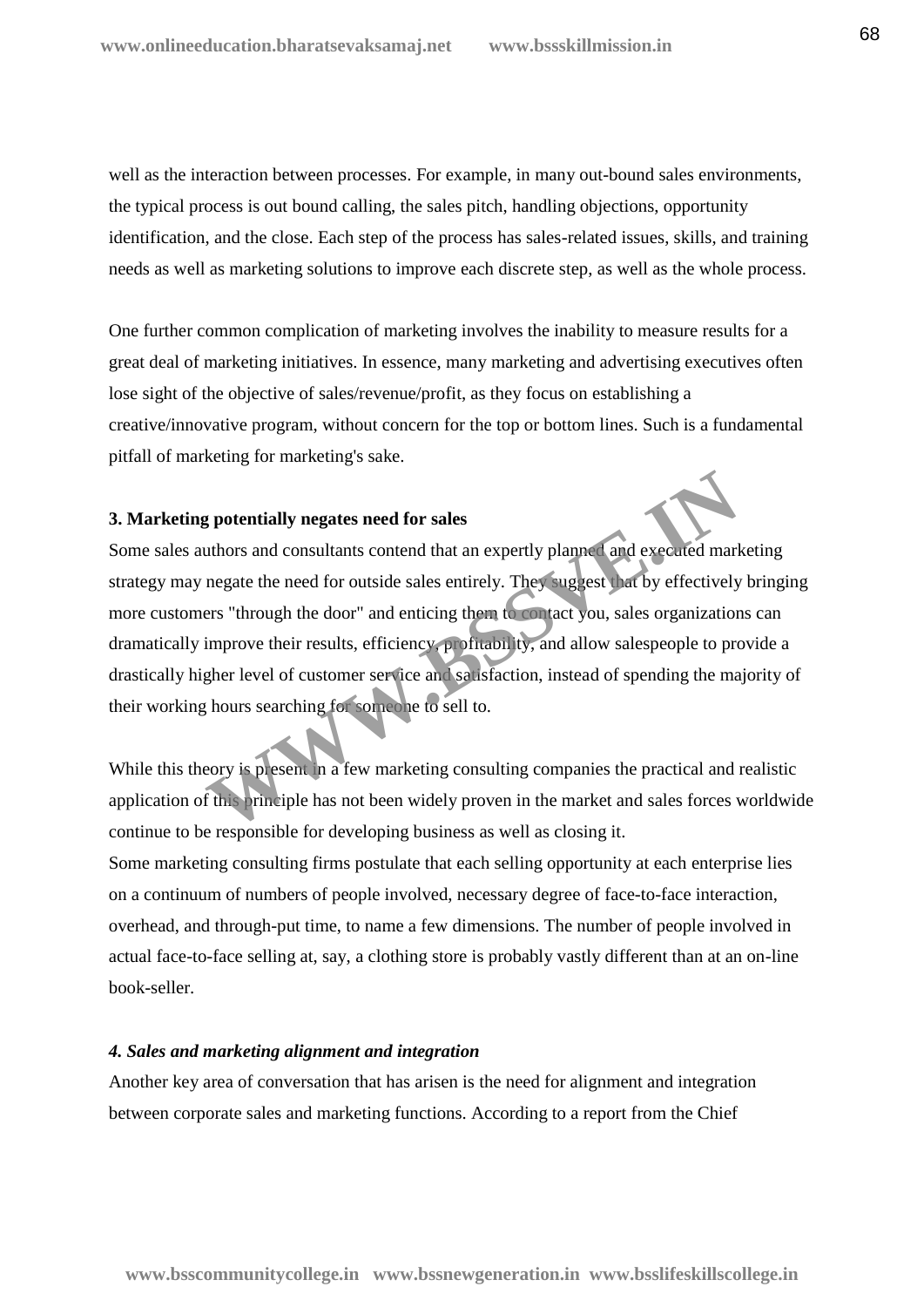Marketing Officer (CMO) Council, only 40 percent of companies have formal programs, systems or processes in place to align and integration between the two critical functions. Traditionally, these two functions, as referenced above, has been largely segmented and left in siloed areas of tactical responsibility. In Glen Petersens book, The Profit Maximization Paradox, the changes in the competitive landscape between the 1950s and today are so dramatic that the complexity of choice, price and opportunities for the customer forced this seemingly simple and integrated relationship between sales and marketing to change forever. Petersen goes on to highlight that salespeople are spending approximately 40 percent of their time preparing customer-facing deliverables while leveraging less than 50 percent of the materials created by marketing, adding to the perception that marketing is out of touch with the customer, and sales is resistant to messaging and strategy.

#### *5. Recruitment of Sales-force*

At the heart of a successful sales-force operation is the selection of effective sales representatives. Most customers say they want sales representatives to be honest, reliable, knowledgeable, and helpful. The company should look for these traits when selecting candidates. nt of Sales-force<br>
of a successful sales-force operation is the selection of elfective sales<br>
Ses. Most customers say they want sales representatives to be honest, reliable,<br>
and helpful. The company should look for these

#### **5.1 Sales-Force Compensation**

Sales representatives would like income regularity, extra reward for an above-average performance, and fair payment for experience and longevity. The components of compensation might be: a fixed amount, a variable amount, expenses, and fringe benefits.

**6. Sales Force Structure and Size:** The sales-force structures commonly used in the hospitality industry today are: Territorial-Structured Sales Force, Market-Segment-Structured Sales Force, Market-Channel-Structured Sales Force, Customer-Structured Sales Force, and Combination- Structured Sales Force.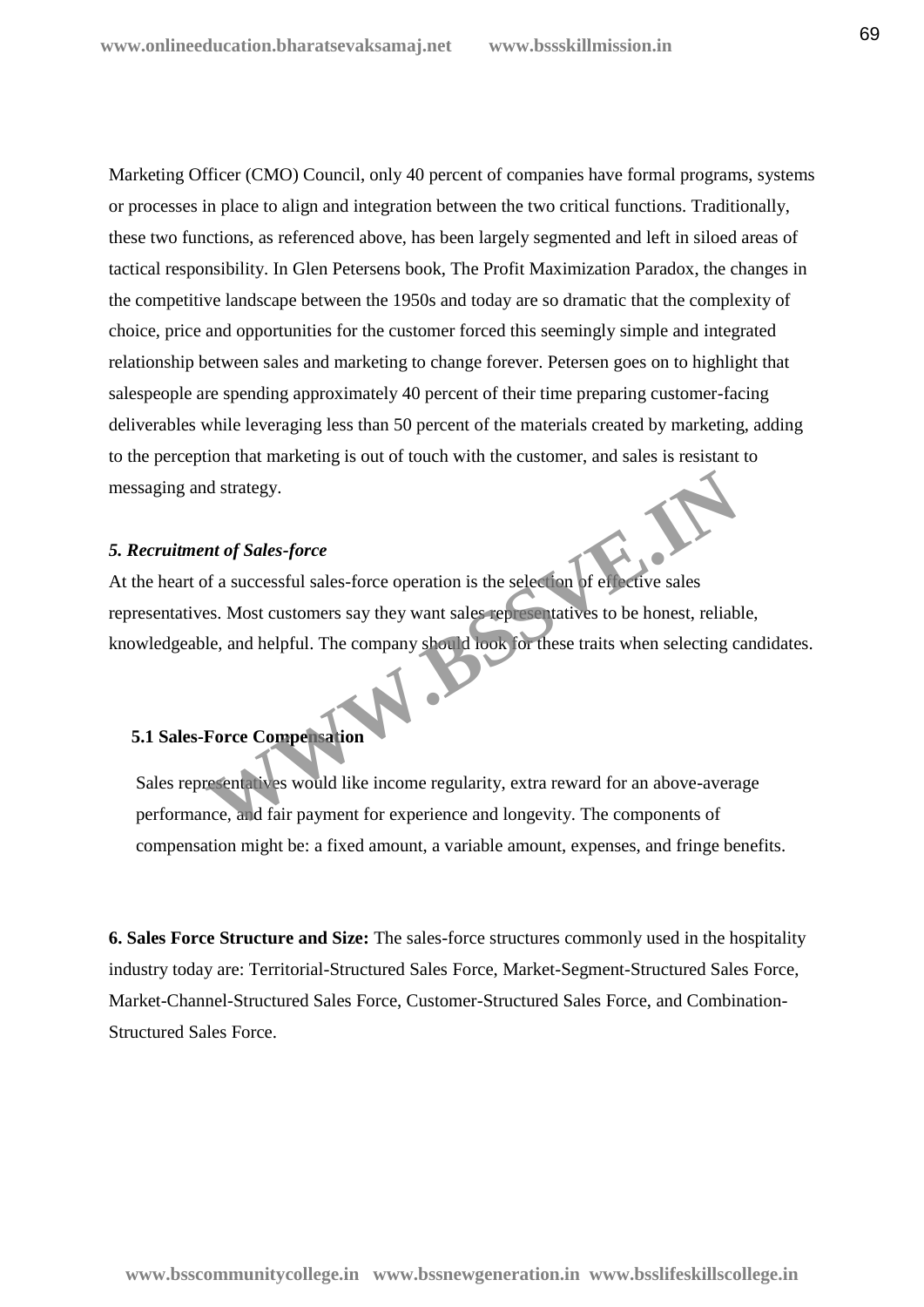**6. 1 Territorial-Structured Sales Force** is the designation of an exclusive territory in which the salesperson represents the companys whole line of products. This is most appropriate for single product lines in one industry and many customers. In designing territories, the company seeks certain territorial characteristics. Territories are easy to administer, their sales potential is easy to estimate, they reduce total travel time, and they provide a sufficient and equitable workload and sales potential for each sales representative. These characteristics are achieved through deciding on territory size and shape.

Territory size can be designated to provide either equal sales potential or equal workload. Differences in sales yield by territory are assumed to reflect differences in ability or effort of the representative. Territory shape is often used by airlines, cruise lines and corporate level hotel chains. Here, the territory is designed to help influence the cost and ease of coverage and the sales representatives job satisfaction. For the designated to provide either equal sales potential or equal<br>coad. Differences in sales yield by territory are assumed to reflect difference<br>y or effort of the representative. Territory shape is often used by arriin

**6.2 Product-Structured Sales Forces:** Company structures its sales force along with product line due to the importance of sales representatives knowing their products.

**6.3 Market-Segment-Structured Sales Force** is often used by hotels. Here, the market is broken down into different segments, such as corporate, transient, and conventions sales; or into different industries, such as conventions and trade shows. Market-Channel- Structured Sales Force addresses the importance of marketing intermediaries such as wholesalers, tour operators, and travel agencies.

Customer-Structured Sales Force recognizes that some customers are more critical and valuable to the success of the organization and organizes salespeople by customer levels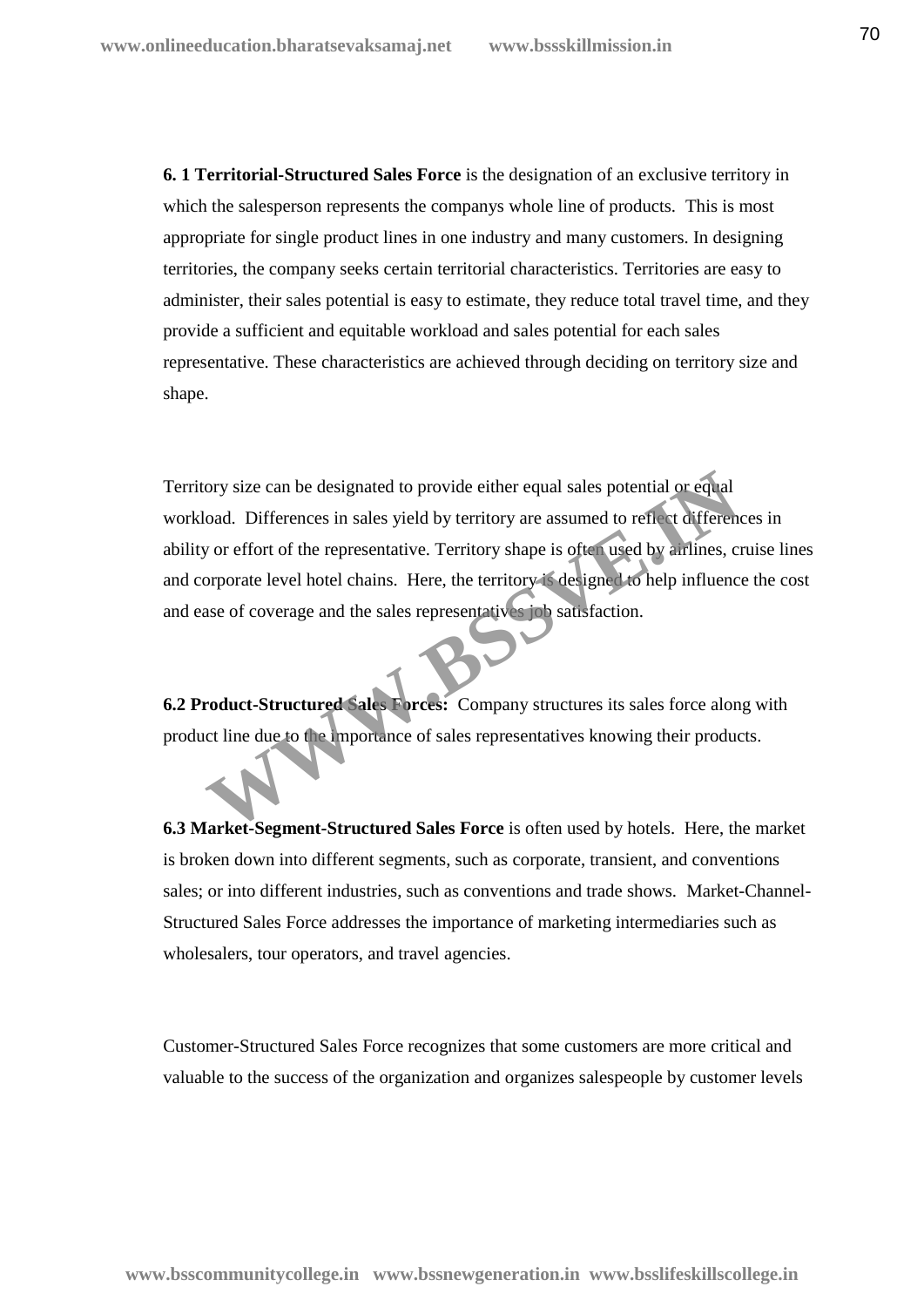for large, medium and small. These allow national accounts special attention by more experienced salespersons.

**6.4 Combination-Structured Sales Force** categorizes the sales force into combination segments by product, market segment, market channel, and customer. This is often a reaction to internal and marketing forces rather than the proactive stance of strategic planning. Proponents of such a sales force feel that it encourages the sales force to reach all or most available customers. Opponents of this system feel that in many cases this sales force structure indicates that the hotel is trying to be all things to all people in the absence of long-run goals and strategies.

Regardless of which structure is used by a hotel or resort, there is a particular market segment that is neglected by many North American hoteliers: local markets. A sales manager must be aware of the local market and develop a sales-force structure appropriate for penetrating this market. Comparison of the structure is used by a hotel or resort, there is a particular meant that is neglected by many North American hoteliers: local markets. A sper must be aware of the local market and develop a sales-force st

# **Electronic Marketing: Internet Marketing, Database Marketing, And Direct Marketing Topic Objective:**

At the end of this topic student would be able to:

- Describe the relationship between Internet marketing, database marketing and direct marketing.
- Evaluate a companys web site and comment on its marketing potential.
- Describe how to set up an effective database.
- Discuss the growth e-mail marketing.
- Understand how databases can be used to develop direct marketing campaigns.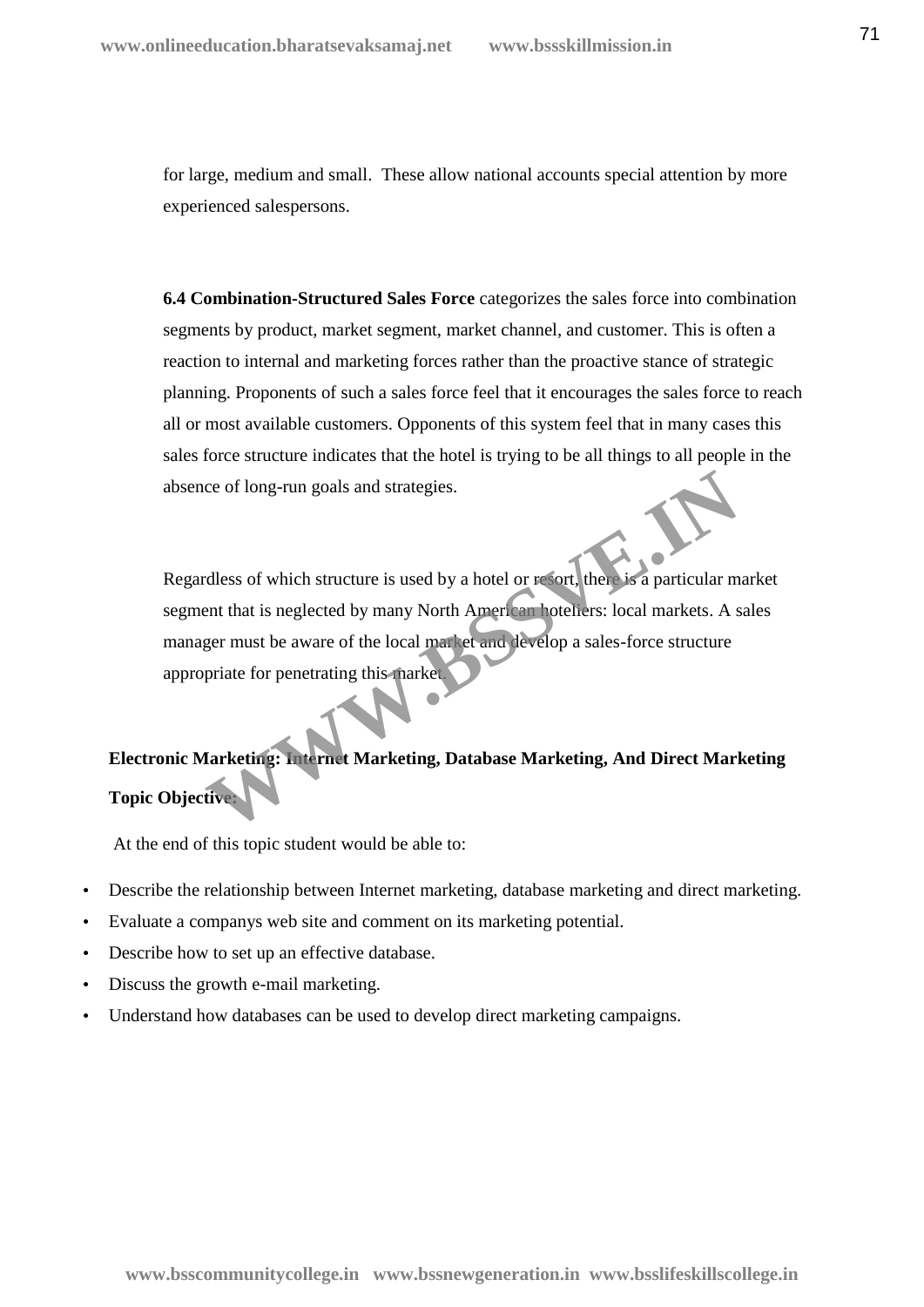#### **Definition/Overview:**

**Internet Marketing:** Electronic or Internet marketing, also referred to as web marketing, online marketing, or eMarketing, is the marketing of products or services over the Internet.

#### **Key Points:**

#### **1. Benefits of Electronic Marketing**

The Internet has brought many unique benefits to marketing, one of which being lower costs for the distribution of information and media to a global audience. The interactive nature of Internet marketing, both in terms of providing instant response and eliciting responses, is a unique quality of the medium. Internet marketing is sometimes considered to have a broader scope because it refers to digital media such as the Internet, e-mail, and wireless media; however, Internet marketing also includes management of digital customer data and electronic customer relationship management (ECRM) systems. thas brought many unique benefits to marketing, one of which being lower<br>on of information and media to a global audience. The interactive nature of<br>oth in terms of providing instant response and eliciting responses. It is

Internet marketing ties together creative and technical aspects of the Internet, including design, development, advertising, and sales. Internet marketing does not simply entail building or promoting a website, nor does it mean placing a banner ad on another website. Effective Internet marketing requires a comprehensive strategy that synergizes a given company's business model and sales goals with its website function and appearance, focusing on its target market through proper choice of advertising type, media, and design.

Internet marketing also refers to the placement of media along different stages of the customer engagement cycle through search engine marketing (SEM), search engine optimization (SEO), banner ads on specific websites, e-mail marketing, and Web 2.0 strategies. In 2008 The New York Times working with comScore published an initial estimate to quantify the user data collected by large Internet-based companies. Counting four types of interactions with company websites in addition to the hits from advertisements served from advertising networks, the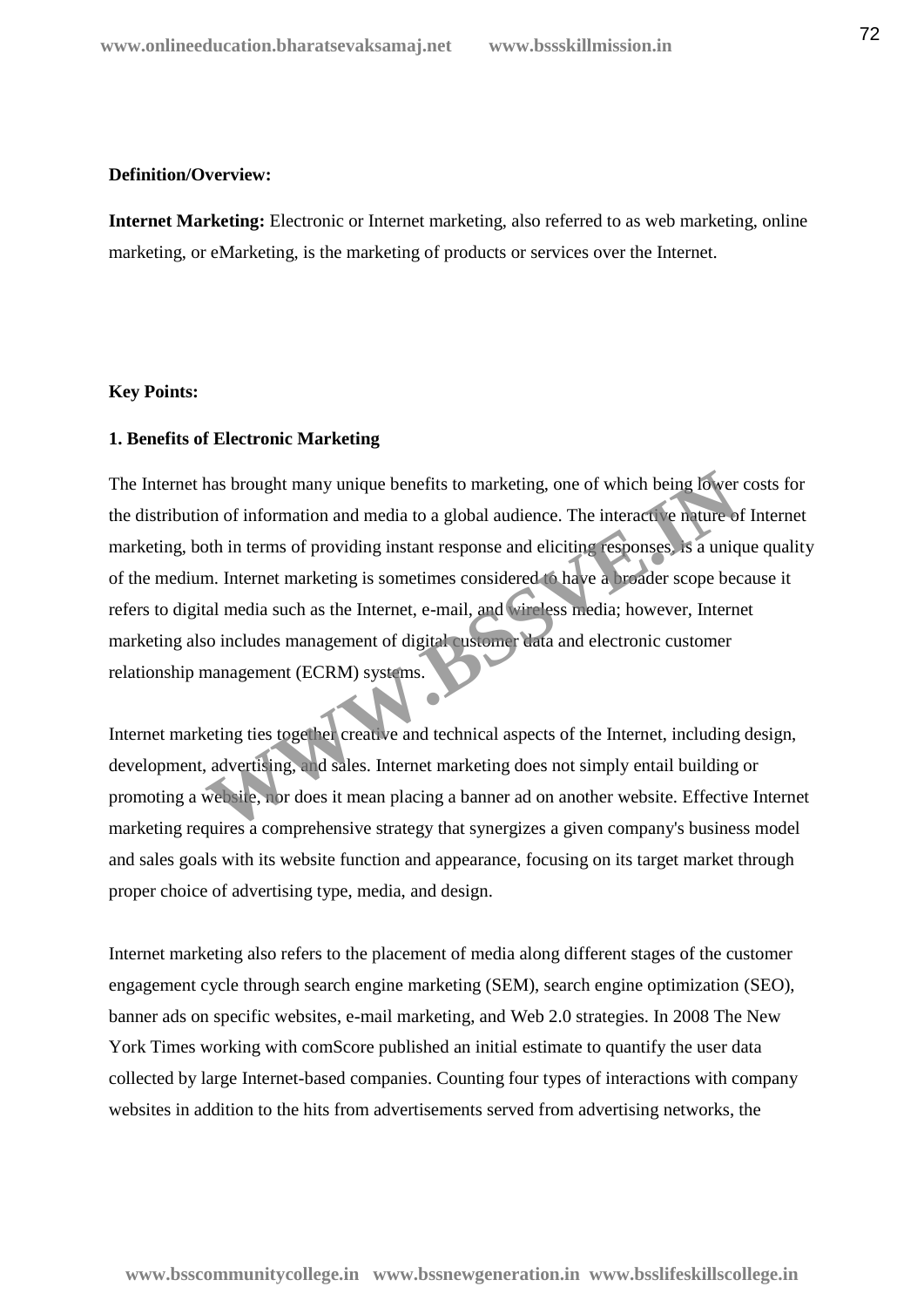authors found the potential for collecting data upward of 2,500 times on average per user per month.

#### *2. Differences from traditional marketing*

The targeted user is typically browsing the Internet alone, so the marketing messages can reach them personally. This approach is used in search marketing, where the advertisements are based on search engine keywords entered by the user. And now with the advent of Web 2.0 tools, many users can interconnect as "peers"

# **2.1. Appeal to specific interests**

Internet marketing and geo marketing places an emphasis on marketing that appeals to a specific behavior or interest, rather than reaching out to a broadly-defined demographic. "On- and Off-line" marketers typically segment their markets according to age group, gender, geography, and other general factors. Marketers have the luxury of targeting by activity and geo-location. For example, a kayak company can post advertisements on kayaking and canoing websites with the full knowledge that the audience has a related interest. external determines and geometrician places an emphasis on marketing that app<br>
The behavior or interest, rather than reaching out to a broadly-defined demo<br>
and Off-line" marketers typically segment their market seconding

Internet marketing differs from magazine advertisements, where the goal is to appeal to the projected demographic of the periodical. Because the advertiser has knowledge of the target audience people who engage in certain activities (e.g., uploading pictures, contributing to blogs) the company does not rely on the expectation that a certain group of people will be interested in its new product or service.

## *2.2. Advantages*

Internet marketing is relatively inexpensive when compared to the ratio of cost against the reach of the target audience. Companies can reach a wide audience for a small fraction of traditional advertising budgets. The nature of the medium allows consumers to research and purchase products and services at their own convenience. Therefore, businesses have the advantage of appealing to consumers in a medium that can bring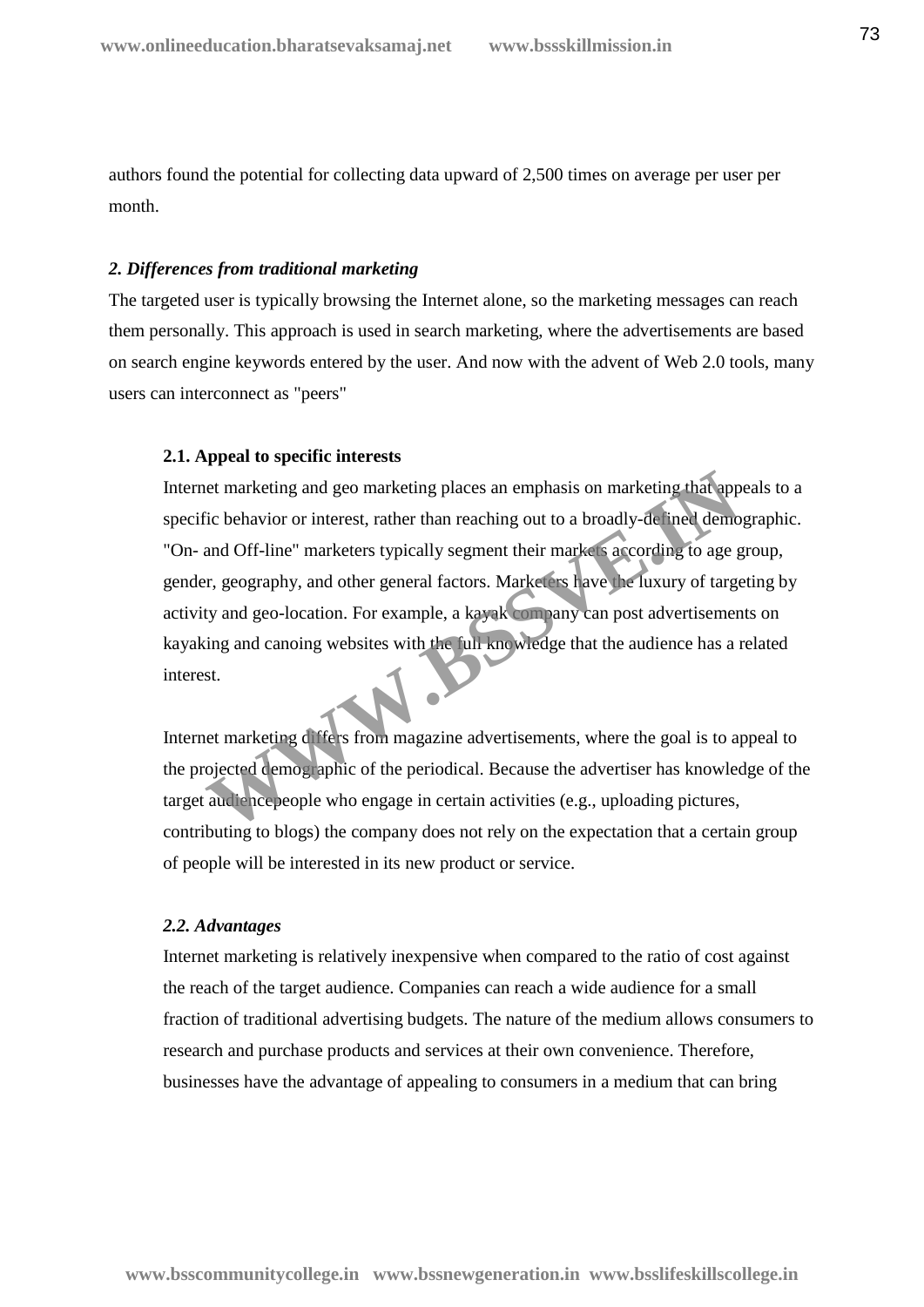results quickly. The strategy and overall effectiveness of marketing campaigns depend on business goals and cost-volume-profit (CVP) analysis.

Internet marketers also have the advantage of measuring statistics easily and inexpensively. Nearly all aspects of an Internet marketing campaign can be traced, measured, and tested. The advertisers can use a variety of methods: pay per impression, pay per click, pay per play, or pay per action. Therefore, marketers can determine which messages or offerings are more appealing to the audience. The results of campaigns can be measured and tracked immediately because online marketing initiatives usually require users to click on an advertisement, visit a website, and perform a targeted action. Such measurement cannot be achieved through billboard advertising, where an individual will at best be interested, then decide to obtain more information at a later time.

Internet marketing as of 2007 is growing faster than other types of media. Because exposure, response, and overall efficiency of Internet media are easier to track than traditional off-line mediathrough the use of web analytics for instance Internet marketing can offer a greater sense of accountability for advertisers. Marketers and their clients are becoming aware of the need to measure the collaborative effects of marketing (i.e., how the Internet affects in-store sales) rather than siloing each advertising medium. The effects of multichannel marketing can be difficult to determine, but are an important part of ascertaining the value of media campaigns. measurement cannot be achieved through billboard advertising, where an it best be interested, then decide to obtain more information at a later time.<br>
Het marketing as of 2007 is growing faster than other types of media. B

#### *3. Limitations of Internet Marketing*

Internet marketing requires customers to use newer technologies rather than traditional media. Low-speed Internet connections are another barrier: If companies build large or overly complicated websites, individuals connected to the Internet via dial-up connections or mobile devices may experience significant delays in content delivery.

From the buyer's perspective, the inability of shoppers to touch, smell, taste or "try on" tangible goods before making an online purchase can be limiting. However, there is an industry standard for e-commerce vendors to reassure customers by having liberal return policies as well as providing in-store pick-up services. A survey of 410 marketing executives listed the following

**www.bsscommunitycollege.in www.bssnewgeneration.in www.bsslifeskillscollege.in**